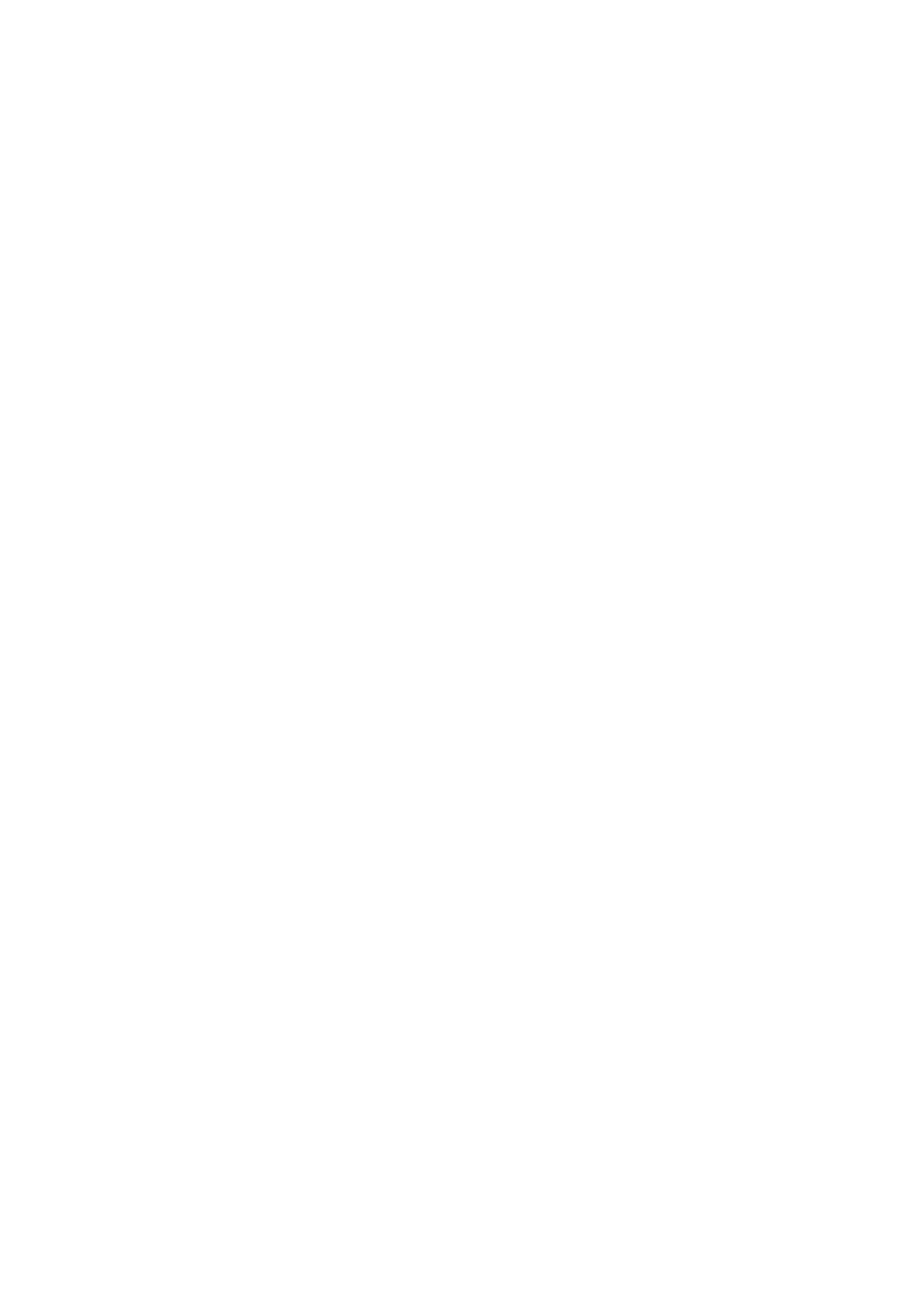# Royal Air Force Museum Account 2018-19

Presented to Parliament pursuant to Section 3(3) of the Government Resources and Accounts Act 2000 (Audit of Public Bodies) Order 2003

Ordered by the House of Commons to be printed on 18 July 2019

18 July 2019  $HC 2523$   $£10.00$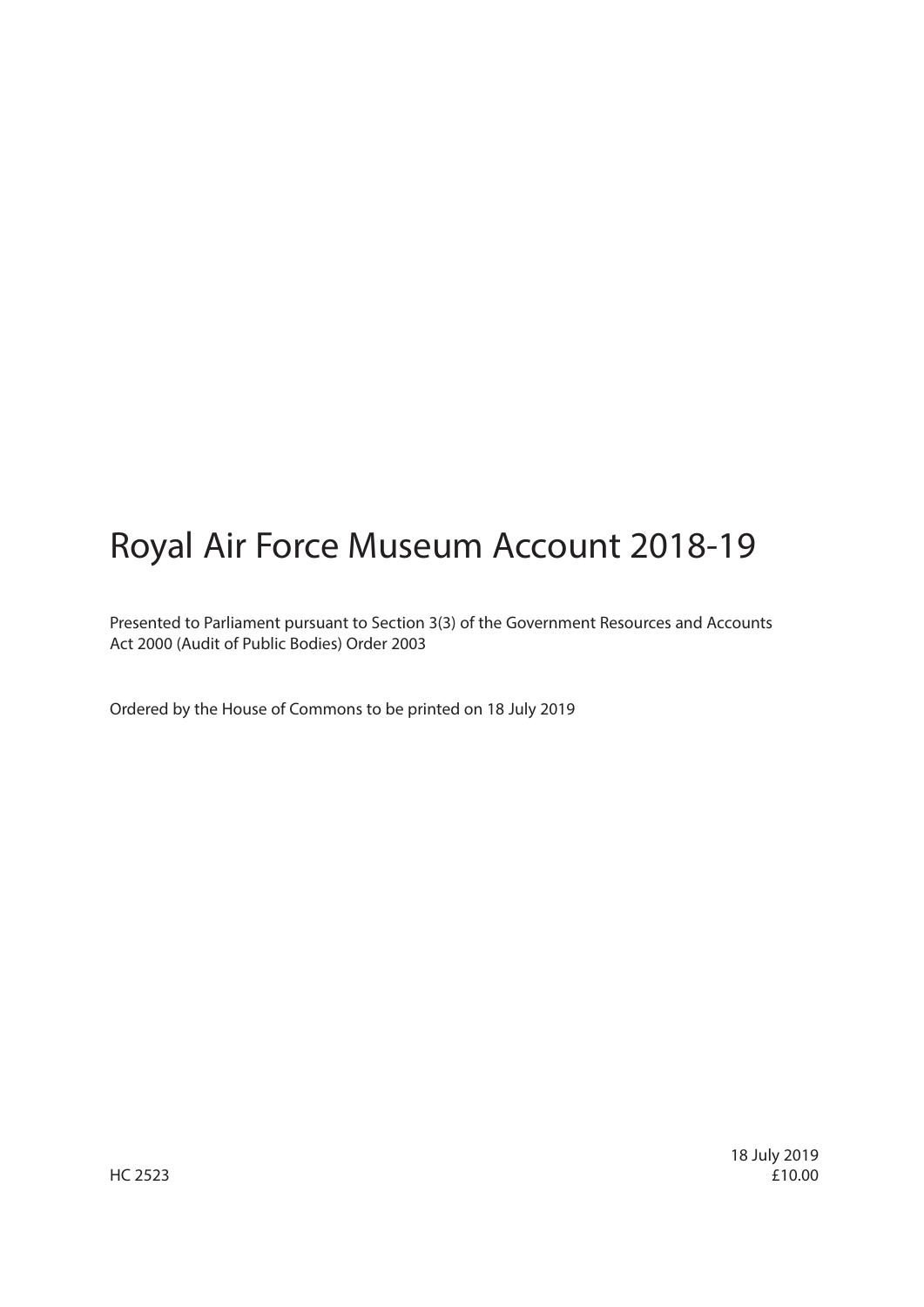The National Audit Office (NAO) helps Parliament hold government to account for the way it spends public money. It is independent of government and the civil service. The Comptroller and Auditor General (C&AG), Gareth Davies, is an Officer of the House of Commons and leads the NAO. The C&AG certifies the accounts of all government departments and many other public sector bodies. He has statutory authority to examine and report to Parliament on whether government is delivering value for money on behalf of the public, concluding on whether resources have been used efficiently, effectively and with economy. The NAO identifies ways that government can make better use of public money to improve people's lives. It measures this impact annually. In 2018 the NAO's work led to a positive financial impact through reduced costs, improved service delivery, or other benefits to citizens, of £539 million.



© Crown copyright 2019

This publication is licensed under the terms of the Open Government Licence v3.0 except where otherwise stated. To view this licence, visit nationalarchives.gov.uk/doc/open-government-licence/version/3 or write to the Information Policy Team, The National Archives, Kew, London TW9 4DU, or email: psi@nationalarchives.gsi.gov.uk.

Where we have identified any third party copyright information you will need to obtain permission from the copyright holders concerned.

ISBN: 978-1-5286-1387-3

Printed on paper containing 75% recycled fibre content minimum

Printed in the UK on behalf of the Controller of Her Majesty's Stationery Office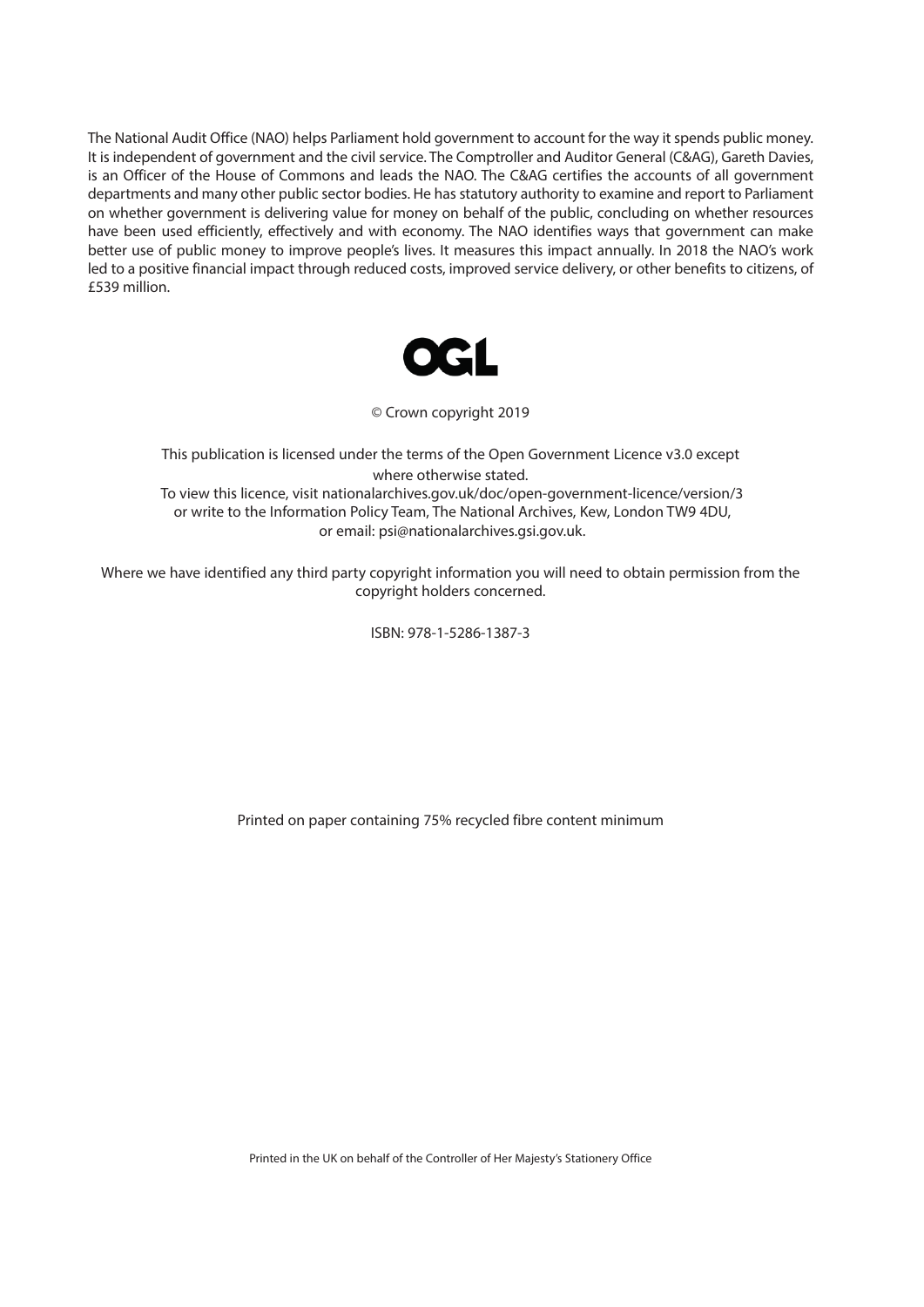# **Contents**

| <b>Annual Report</b>                                                               |                |
|------------------------------------------------------------------------------------|----------------|
| Administrative Information                                                         | $\overline{2}$ |
| <b>Charitable Aims and Activities</b>                                              | 3              |
| Performance Report                                                                 | 6              |
| Overview                                                                           | 6              |
| Performance Analysis                                                               | 10             |
| <b>Financial Review</b>                                                            | 12             |
| <b>Accountability Report</b>                                                       | 15             |
| Corporate Governance Report                                                        | 15             |
| Chief Executive Officer's report and governance statement                          | 16             |
| Statement of the Board of Trustees' and Chief Executive Officer's Responsibilities | 21             |
| Remuneration and Staff Report                                                      | 22             |
| Parliamentary accountability and audit report                                      | 26             |
| The Certificate and Report of the Comptroller and Auditor General                  | 27             |
| <b>Financial Statements</b>                                                        |                |
| <b>Consolidated Statement of Financial Activities</b>                              | 30             |
| Consolidated and Charity Balance Sheet                                             | 31             |
| <b>Consolidated Cash Flow Statement</b>                                            | 32             |
| Notes to the Financial Statements                                                  | 33             |

na dia 1992 nope 2012 nope 2012 nope 2012 nope 2012 nope 2012 nope 2012 nope 2012 nope 2012 nope 2013 nope 201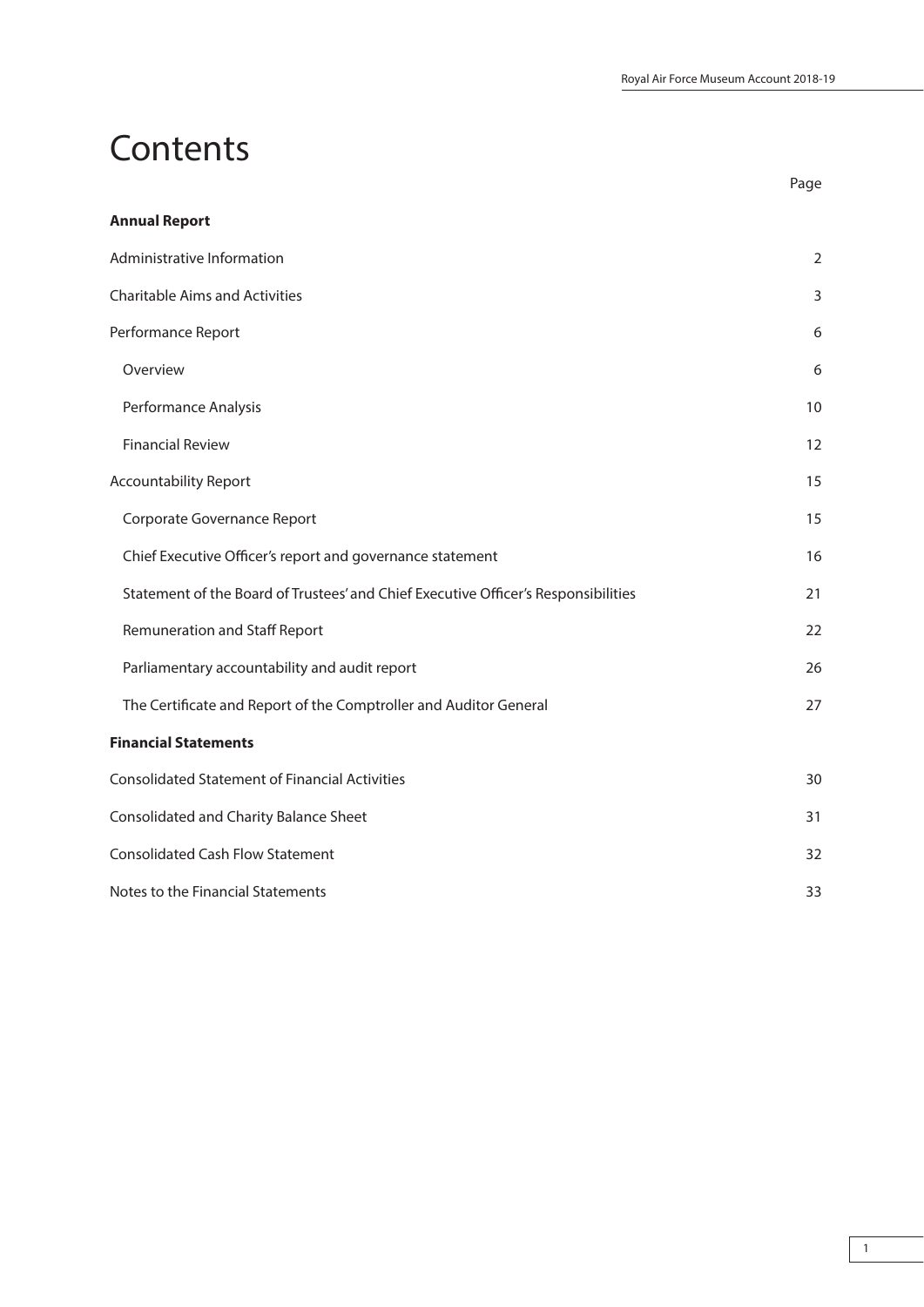## Administrative Information

### **Address of the charity**

Royal Air Force Museum Grahame Park Way Hendon London NW9 5LL

#### **Registered charity number**

244708

## **Names and addresses of other relevant organisations**

#### **Auditor**

Comptroller and Auditor General National Audit Office 157-197 Buckingham Palace Road Victoria London SW1W 9SP

#### **Solicitors**

Devonshires 30 Finsbury Circus London EC2M 7DT

#### **Bankers**

Barclays Bank Plc PO Box 12820 Whetstone London N20 0WE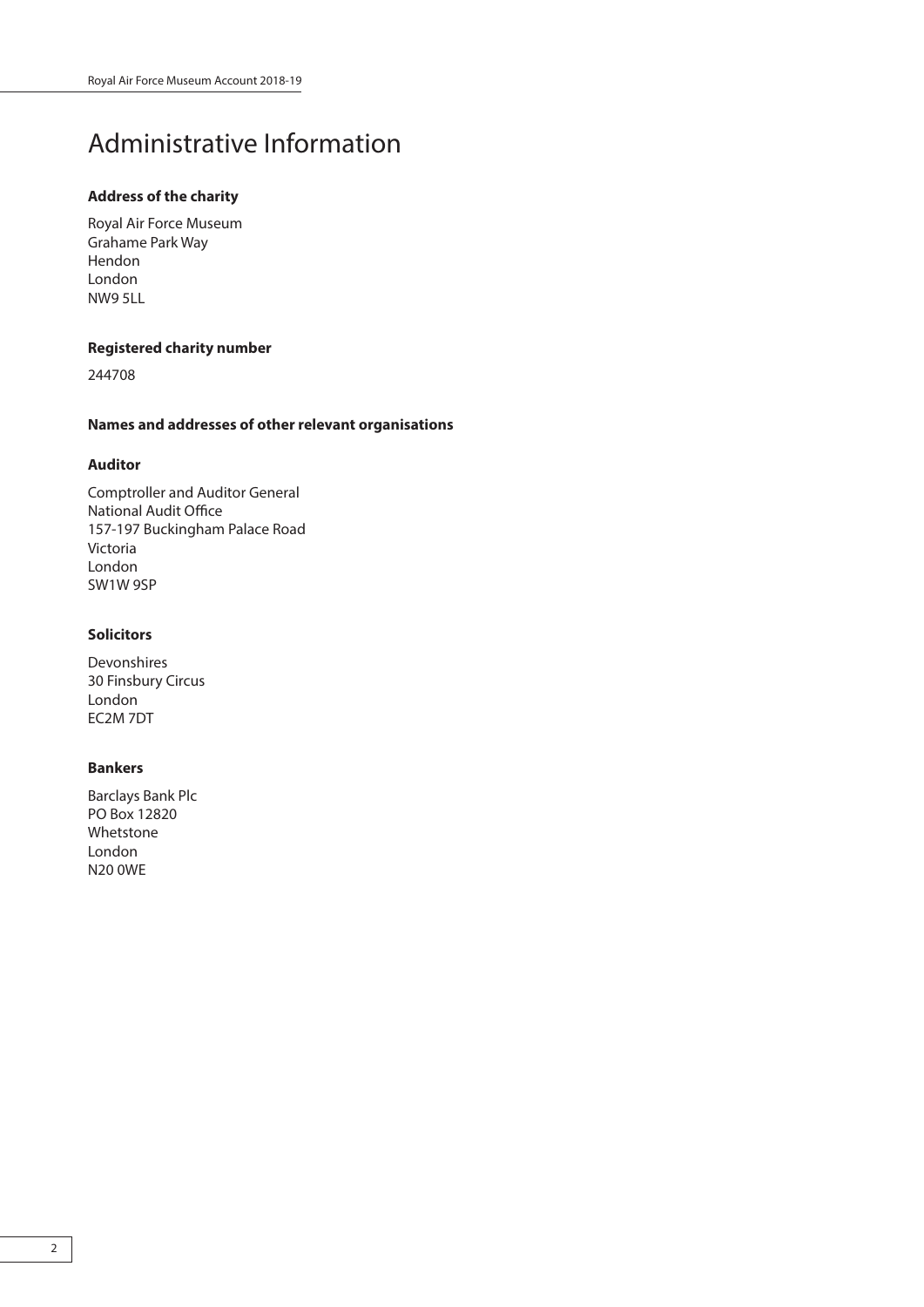## Charitable aims and activities

## Our Purpose

The Royal Air Force has shaped our nation and our society. It has influenced how we live our lives today through its impact on world events, society and technology. The purpose of the Royal Air Force (RAF) Museum is to share the story of the Royal Air Force, past, present and future – using the stories of its people and our collections to engage, inspire and encourage learning.

The RAF Museum was established as a legacy of the Royal Air Force's fiftieth anniversary, opening our London (Hendon) site in 1972 on the historic pioneering airfield in Colindale (previously RAF Hendon). From 1979, the Museum has also managed the Cosford Aerospace Museum in the West Midlands (next to RAF Cosford and in operation since 1972) for the Ministry of Defence. This was renamed the RAF Museum Cosford in 1998 when it formally became part of the Museum portfolio. The Museum also has two external stores, one in Stafford and another within RAF Cosford.

The RAF Museum is a National Museum, a Government non-departmental public body (NDPB) and a registered charity. The Museum works closely with the Royal Air Force, its sponsor organisation at the Ministry of Defence, including liaison with the Air Historical Branch, RAF Heritage and RAF Engagement.

## Our Activities

We are committed to using our collections to share the story of the Royal Air Force and its people. We are an educational charity and whether visitors are engaging with our displays, taking part in discussion and debate, studying our archive, holding a corporate event in our spaces, having fun at events and in our playground, or enjoying a rest in our café, there are opportunities for learning and inspiration throughout our Museum.

During the course of the strategic plan in place from 2015-16 to 2018-19, the Museum has concentrated its efforts on being outward focused and people centred, exploring the story of the Royal Air Force over its hundred-year history through its incredible people and ensuring that our collection is relevant, shared and well cared for. Three strategic priorities have shaped its direction and activities:

- Interpret the RAF Story
- Focus the Collection
- Invest in the RAF Museum.

Delivery of these strategic priorities has focussed principally through the Museum's RAF Centenary Programme and legacy planning programmes and the Museum has enjoyed a unique opportunity to mark the Royal Air Force's Centenary in 2018 by improving its storytelling and building up its resilience for the next century.

The RAF Centenary Programme was a five-year phased programme of activities and capital development designed to connect people to the RAF story, and reimagine the RAF Museum's London site. The objectives of the programme were to:

- Connect with audiences at all levels providing access for all: intellectually, emotionally, aesthetically, physically and socially, and to welcome the world
- Communicate stories through new exhibitions on site and online
- Celebrate 100 years of RAF spirit and values: its people and its pioneering innovations
- $\Box$  Commemorate 100 years of service and sacrifice: bravery and honour.

The major capital programme is now complete, with associated community and RAF story activities continuing to be delivered through to December 2020.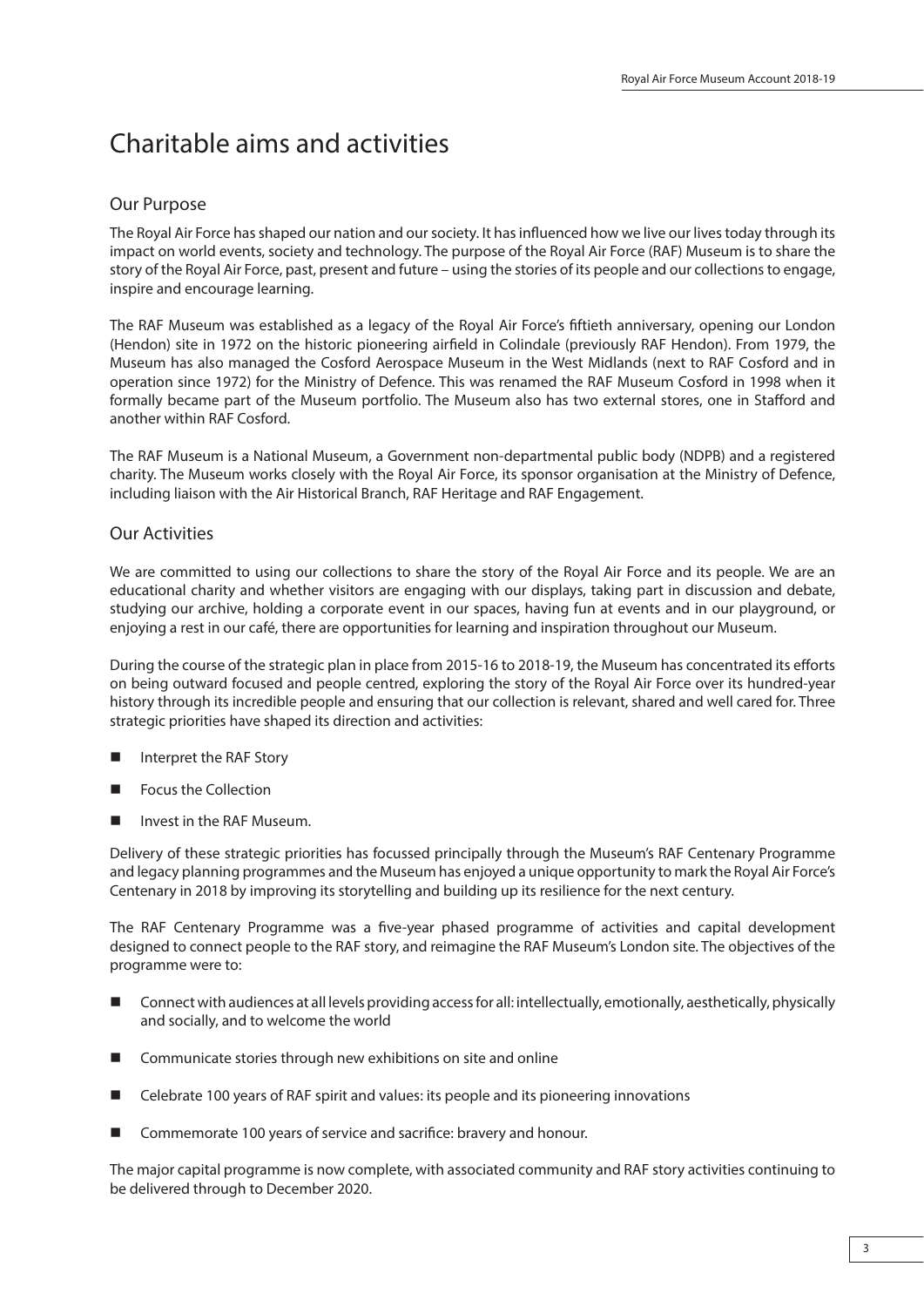A trading subsidiary Royal Air Force Museum Enterprises Ltd (company number 1511481) was incorporated as a company limited by shares (wholly owned by the RAF Museum) to manage the associated commercial activities (and any activities that are "non-primary purpose trading") for the benefit of the charity. All profits of RAF Museums Enterprise Ltd are gift-aided to the Museum on an annual basis, as agreed in a Deed of Covenant between the parties.

The Royal Air Force Museum Investments Limited (company number 4026995) is a wholly owned subsidiary which was incorporated as a limited liability company to hold the real property assets of the charity on behalf of the Trustees. In March 2005, the Cosford and Stafford leasehold property was transferred to this company from the charity, followed by the London (Hendon) freehold property in January 2008.

The RAF Museum is a partner in the RAF100 Appeal, a joint venture between the Royal Air Force and its sister RAF charities – the RAF Benevolent Fund, RAF Association and the RAF Charitable Trust. The RAF100 Appeal has been established as a charity (charity number 1167398) and company limited by guarantee (company number 09977273) to commemorate and celebrate the centenary in 2018, to enhance the reputation of the Royal Air Force, and to raise funds to support the partners' future work. Funds raised up to £2.5 million will be shared equally between the parties, with any final excess apportioned by way of grants for specific proposals. The Museum's share of funds raised to date are accounted for in the 2018-19 Financial Statements.

## Charitable Objects

The formal objects of the charity are to educate and inform the public and members of the Royal Air Force about:

- The history and traditions of the Royal Air Force; and
- The role of the Royal Air Force in relation to the armed forces of the realm, other air forces and aviation generally.

In particular, but not exclusively, this will be achieved by collecting, conserving, preserving, managing, exhibiting and storing documents, items, artefacts and other materials in the collection, and encouraging research and sharing of information.

### Partnerships

As one of the UK's National Museums, the RAF Museum's responsibility and remit is UK-wide. In addition to its own two public sites, the Museum takes opportunities to share collections through loans, roadshows, and online, as well as through its enquiries service and research programme. The RAF Museum is a member of the UK Museums Association, the National Museums Directors' Council, the Association of Independent Museums and the Group for Education in Museums. It is committed to supporting other museums both across the UK and internationally by involvement in national and international programmes.

As well as being a National Museum which tells globally important stories, the RAF Museum's two public sites have an important role to play in their local communities. Museums help define a place: they help shape and convey a sense of identity and contribute to local distinctiveness. The Museum is committed to working with its local communities to collect and represent their diverse and collective history and heritage as part of the RAF story.

### Charitable Fundraising

The Museum has an in-house Development team who raise funds for both major campaigns, such as the RAF Centenary Programme, and to support our core work. The Museum is a member of the Institute of Fundraising and a registered member of the Fundraising Regulator. We work to the Fundraising Code and Promise set out by the Regulator and are signed up to their Code of Practice.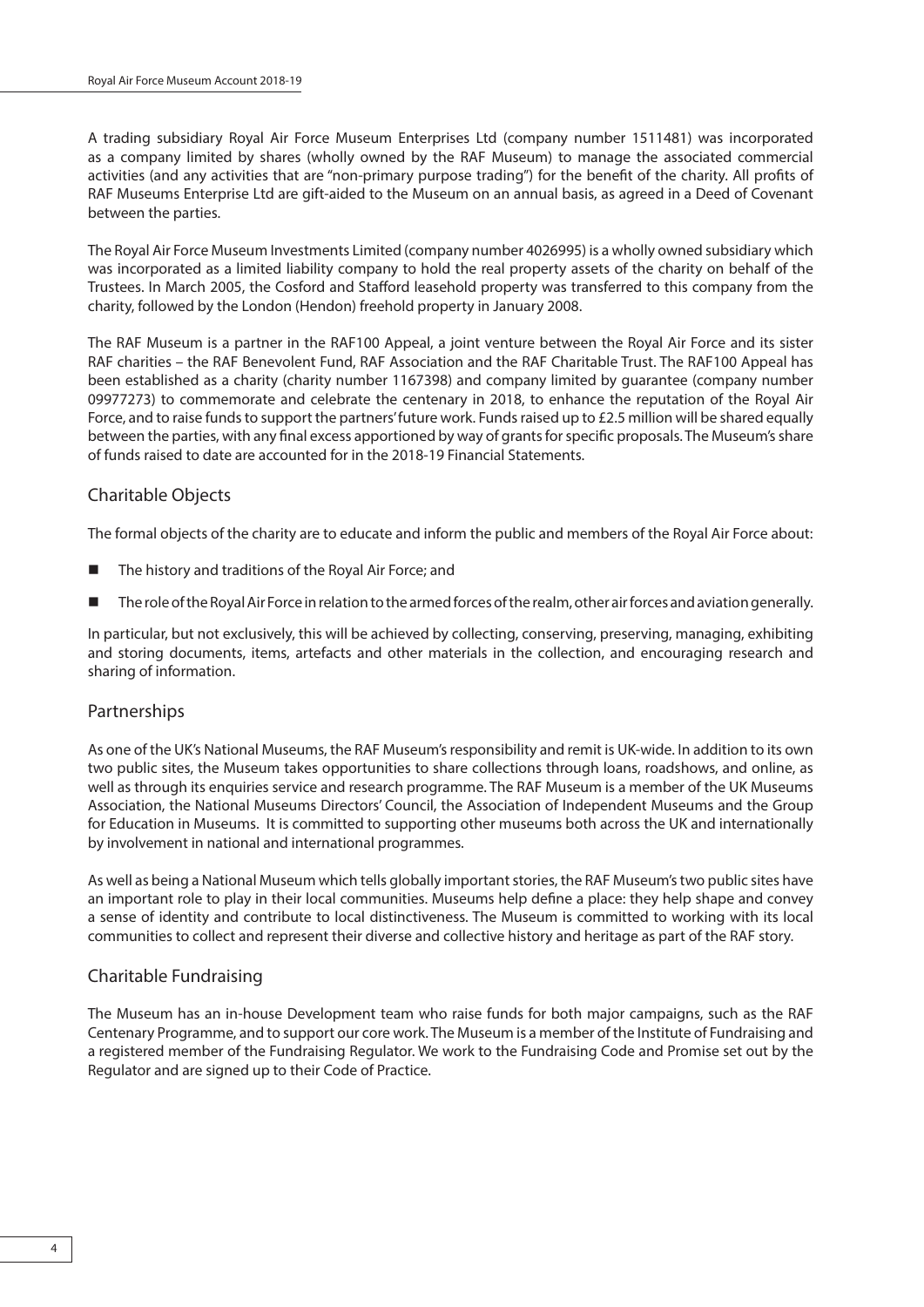### Future Plans

The RAF Museum Trustees, our staff – employees and volunteers – and our key partners have developed an ambitious, shared vision for our next ten years 2019-30, "Inspiring **everyone** with the RAF story – the people who shape it and its place in our lives".

Our Strategy to 2030 priorities include the launch of our twenty-five year Master Plan for our Cosford site while planning the final phases of our London transformation, as we continue to build on the firm foundations and new partnerships made during the centenary year. We will continue our focus on immersive RAF storytelling and be more ambitious in encouraging reflection and debate across our spaces and programmes – as well as welcoming all our visitors for a great day out.

We still have much to do to ensure we are fit for the future and we shall build and sustain the foundations we need in terms of collections care and management, our estate, and our IT and digital infrastructure. Our team is vital to all of this and our leadership and development programmes will help ensure our committed people are the best that we can be in order to deliver our vision and purpose with and for our visitors.

The RAF is iconic to so many people in the UK and overseas and we will continue to research and share its history. Equally, today's men and women in the RAF are active on more fronts than they have ever been in our increasingly complex world. We will ensure that today's stories are at the top of our agenda through contemporary collecting and innovative programmes that keep us relevant and connected. Equally we will connect audiences who may not obviously identify with the RAF by finding common interests and histories which link them.

We can achieve none of this in isolation; we will continue to develop and nurture meaningful partnerships and invest our funding strategically with partners across our shared priorities.

By 2030 the Royal Air Force Museum will be recognised as a world-class National Museum, respected for our commitment to focusing on our audiences and using our collections and spaces in creative ways to engage them with the RAF's story. We shall remain financially sustainable, with firm foundations that enable an agile and creative future.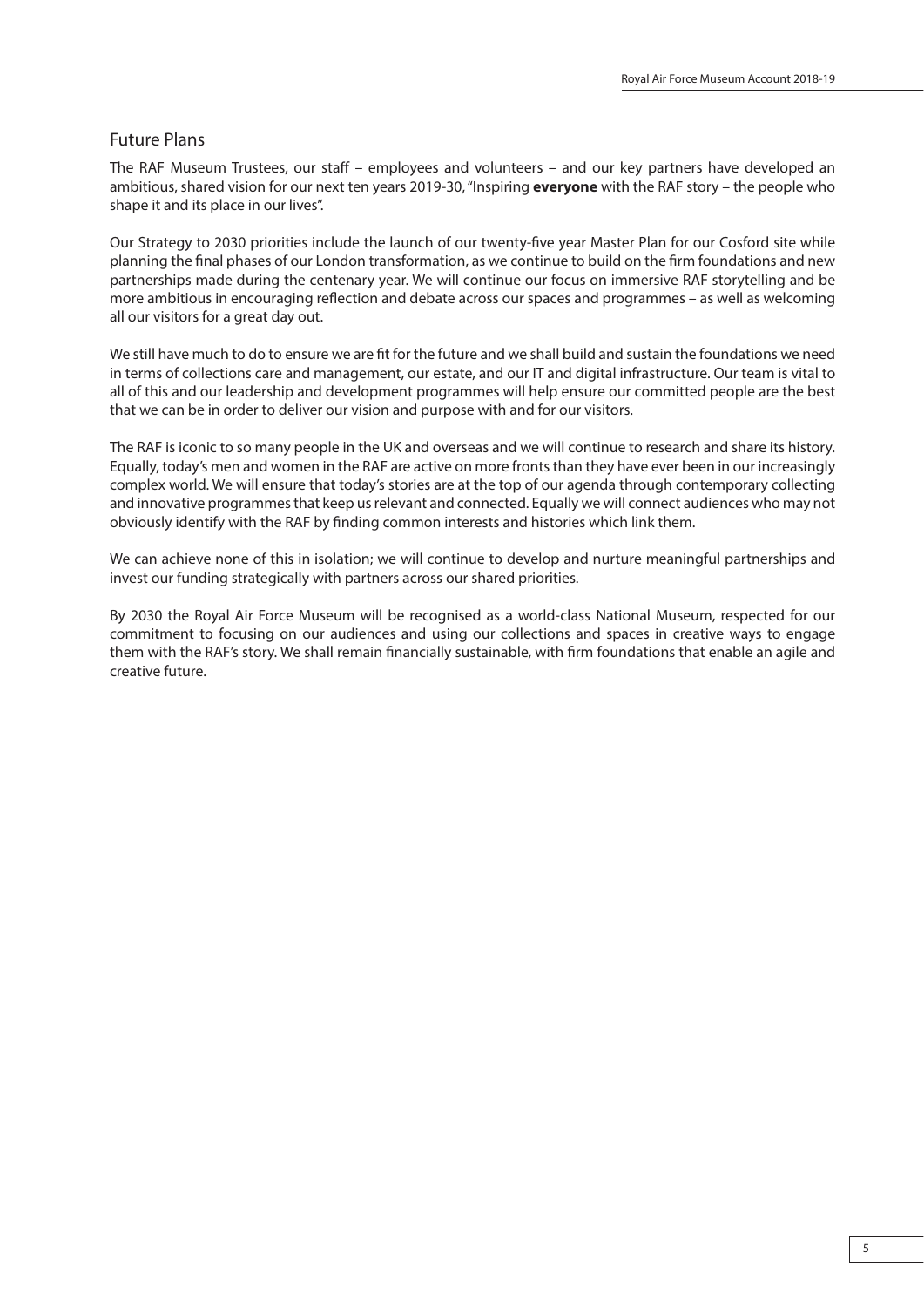## Performance report

### Overview

In June 2018, we opened the major transformation at our London site and, across both Cosford and London, 2018-19 has been our most successful year since the Museum's formation, exceeding our target of 940,000 visitors to welcome a total of 989,593 people (2018: 712,991), almost a 40% increase year on year. Equally importantly, our visitor profile has broadened and diversified significantly, and the partnerships – and friendships – that have developed over the period give us a firm and inspiring foundation to build on for this next chapter of the Museum's history.

The £26 million development of the London site as part of the RAF Centenary Programme is complete, with the formal reopening held on Armed Forces Day at the end of June 2018. All major construction and fit-out work was delivered within the financial year 2017-18, and successfully managed to time and to budget, with smaller projects and related activity taking place in 2018-19. The RAF's Centenary in 2018 has provided a wonderful opportunity to link the Museum more closely with the RAF story and its people, and we will continue to celebrate and commemorate this anniversary through major improvements in our visitor experience and engagement, sharing the RAF story to inspire the public on site and online.

The RAF Centenary Programme was kindly endorsed by the Museum's Patron, HRH The Duke of Edinburgh. The supporting Fundraising Strategy and Campaign was designed to raise £23 million, but this target was increased to £26 million during programme development to reflect an increased ambition for the projects. Fundraising for the core programme was achieved and exceeded thanks to the support of three National Lottery Heritage Fund (previously Heritage Lottery Fund) grants totalling £7.8 million; significant commitments from other sponsors including the State of Kuwait, BAE Systems and a number of other industry partners; grants from trusts and foundations including the Garfield Weston Foundation, Beaverbrook Foundation and Bomber Command Association; UK Government funding through the Ministry of Defence (£0.5 million) and LIBOR fines scheme (£5.5 million); and from the London Borough of Barnet (£0.5 million); as well as generous donations from individuals. A public campaign, 'Names on a Plane', encouraged support from the public with donors seeing their name on one of the Red Arrows' aircraft during 2017. In addition to meeting all costs of fundraising, the Museum has invested £0.2 million from trading profits into the Centenary Programme.

In total, the Museum has exceeded the RAF Centenary Programme fundraising target by £1.9 million which has enabled us to further extend our programme of works to include items previously value engineered from the Programme; to commit to additional projects which will enhance the visitor experience and support operational effectiveness; to develop opportunities for income generation and build financial sustainability; and to fund the initial stages of the Museum's Strategy to 2030 master planning across both sites.

### Strategic priority 1: Interpret the RAF story

The RAF Centenary Programme and legacy planning programmes will have a significant impact on how we interpret the RAF story, now and into the future.

The completed RAF Centenary Programme delivered four new exhibitions at the London site: 'First World War in the Air' which opened in 2014 (winning the Best Heritage Project in the National Lottery awards of 2015), 'RAF Stories - The First 100 Years 1918-2018', 'The RAF in an Age of Uncertainty' and 'RAF - First to the Future', all opening to the public on 30 June 2018. These exhibitions have been developed as immersive learning spaces and use innovative technology to engage visitors of all backgrounds and ages. A smaller display of 'RAF Stories - The First 100 Years 1918-2018' has also been delivered on the Museum's Cosford site, which opened on 1 April 2018.

The exhibitions in London are supported by a transformed visitor experience which includes a new learning centre, new landscaping which draws on the heritage of The London Aerodrome and RAF Hendon, a new visitor centre including a café and shop, and a new restaurant housed in a previously derelict 1930s RAF building at the heart of the site. This physical redevelopment is making a key contribution to the regeneration of the local area, Colindale, as around 30,000 new residents arrive over a five-year period to an increasingly urban environment.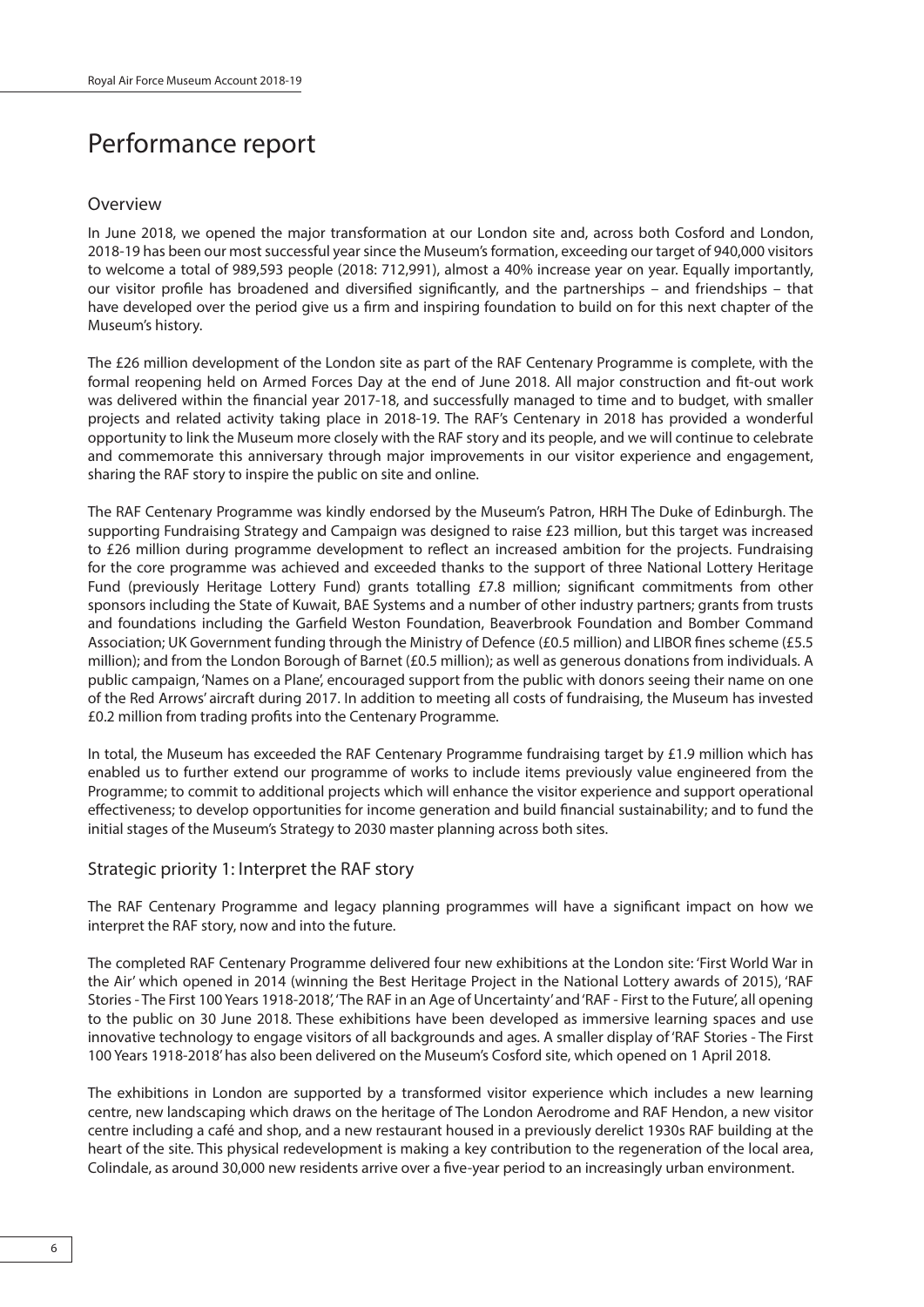Programmes have also been designed to deliver small object conservation skills and workshop spaces, additional apprenticeships, increased volunteering and STEM (Science, Technology, Engineering and Maths) formal and informal learning activities. During 2018–19 we completed the redevelopment of 'Building 69', an historic 1930s building designed and used for parachute-packing, and now the home of our RAF Museum Volunteer Hub.

Our digital project, 'RAF Stories' is now well established, collecting and sharing over 300 engaging historical and contemporary stories related to the RAF. The public are encouraged to share their experiences and those of their loved ones within the RAF and the broader RAF family through a bespoke app. Additional stories are identified and collected by the Museum's in-house team. Content is shared internationally online, as well as being embedded in the new exhibitions, enhancing the Museum's storytelling.

Our Historic Hendon programme in London has included outreach and onsite activities designed to engage our local community in Colindale with the heritage of our site and their neighbourhood. Highlights have included the sharing of stories while creating collages based on Historic Hendon collection objects which have been used to decorate tables, bean bags, picnic rugs and benches. In turn, these items share the stories with our visitors. Offsite activities have included supporting the local Grahame Park annual fun day and leading heritage walking tours of the historic airfield.

We have continued to share our collection more widely at over 140 venues both nationally and internationally through our loans programme, with 1,479 items out on loan during 2018-19, of which 36 items were sent out as new loans during the period.

Our research and learning work also contribute to the Museum's priority to interpret the RAF story. Our Access and Learning Strategy has driven the development and delivery of increased audience engagement – putting audiences of all ages at the heart of everything we do, and inspiring and engaging them with the RAF story through the Museum's collections and stories of its people. Over this period, the priority in London has been to deliver STEM-focussed activities and partnerships as part of our RAF Centenary Programme. In Cosford, the team have continued to strengthen their partnership with the RAF delivering innovative programmes such as the Summer Time Advanced Aeronautics Residential (STAAR) with our partners RAF Cosford, RAF Youth and STEM Engagement and Tablet Academy, supported by partner and funder, Northrop Grumman.

Across the financial year 2018–19, 29,981 school children visited our London site, an uplift of 20% year on year; and 28,200 school children visited Cosford, an uplift of 10% on the previous year. Evaluation of the activities is carried out after each session with both schools and informal learners. Responses are overwhelmingly positive. 100% of teachers feel the workshops meet the curriculum requirements rating them as good to excellent, and 93% also rate their pupils' enjoyment as good to excellent. Most groups re-book immediately.

The Museum's Research Strategy and Programme is supported by a voluntary Research Board, chaired by Sebastian Cox OBE, Head of the Air Historical Branch of the RAF (replacing Professor Richard Overy). In 2019 the programme included the Trenchard Lectures, an evening series hosted in partnership with the Royal Aeronautical Society and the University of Wolverhampton, and two lunchtime lecture series. The Museum also continues to support and host two PhD students, one in partnership with the University of Exeter funded by an Arts and Humanities Research Council (AHRC) Research and Enterprise in Arts and Creative Technology Collaborative Studentship; and the other in partnership with King's College London supported by a Professor Sir Richard Trainor Scholarship. The Museum also presented three Academic Awards to Doctoral, Masters and Undergraduate students.

Although our Enquiry Service was suspended for some of the year to enable the Museum to deliver the RAF Centenary Programme, the Archive and Library team still responded to around 530 written and around 1500 telephone enquiries. Over 600 researchers engaged with the collections by visiting the Reading Room at our London site.

Meanwhile, strategic planning work to share and better interpret the RAF story at our Cosford site has continued to progress with the production of a site-wide Master Plan. Phased projects include plans to create a new resource hub to open up our stored collections to the public through intergenerational learning programmes, as well as immersive exhibitions and inspiring events spaces.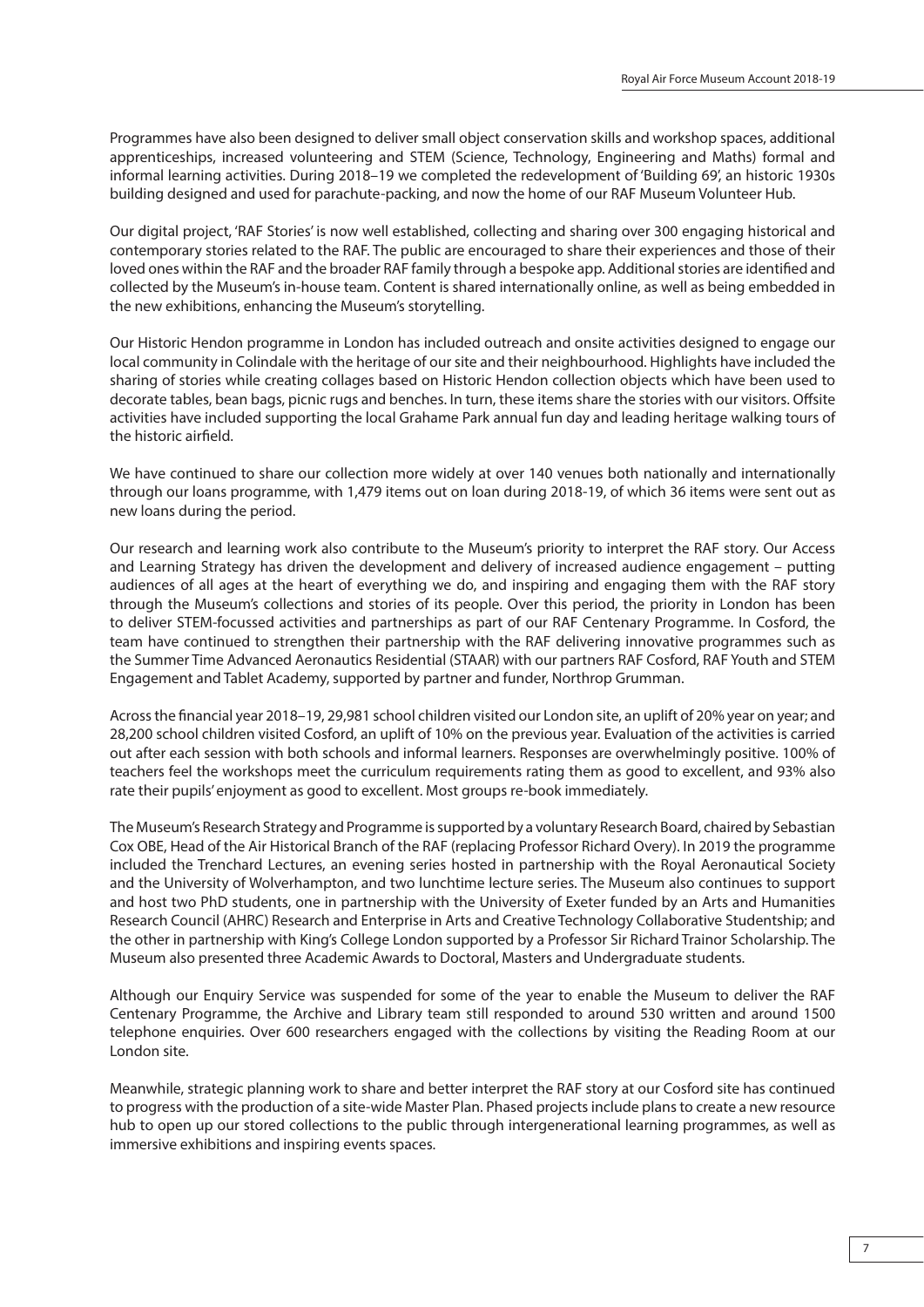The RAF Centenary year saw the delivery of a successful public events programme across both sites, including a wide range of activities to mark the one hundred years of the RAF. Highlights included the Spitfire 100K Challenge, where over 1,000 people ran over 100 miles and the Vintage and Handmade Festival at Cosford, which has built on the incredibly successful Cosford Food Festival. An Armed Forces Day event opened our new London site at the end of June, and the Hendon Pageant returned to offer families a fun-packed look back at the airfield's history. The Pillows and Pilots sell-out sleepover events enabled visitors at our Cosford and London (for the first time) Museums to sleep under our amazing collection of aircraft. The Spitfire 10K run was also a fantastic success, selling out at both our sites, with 1900 runners in total.

#### Strategic Priority 2: Focus the collection

The RAF Museum collection comprises over 1.3 million objects representing the national memory of the RAF at work and play, war and peace. It includes:

- The largest and most comprehensive collection of RAF related aircraft in the world, from the tiny Avro Rota autogyro, used for secret radar calibration missions before WW2, to the gigantic VC-10 transport aircraft, in service for nearly fifty years
- Objects ranging from uniforms and medals to unique personal items, including the record collection of TE Lawrence and personal effects of Amy Johnson, that bring the stories of the iconic figures of the RAF to life
- $\blacksquare$  An extensive oral history collection, from first-hand accounts of First World War pilots to the experiences of personnel deployed in current operations
- Large official collections, from manuals to training films, illustrating the inextricable link between the RAF and its suppliers.

The Collections Development Strategy and associated policies and procedures are central to our delivery of effective museum management and key to the delivery of effective audience engagement.

After 50 years of formal collecting, the Museum has an opportunity to reflect on past acquisitions, rationalise current collections, improve storage and conservation and transform access to connect all our audiences with the collections and the RAF story. The Museum continues to develop our collections to tell the rich and diverse story of the RAF through its people, culture, technology, timeline and places.

Objects are collected, preserved and used proactively for a clear purpose of engagement, including exhibitions, interpretation and research, in accordance with identified proactive collecting priorities. As an element of the Museum's RAF Centenary Programme, part of the original 1931 workshop at its London site was developed as a small objects conservation hub, which complements the Museum's considerable large object conservation expertise based at our Michael Beetham Conservation Centre in Cosford. The Centenary Programme also provided an opportunity to build in-house skills by training the wider Museum teams in a number of collections care areas including object handling and mount making.

The Centenary Programme has, moreover, provided a superb opportunity for the Museum to continue to research our collection and share it with visitors. A comprehensive piece of work on the stored collection at Stafford took place to recognise and draw on its rich diversity resulting in over five hundred objects being selected for display. These include sand from Stalag Luft III (site of the Great Escape), a toothbrush with a concealed compass in the handle, a signed dress collar given to Barnes Wallis by Guy Gibson, leader of the Dam Busters raid, and an Amy Johnson doll from the 1930s. Moreover, the Museum's priority to ensure the collection reflects the contemporary story of the RAF resulted in new acquisitions including a Sea King Search and Rescue helicopter; and loans including a Prisoner of War suit from the 1991 Gulf War and a remotely piloted aircraft General Atomics MQ-1B Predator.

The Museum is in the fifth year of a comprehensive collection-wide review with its Collections Review Committee assessment surveys making recommendations for action in line with the Museum Association's Code of Ethics. Where objects or aircraft are deemed to be surplus, or fall outside the Museum's Collection Development Strategy, wherever possible these are offered to Accredited museums following the Museums' Association Disposals Toolkit guidelines. All disposals are approved in accordance with the RAF Museum's Disposals Policy and Procedures.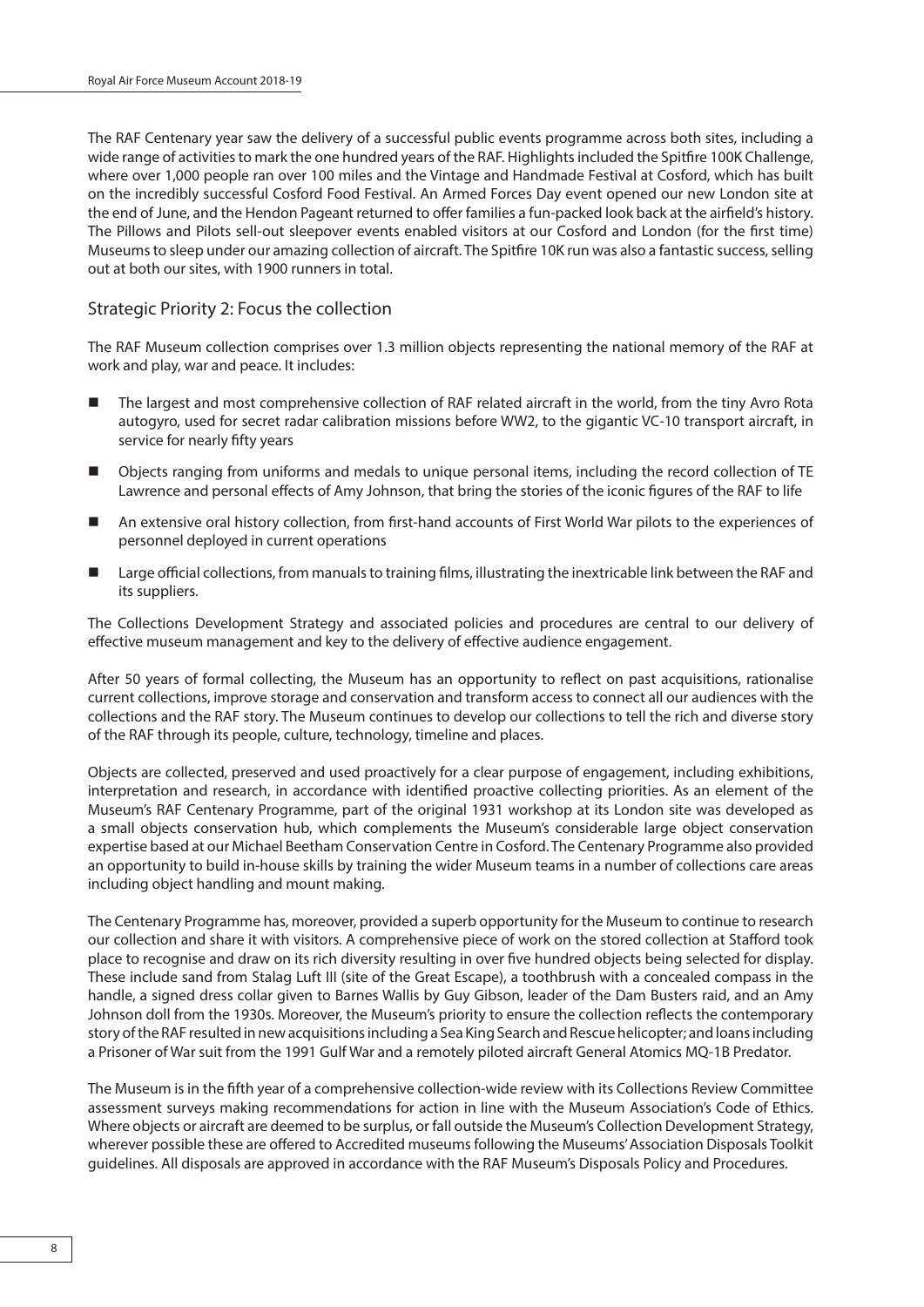## Strategic Priority 3: Invest in the RAF Museum

To deliver against its first two strategic priorities, the Museum is focused on broadening and developing its earned income streams; in ensuring efficiency and value for money; and in investing in our people, assets and infrastructure.

The development of a more resilient financial base underpins all aspects of the Museum's work, notably the RAF Centenary Programme planning where the inspiring content was designed hand in hand with a more energy efficient infrastructure and with spaces conceived to grow secondary spend.

Commercial development and sustainability is addressed through the Museum's Commercial Strategy which focuses on delivering new and improved experiences for visitors. Progress at our London site during the year included the opening of a new shop (with new and exclusive ranges reflecting our collection and the RAF story and aimed at our target audiences) and the development of a new entrance café, both situated in Hangar 1 and launched in May 2018 as part of the Centenary works. Catering and commercial events bookings at the London site have been strong, outperforming both budget and prior results as the benefits of a fully open site, combined with new event spaces, have been realised.

Ongoing work to improve the simulator and 4D experiences continued at both sites, with a new simulator experience opening in the redeveloped Hangar 1 at our London site in June 2018. In addition, March 2019 saw the opening of the Dam Busters Virtual Reality experience at our London site which has been well-received by visitors and generated significant media coverage.

An enhanced programme of open cockpit opportunities was delivered at Cosford and London, including both daytime access and exclusive events out of Museum hours. These were developed as part of a broader programme of activities and major events, many celebrating the RAF's Centenary, and including the Food Festival, the new Vintage Festival at Cosford, and the Spitfire 10K at both sites, which generated income for the Museum while welcoming in new audiences.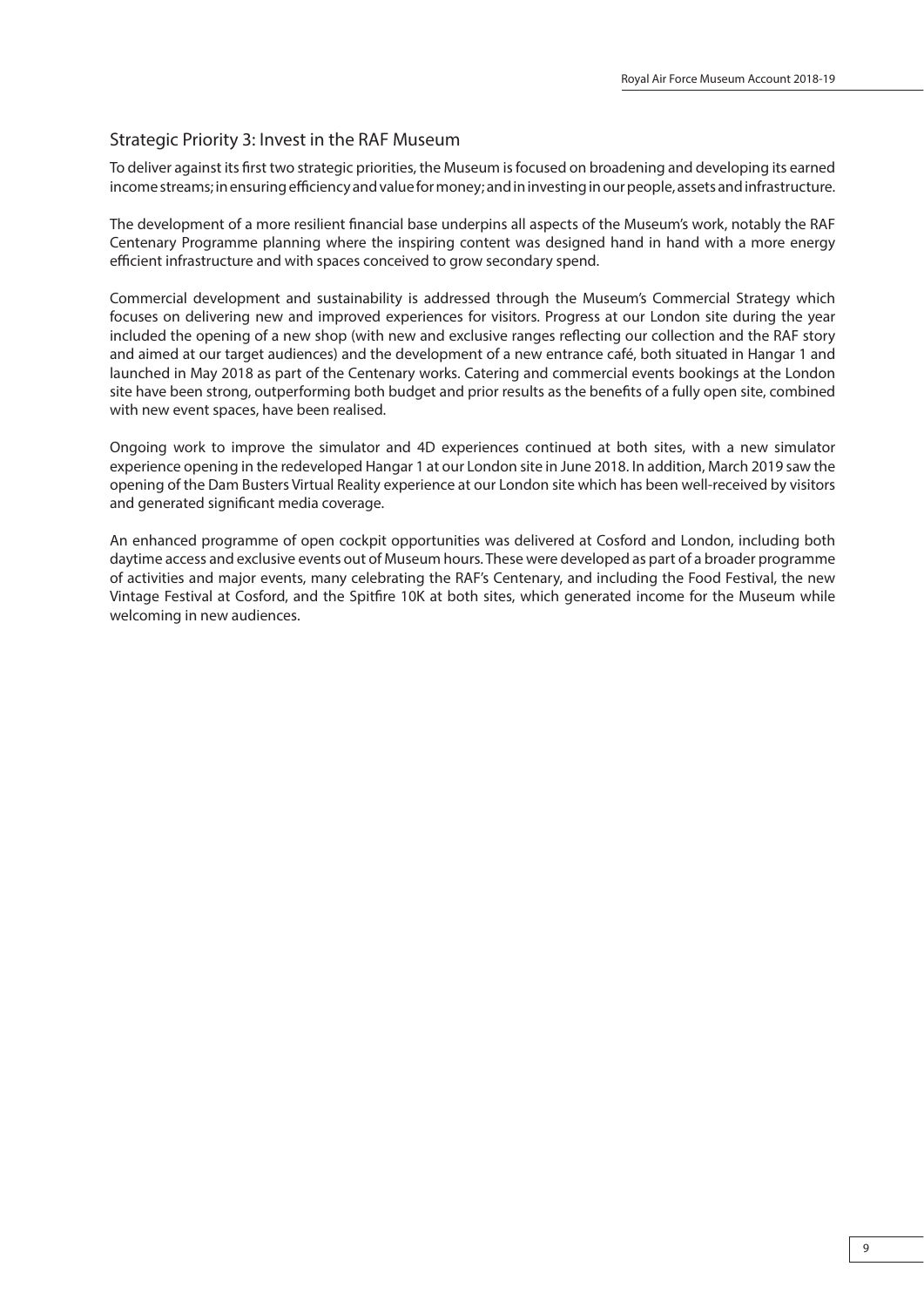## Performance Analysis

The Museum uses a number of KPIs to regularly measure and assess its performance and these are reported to the Board on a quarterly basis and reviewed by management on a monthly basis.

|   | Key Performance Indicator:                                                                                          | 2019      | 2018      |
|---|---------------------------------------------------------------------------------------------------------------------|-----------|-----------|
|   | Visitor numbers (including events such as the Cosford Air Show)                                                     |           |           |
|   | London                                                                                                              | 544,628   | 343,009   |
|   | Cosford                                                                                                             | 444,965   | 369,982   |
|   | Total                                                                                                               | 989,593   | 712,991   |
|   | <b>Trading income</b>                                                                                               | 3,154,505 | 2,464,748 |
|   | <b>Number of school visits</b>                                                                                      |           |           |
|   | London                                                                                                              | 672       | 555       |
| ш | Cosford                                                                                                             | 818       | 794       |
|   | <b>Visitor satisfaction ratings</b>                                                                                 |           |           |
|   | Enjoyment                                                                                                           |           |           |
|   | London                                                                                                              | 89%       | 88%       |
|   | Cosford                                                                                                             | 92%       | 90%       |
|   | Value for Money                                                                                                     |           |           |
|   | London                                                                                                              | 90%       | 88%       |
|   | Cosford                                                                                                             | 93%       | 90%       |
|   | Likelihood to recommend                                                                                             |           |           |
| ш | London (net promoter score)                                                                                         | 72%       | 62%       |
| ш | Cosford (net promoter score)                                                                                        | 79%       | 82%       |
|   | Social media interaction (no. of Facebook followers, Twitter users and<br><b>YouTube and Instagram subscribers)</b> | 156,185   | 117,637   |

## Visitor Numbers

During a challenging year for many museums and galleries, across both sites we recorded a total of 989,593 visitors (2018: 712,991) reflecting the success of the RAF Centenary Programme and also the impact of the RAF Centenary year. Visitor numbers are up 59% for London (1% under target) and 20% for Cosford (12% above target). The large increase in visitors at our London site is particularly impressive as the expected downturn in visitor numbers during the period of capital works in the prior year did not materialise.

## Trading Income

The performance of our trading activities have significantly improved on prior year, primarily due to the impact of greater visitor numbers, particularly related to catering, the completion of the RAF Centenary Programme, strong sales of RAF100 merchandise, plus contractual commission payments on RAF100 Appeal products sold by commercial partners. The gift aid payment to the Museum from RAF Museum Enterprises Ltd totals £358,927 (2018: £114,608).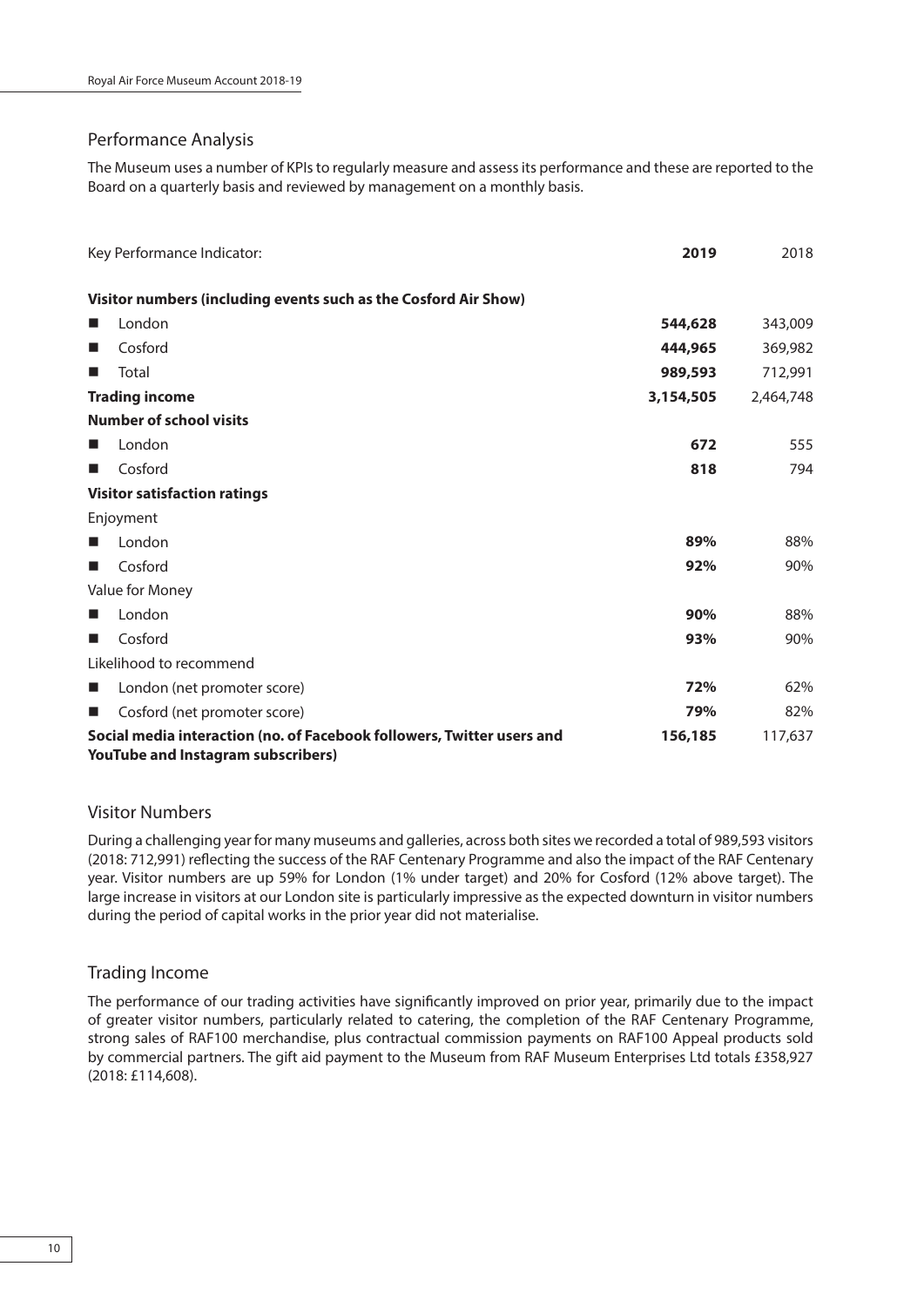## School Visits

Across the financial year 2018–19 there were 672 school visits (29,981 school children) to our London site, an uplift of 21% year on year; and 818 school visits (28,200 school children) to Cosford, an uplift of 3% on the previous year.

#### Visitor Satisfaction

The ALVA surveys show both sites achieving very high 'Enjoyment and Value for Money' ratings, considerably outperforming the Museums and Galleries average, with an improved performance on prior year. Our visitors are also highly likely to recommend a visit, compared to other Museum and Galleries, although this is slightly down for us on the previous year at Cosford.

#### Social Media Interaction

Total visits to the Museum's main website were recorded at 1.2 million unique visits (2018: 1.2 million).

The Museum's social media channels showed steady growth during the year with Facebook followers reaching 90,699 (2018: 75,357), Twitter 45,469 (2018: 40,860) and 17,829 (2018: 47,239) monthly recipients of the Museum's e-newsletters (with the decrease due to GDPR requirements and clean-up of old email addresses).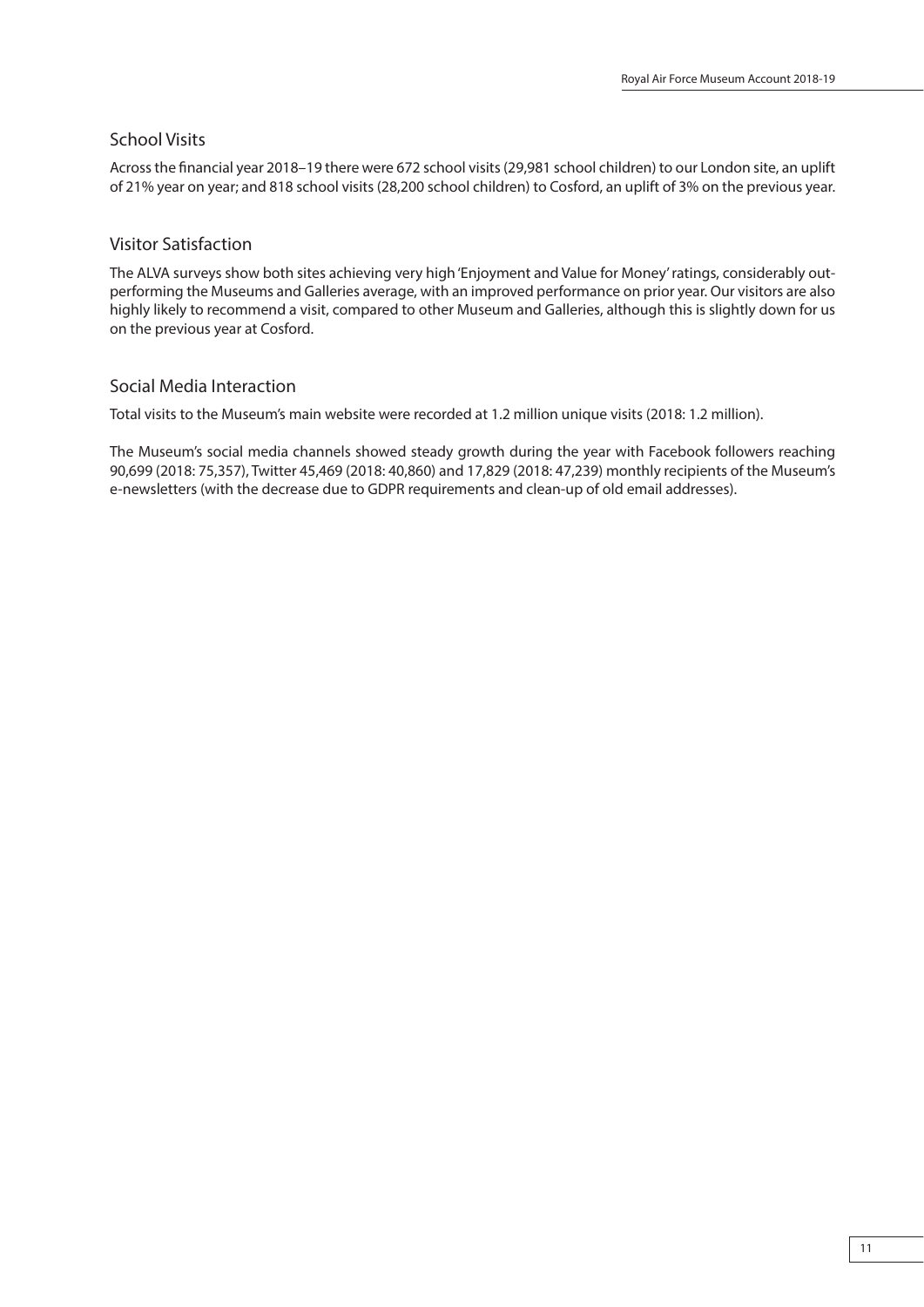## Financial Review

## Statement of Financial Activities (SOFA)

Total Income for the financial year 2018-19 amounted to £17,562,000 (2018: £22,322,000), a decrease year on year primarily related to the receipt in the prior year of the majority of funding for delivery of the RAF Centenary Programme.

The Museum received £9,273,000 of Grant in Aid (2018: £9,139,000) for the financial year 2018-19. Other income included grants and donations totalling £3,899,000 (2018: £9,289,000), most of which was restricted funding from the National Lottery Heritage Fund for the RAF Centenary Programme. Income generated by the trading company on non-charitable activities was £3,154,000 (2018: £2,465,000). The Museum's share of income related to the RAF100 Appeal joint venture totalled £83,000 (2018: £105,000).

Total Expenditure on Museum activities amounted to £16,535,000 (2018: £15,932,000). The majority of costs, including the costs of salaries, are in respect of core charitable activities. Net income and expenditure before transfers between funds and other recognised gains and losses totalled £1,027,000 (2018: £6,390,000). The £1,571,000 loss shown against unrestricted funds for the year (2018: £2,240,000) is driven principally by depreciation of property assets. Excluding property depreciation, the Museum has generated an unrestricted operational surplus of £971,000 during the year (2018: £570,000). The increase year on year is primarily due to an increase in trading profits and car-parking income (led by increased visitor numbers on completion of the capital programme at the London site) and a one-off reversal of accrued Cosford rent payments further to negotiation of a more favourable rent review.

A total of £5,938,000 (2018: £12,306,000) has been transferred from restricted to unrestricted funds in 2018-19, principally due to the completion and capitalisation of the final phase of RAF Centenary Programme improvement works at the London site within the financial year.

The Museum's property assets are revalued by professional valuers on a quinquennial basis, with the last valuation brought forward by one year to 2017-18 to reflect the significant capital improvements delivered through the RAF Centenary Programme. For 2018-19 an annual revaluation adjustment of £1,239,000 (2018: £15,466,000) has been made in the year-end accounts to comply with Modified Historic Cost Accounting (MHCA) legislation per HM Treasury guidelines.

After transfers between funds and adjustment for recognised gains on revaluation of fixed assets, the net movement of funds for the year was an increase of £2,266,000 (2018: £21,856,000) and total funds carried forward as at 31 March 2019 amounted to £121,155,000 (2018: £118,889,000).

### Balance Sheet

The value of the group net assets has increased during the year due to the fixed asset revaluation and now stands at £121,155,000 as at 31 March 2019 (2018: £118,889,000).

### RAF100 Appeal

As a partner in the RAF100 Appeal joint venture, the Museum's share of income for 2019-20 totalled £83,000 in restricted funds (2018: £105,000) (SOFA, Note 4b).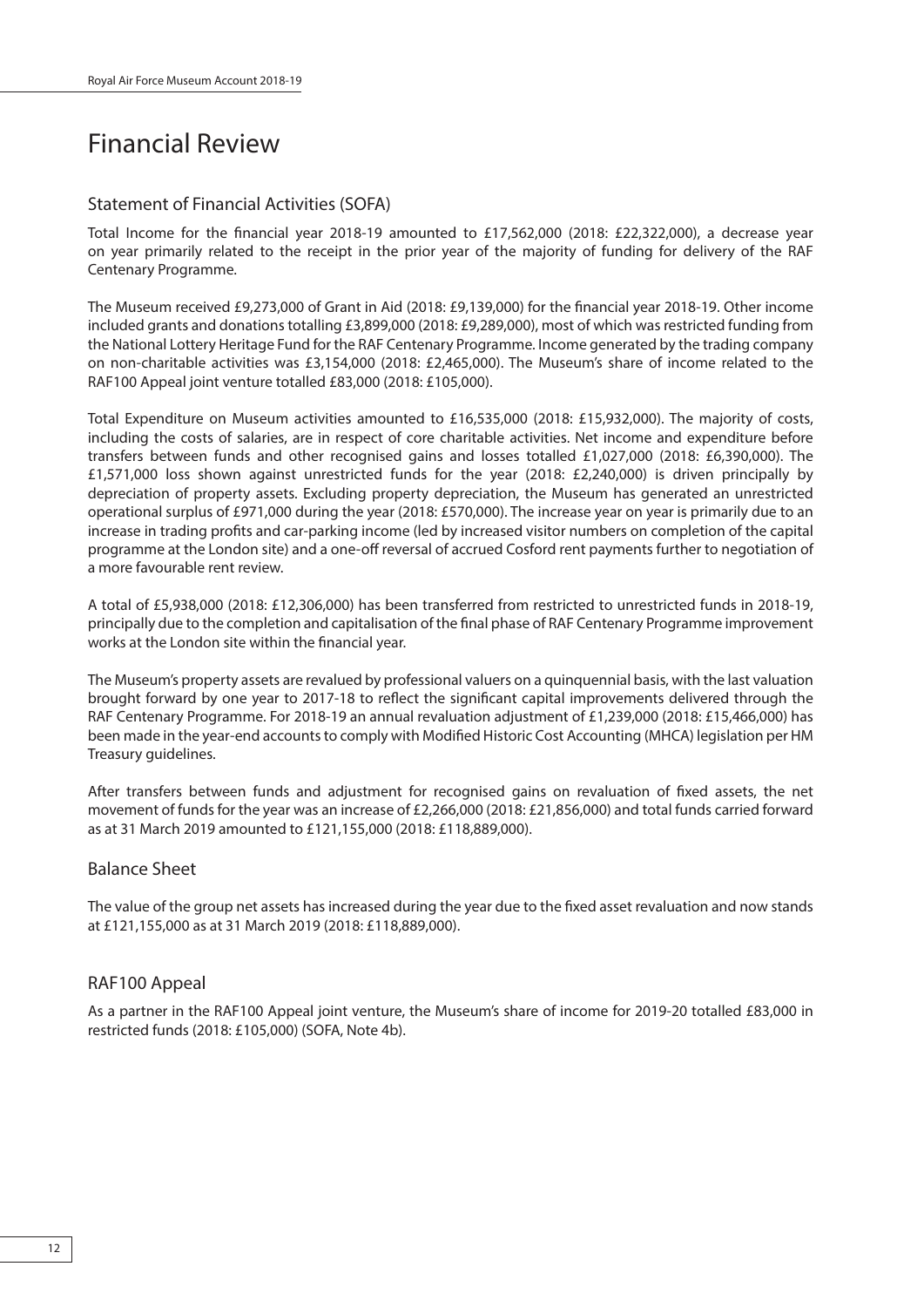## Trading Company

Any non-charitable activities are undertaken by RAF Museum Enterprises Ltd, a wholly owned subsidiary of the Museum, with all profits gift-aided to the parent charity. The trading company generated total turnover of £3,154,000 (2018: £6,759,000) (Note 4b), with associated costs of sales of £2,796,000 (2018: £6,644,000).

The decrease in both turnover and costs of sales on prior year is mainly due to the trading company acting as the Museum's production company for four major exhibitions developed as part of the RAF Centenary Programme, which enabled the Group to benefit from the Government's new museum and galleries exhibition tax relief initiative, with £320,000 tax relief claimed in 2017-18.

During the year, a number of Museum staff and other resources were utilised in furtherance of those activities resulting in a cross charge of £480,000 (2018: £425,000). A total gift aid payment of £359,000 (2018: £115,000) was therefore due to the Museum for 2018-19, and which was outstanding at year-end (Note 9). £153,000 (2018: £77,000) of restricted funds generated from RAF100-related merchandise and commission fee activity are included in the gift-aid payment to the Museum and donated to the RAF100 Appeal, per the terms of the joint venture.

### Grants and Donations

During the year, a total of £3,899,000 (2018: £9,289,000) (Note 3) was received by way of donations from industry partners and sponsors, trusts and foundations, and individual donations to fund the work of the Museum. The majority of funds received were in the form of restricted grants from the National Lottery Heritage Fund in relation to the RAF Centenary Programme. The Museum was also pleased to be gifted the Trenchard Archive through the Acceptance in Lieu scheme, resulting in the recognition of £490,000 in donated heritage assets.

## Reserves Policy and Funds

During the year, and with reference to guidance from the Charity Commission, and further to review and recommendation by the Audit and Risk Committee and Finance Committee, the Trustees have agreed that as at 31 March 2019 the organisation should hold unrestricted and undesignated free reserves (that is funds not tied up in fixed assets or designated or restricted funds) sufficient to cover two months of operational expenditure in order to enable financial stability and act as a safeguard against volatile and unpredictable income streams and unforeseen expenditure or liabilities. Any remaining operational net surplus (i.e. after transfers to the Fixed Asset Fund and maintaining free reserves of two months of operational expenditure) to be transferred to the designated Strategy to 2030 Fund (referred to in prior year as the Centenary Legacy Development Fund and renamed to reflect the new strategic plan).

This fund will be used to support delivery of the Museum's current key strategic priorities as detailed in the strategic plan to 2030 including: planning for future capital development at both sites; ensuring the sustainability of the estate; focus on the recording of contemporary stories of RAF men and women; and development of the Museum's collection through new acquisitions.

This represents a change in the Museum's formal reserve policy to hold free reserves of at least £500,000 and up to sufficient to cover three months of operational expenditure as at 31 March 2018. The general fund has therefore decreased to £1,993,000 (2018: £2,720,000) (Note 15). Unrestricted surplus funds of £1,409,000 (2018: £453,000) over and above the planned level of free reserves, have been transferred to the designated Strategy to 2030 Fund.

The Finance Committee monitors the levels of reserves at the Museum on a quarterly basis as part of their review of the Management Accounts. The Board of Trustees reviews the reserves policy when circumstances change and at least annually.

### Payment of Creditors

The Museum's policy, in accordance with the Government-wide standard on the payment of creditors, is to settle all undisputed bills within 30 days or in accordance with the supplier's terms of business. The Museum's actual payment performance during the year was an average of 39 days (2018: 33 days).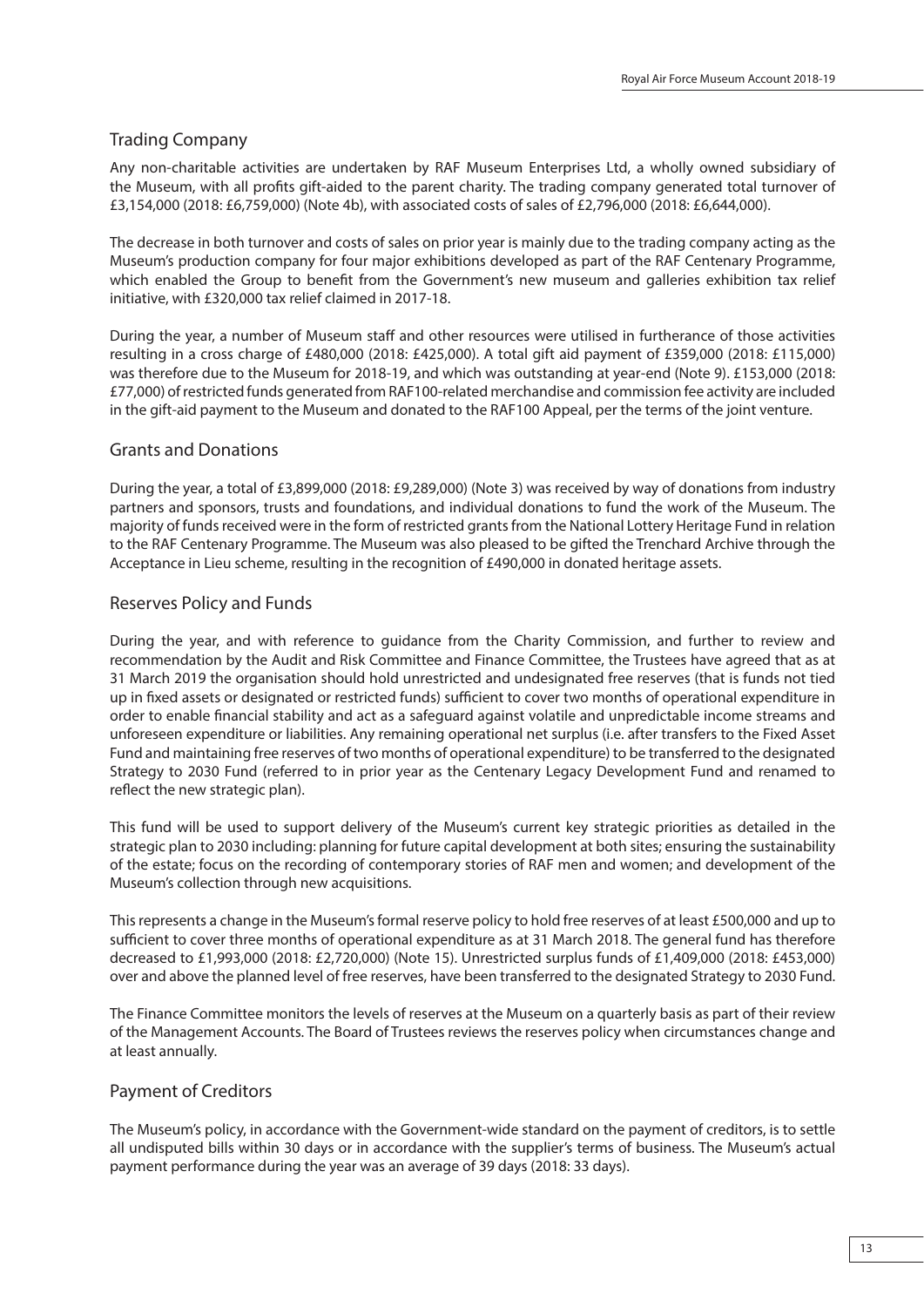## Investment Policy

The Trustees continually monitor levels of all the Charity's funds. Available funds are currently invested in a variety of term deposits to maximise the level of return but with minimum risk. The amounts and terms of the investments are based on the Trustees' opinion of the immediate and future needs of the Museum and the Chair of the Finance Committee reviewed the principal deposits during 2018-19.

## Environmental Policy

The Museum has a number of initiatives in place which underpin the creation of a more sustainable and environmentally friendly organisation. These include energy conservation measures (for example the increased use of LED lighting), a comprehensive recycling programme and new building construction which is consistent with reducing the Museum's carbon footprint.

### Auditors

The accounts are audited by the Comptroller and Auditor General in accordance with the Government Resources and Accounts Act 2000 (Audit of Public Bodies). The fee for the audit of the Group 2018-19 accounts was £33,100 (2017-18: £31,350). This includes the NAO fee of £25,000 and Hillier Hopkins fee of £8,100 for the audit of RAF Museum Enterprises Ltd.

So far as I, as Accounting Officer of the Museum, and as we, as its Trustees, are aware:

- a there is no relevant audit information of which the Museum's auditors are unaware; and
- b we have taken all the steps that we ought to have taken to make ourselves aware of any relevant audit information and to establish that the Museum's auditors are aware of that information.

ACM Sir Andrew Pulford KCB CBE ADC Maggie Appleton MBE on behalf of the Board of Trustees **Royal Air Force Museum** 8 July 2019 8 July 2019

Chair Chief Executive Officer and Accounting Officer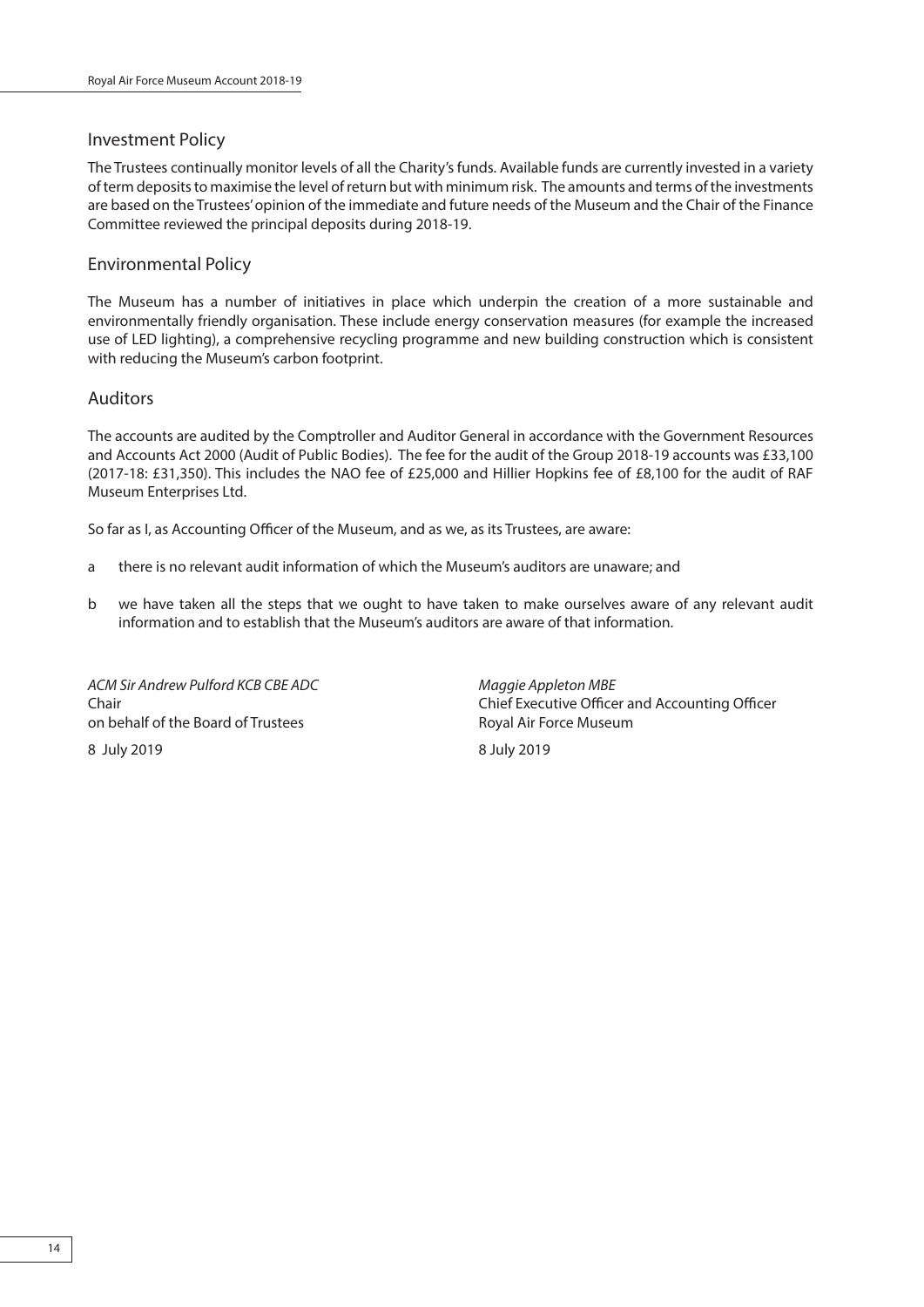## Accountability report

## Corporate Governance Report

This report sets out the arrangements for the governance of the Museum, including the Board and Committee structure for the Trustees. It specifically shows how the organisation identifies and manages key risks and provides the assurance from the Chair of the Board of Trustees and Accounting Officer.

Trustees have complied with their duty in section 11 of the Charities Act 2011 to have due regard to guidance published by the Charity Commission. Trustees are also mindful of the Commission's guidance on public benefit.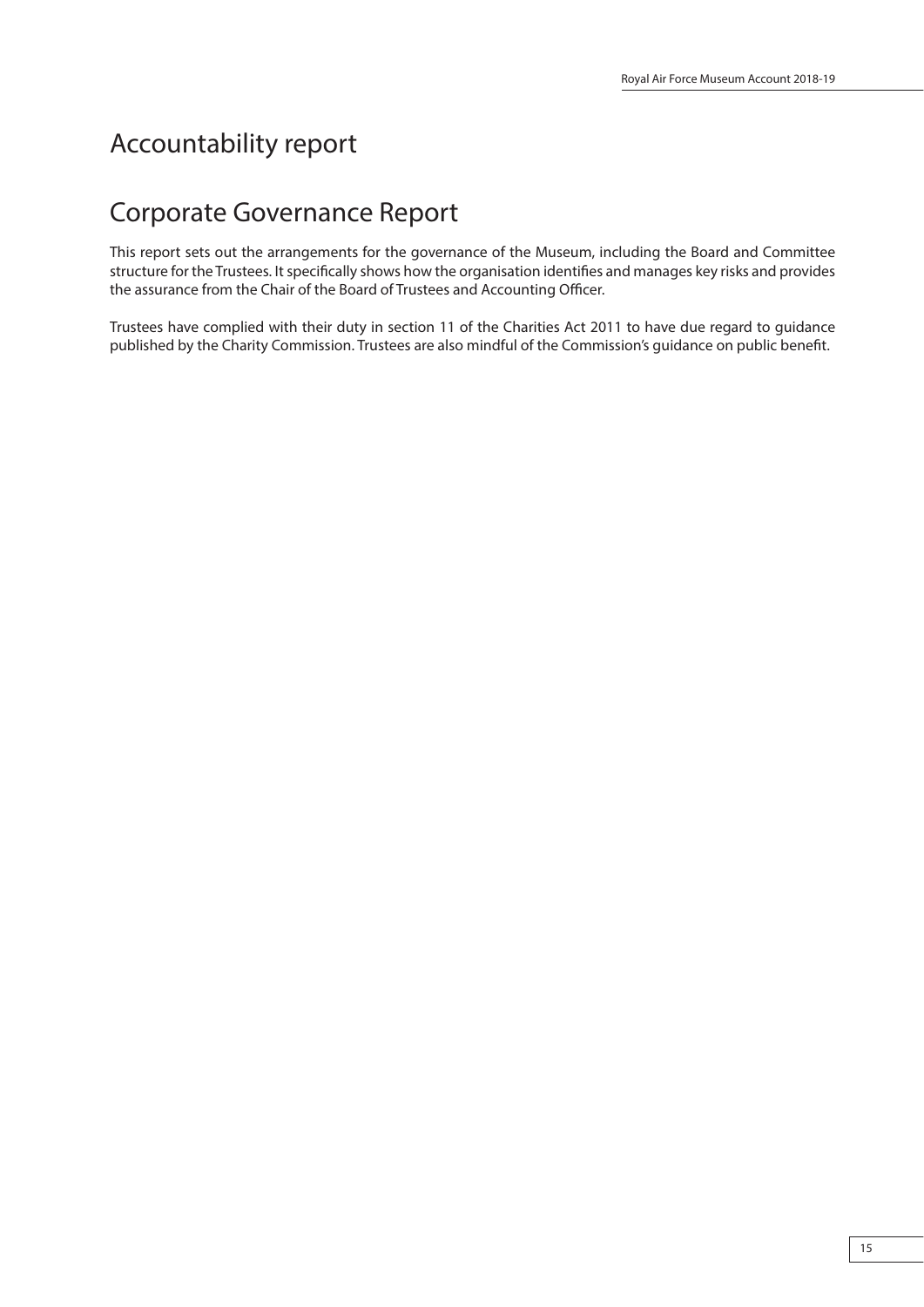## Chief Executive Officer's report and governance statement

### The Governance Framework

The Royal Air Force Museum is a charity registered with the Charity Commission (registration number 244708), governed in accordance with a Deed of Trust dated 4 June 2007.

The Museum is an Accredited National Museum and Non-Departmental Public Body obliged to comply with HM Treasury financial reporting requirements set out in the Financial Reporting Manual and the guidance contained in Managing Public Money. There is a Financial Framework document in place which defines the arrangements between the Museum and its sponsor branch, the Ministry of Defence, relating to the receipt of Grant-in-Aid and the conditions for its expenditure. This Framework was recently updated, with the new version in place with effect from 1 April 2017.

#### The Trustees and the Committee Structure

The Royal Air Force Museum is governed by a Board of Trustees chaired by Air Chief Marshal Sir Glenn Torpy GCB CBE DSO who retired at the last Board meeting of the financial year 2018-19, to be replaced by Air Chief Marshal Sir Andrew Pulford KCB CBE ADC. The Charities Act 2011 requires the Trustees to exercise proper stewardship over the Museum and to take care of its collections.

The Chief Executive Officer of the Museum, Margaret Appleton MBE, is the Accounting Officer responsible to Parliament for the day-to-day management of the Museum as set out in Chapter 3 of Managing Public Money.

Trustees are appointed by the Secretary of State for Defence in accordance with the provisions of the public appointments process set out in the Office of the Commissioner of Public Appointments Code of Practice. They are appointed for a term of five years and can be appointed for a second term of equivalent length. The Board of Trustees may appoint up to three additional co-opted Trustees by majority approval to serve on the Board and both co-opted Trustees and other individuals may serve on specific sub-committees to supplement the experience of Board members.

The Trustees receive induction training with the Chief Executive Officer and Senior Leadership Team (SLT) and are encouraged to familiarise themselves with the Museum's priorities through work in sub-committees where they are supported by the Museum's other Directors, and by attending and hosting Museum events and receptions.

#### The Board of Trustees Sub-Committees

The Board of Trustees have established a number of sub-committees for specific purposes and to ensure the effective conduct of business. The Board of Trustees is responsible for appointing to the sub-committees from within its membership and all sub-committee actions are taken on behalf of the Trustees as a whole, with recommendations made to the Board as appropriate.

These sub-committees comprise Audit and Risk (providing support on issues of risk, control and governance); Finance (responsibility for financial control, governance and investment), Development (to lead on and support the fundraising for and governance of major programmes as part of the Strategy to 2030; replacing the Centenary Development Committee from September 2018, which was specifically established to lead on and support the fundraising for and governance of the RAF Centenary Programme); Staffing and Remuneration (providing assurance that the Museum's HR strategy, policies and procedures are appropriate and effective). A Nominations Committee has been created during 2018-19 to keep under review the leadership needs of the Museum (both trustee and executive) to ensure the continued ability of the organisation to perform effectively, and to be responsible for recommending the appointment of the Chair of the Board of Trustees from within the Board's membership. The Museum also has a Research Board chaired by Sebastian Cox OBE, Head of the Air Historical Branch of the Royal Air Force, replacing Professor Richard Overy who stepped down during the year.

The terms of reference of each of these sub-committees have been approved by the Full Board. The table below shows the number of meetings and attendance. Minutes of all Board and sub-committee meetings are maintained.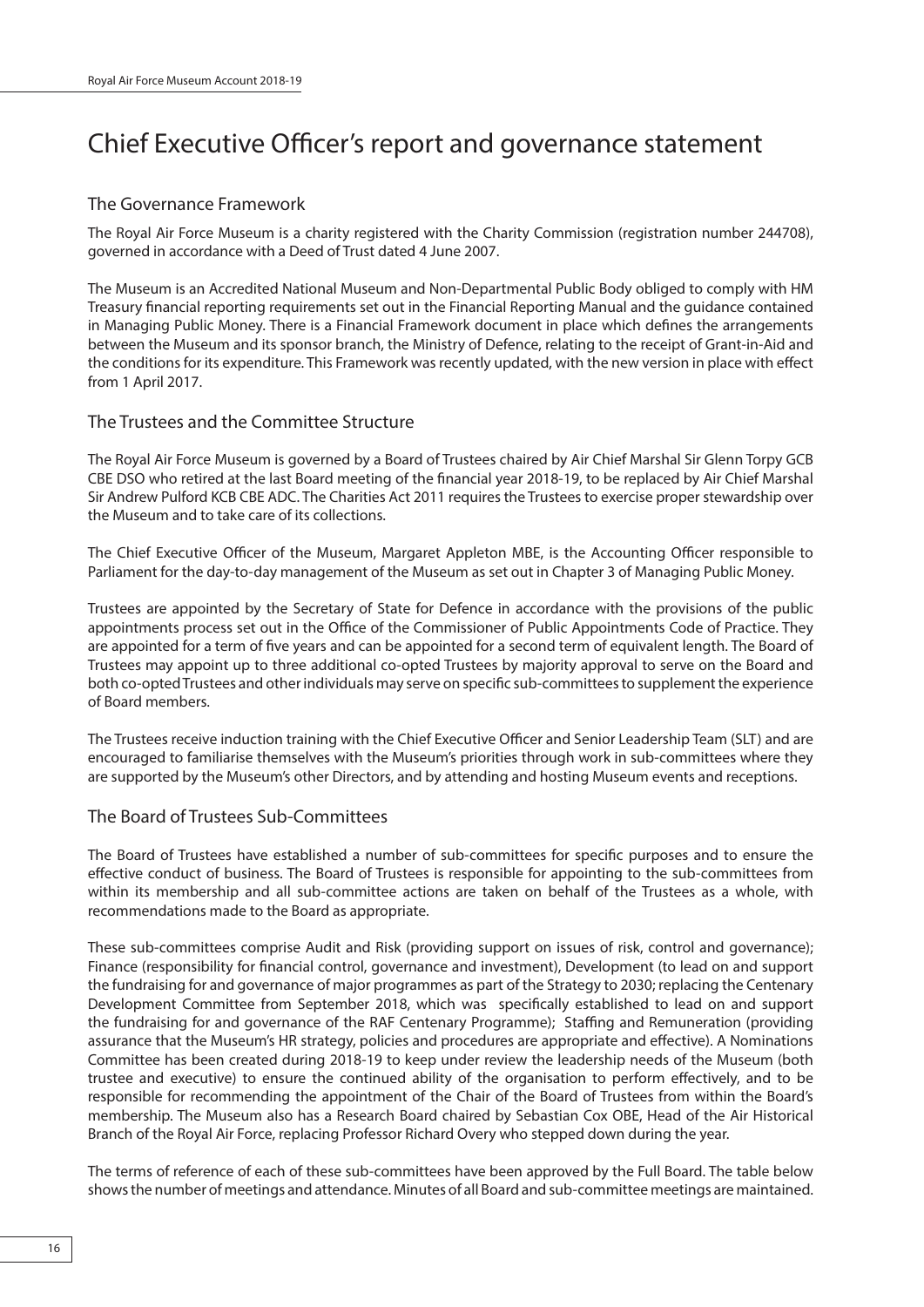## The following individuals served as Trustees during 2018-2019:

| <b>Attendance</b>                                                         |             |                                                                                       |                            |                         |                          |                            |             |                                 |
|---------------------------------------------------------------------------|-------------|---------------------------------------------------------------------------------------|----------------------------|-------------------------|--------------------------|----------------------------|-------------|---------------------------------|
| <b>Board Member</b>                                                       | Appointed   | <b>Further notes</b>                                                                  | <b>Board</b><br>Attendance | <b>Audit &amp; Risk</b> | Finance                  | Remuneration<br>Staffing & | Nominations | Development<br><b>Centenary</b> |
| Air Chief Marshal 5-Jul-11<br>Sir Glenn Torpy<br><b>GCB CBE DSO</b>       |             | Chair $-$<br>Resigned<br>18-Mar-19                                                    | 4/4                        |                         |                          | 1/3                        | 1/1         | 3/4                             |
| Air Chief Marshal 2-Jul-18<br>Sir Andrew<br>Pulford KCB CBE<br><b>ADC</b> |             | Co-opted<br>Chair<br>-Appointed<br>18-Mar-19                                          | 3/3                        |                         |                          |                            |             |                                 |
| Peter Bateson                                                             | 17-May-16   | Chair Audit<br>& Risk<br>Committee<br>Appointed<br>$2$ -Jul-18                        | 4/4                        | 3/3                     | 2/3                      |                            | 1/1         |                                 |
| Laurie Benson                                                             | 17-May-16   | $\qquad \qquad -$                                                                     | 4/4                        | 3/3                     |                          |                            |             |                                 |
| Dr Carol Cole                                                             | 23-Mar-15   | Chair<br>Staffing &<br>Remuneration<br>Committee                                      | 4/4                        | 1/1                     |                          | 3/3                        | 1/1         |                                 |
| Alan Coppin                                                               | 8-Jul-13    | Co-opted<br>Resigned<br>$2$ -Jul-18                                                   | 1/2                        |                         |                          |                            |             | 1/2                             |
| Dr Rodney<br>Eastwood                                                     | 23-Mar-15   | $\qquad \qquad -$                                                                     | 3/4                        |                         | 4/4                      | 3/3                        |             |                                 |
| Sir Gerry<br>Grimstone                                                    | 9-Dec-08    | Chair Audit<br>& Risk<br>Committee<br>Resigned<br>2-Jul-18                            | 1/1                        | 1/1                     |                          |                            |             |                                 |
| Richard Holman                                                            | $5$ -Jul-11 | Chair Finance<br>Committee                                                            | 3/4                        |                         | 4/4                      |                            |             | 3/4                             |
| Malcolm White<br>OBE                                                      | 24-Sep-12   | Co-opted<br>Chair<br>Centenary<br>Development<br>Committee<br>Resigned 24-<br>Sept-18 | 2/2                        |                         | $\overline{\phantom{0}}$ | 1/1                        | -           | 2/2                             |
| Catriona Lougher 17-May-16                                                |             | $\qquad \qquad -$                                                                     | 2/4                        |                         |                          |                            |             | 2/2                             |
| Julie McGarvey                                                            | 17-May-16   | $\overline{\phantom{m}}$                                                              | 4/4                        |                         | 1/2                      |                            |             | 4/4                             |
| John Michaelson 9-Dec-08                                                  |             | Resigned<br>9-Dec-18                                                                  | 1/2                        |                         |                          |                            |             | $\overline{\phantom{0}}$        |
| Andrew Reid                                                               | 5-Jul-11    | -                                                                                     | 4/4                        | 1/1                     |                          |                            |             | 3/4                             |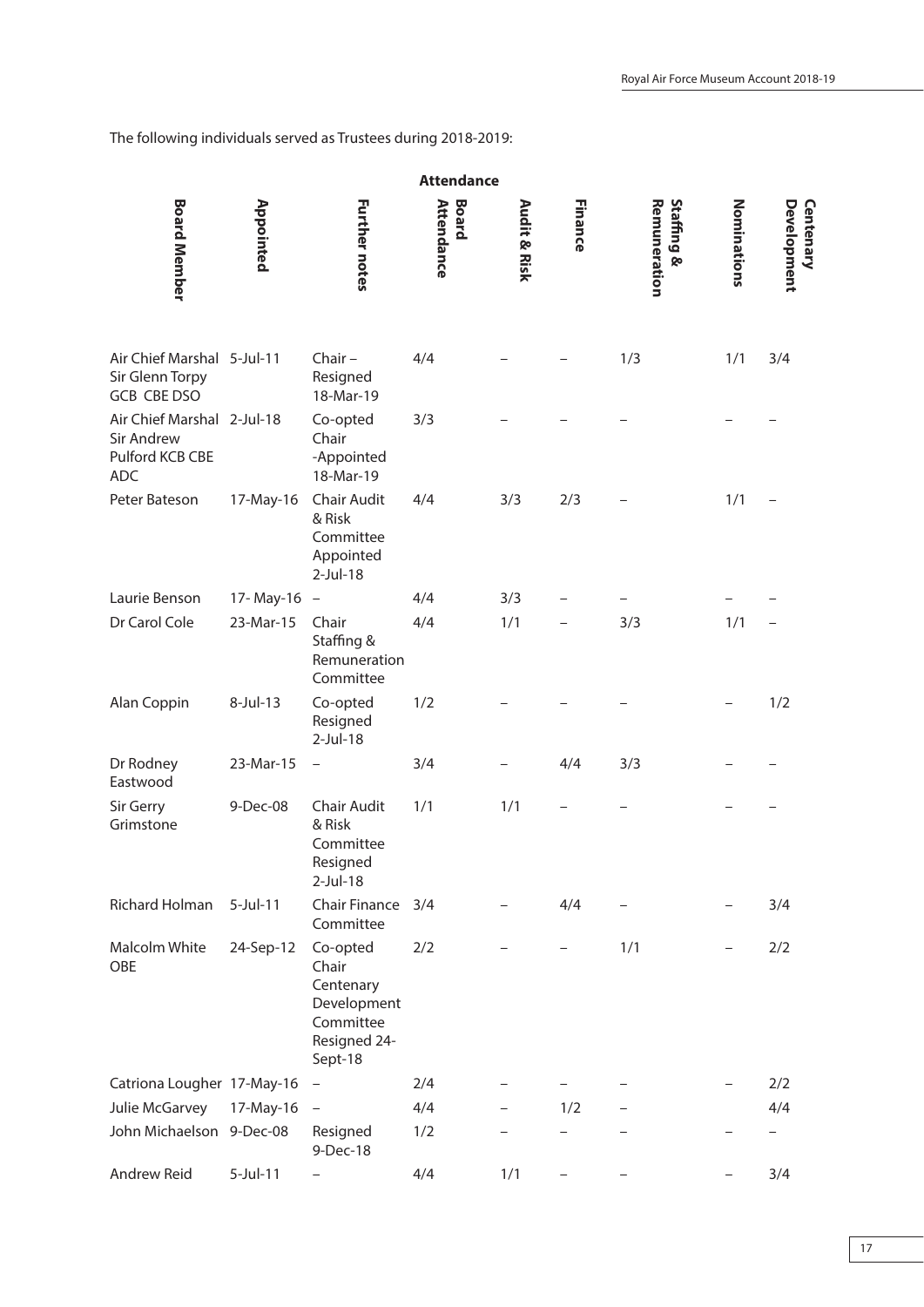| <b>Nick Sanders</b>        | 17-May-16 | Co-opted<br>Chair<br>Centenary<br>Development<br>Committee<br>Appointed 24-<br>Sept-18 | 3/4 |     |     |   | 3/4 |
|----------------------------|-----------|----------------------------------------------------------------------------------------|-----|-----|-----|---|-----|
| Michael Schindler 5-Jul-11 |           |                                                                                        | 4/4 | 3/3 | 3/3 | - | 4/4 |
| Robin Southwell 9-Dec-08   |           | Resigned<br>$3-Dec-18$                                                                 | 2/2 |     |     | - | 2/4 |
| Alan Spence                | 9-Dec-08  | Resigned<br>$3-Dec-18$                                                                 | 2/2 |     |     |   |     |

Trustee attendance is shown as the number of meetings attended in relation to the number of meetings held whilst each individual was a member of the relevant committee.

The Museum commissioned an external review of its Governance in 2017-18. This comprised desk assessment of its governance policies and procedures, observation of a Board and sub-committee meetings and interviews with a number of Trustees and the Senior Leadership Team. An action plan is following up the recommendations and a biennial skills audit will be completed in 2019-20.

The Museum has two subsidiary companies, the shares of which are held by or on behalf of the Trustees although the decisions taken by these companies remain primarily their responsibility. The Board of Royal Air Force Museum Enterprises Ltd includes three independent non-executive Directors.

### Register of Interests

A register of Trustees' interests is maintained. Trustees are required to declare any interest, pecuniary or otherwise, in any matter being considered by the Board. Related Parties are disclosed in Note 17 of the Financial Statements.

### The Board of Trustees' Performance

The Board has supported the organisation to successfully deliver its strategic objectives as outlined in the approved Strategic Plan to 2018-19.

Sub-committee minutes are circulated to all Trustees with routine papers for the quarterly meetings of the Full Board and sub-committee Chairs highlight any matters of particular interest or concern for the attention of the Full Board.

There is a wide range of information and data (financial and otherwise) routinely available to Trustees, including detailed management accounts quarterly to the Finance Committee and summary management accounts quarterly to the Full Board, which the Board considers to be adequate management information.

### Personal Data Loss

The Museum has not identified any personal data related incidents during 2018-19 or in the previous five financial years. An incident is defined as a loss, unauthorised disclosure or insecure disposal. Protected personal data is information that links an identifiable living person with information about them which, if related, would put the individual at significant risk of harm or distress; the definition includes sources of information that because of the nature of the individuals or the nature, source or extent of the information, is treated as protected personal data by the Museum.

### Internal Auditors

The Museum's internal auditors are BDO LLP who work to the Public Sector Internal Audit Standards and provide an independent opinion on the matters subject of review through the internal audit programme. The work programme is signed off by the Trustees' Audit and Risk Committee and the report of the internal auditors is received by that same sub-committee.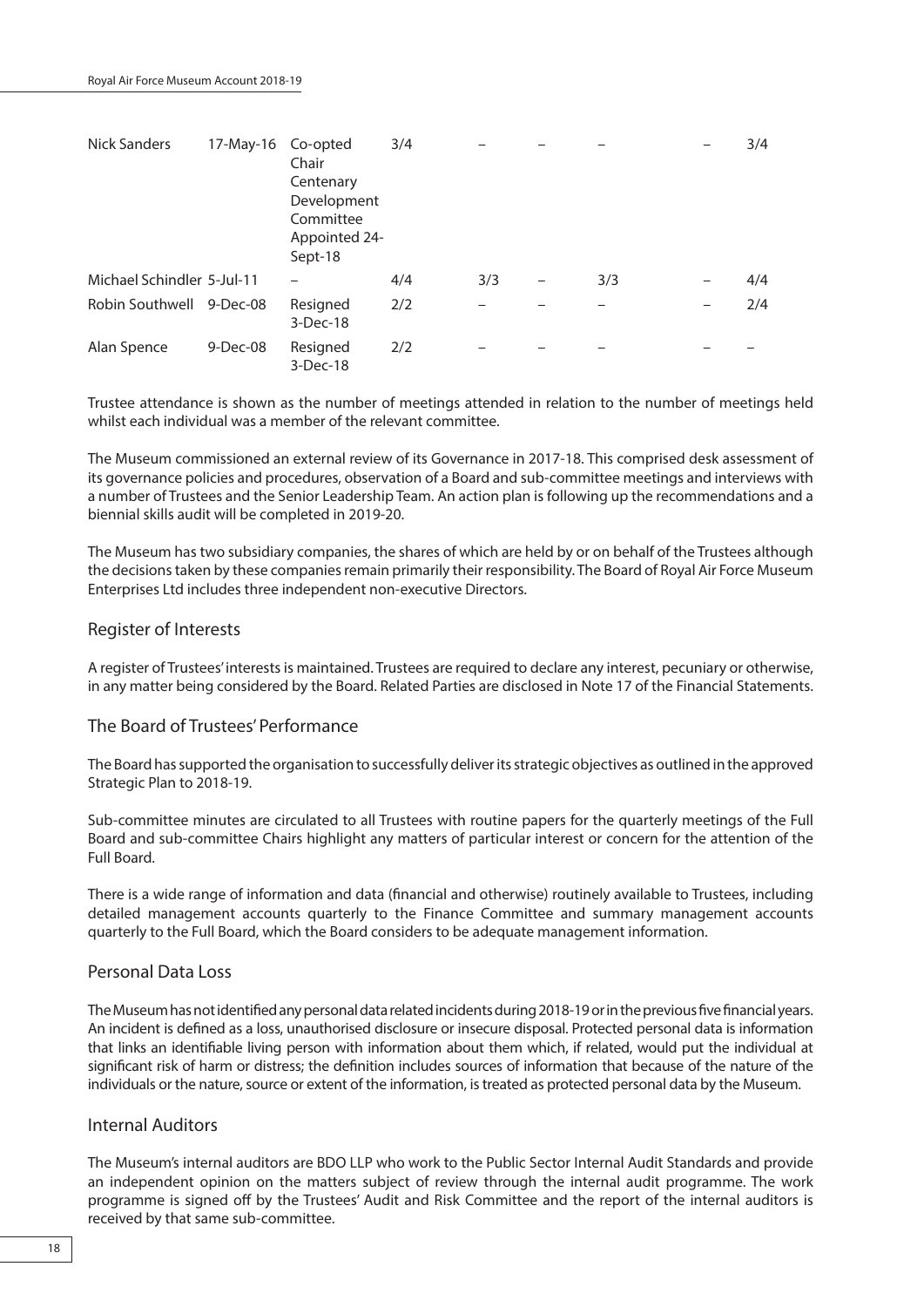As part of this plan BDO LLP have carried out several reviews this past year, including health and safety, HR processes, procurement, cyber-security and emergency plan and business continuity strategy follow-up. The internal auditors provide an annual independent opinion, based upon the audit programme, on the overall adequacy and effectiveness of the Museum's framework of governance, risk management and control. The audit opinion takes together the assurance ratings and recommendations of the five individual assignments conducted in 2018-19, management's responsiveness to internal audit recommendations and the direction of travel with regard to internal control, governance and risk management.

Internal Audit's opinion for 2018-19 is that there is some risk that the system of internal control, governance and risk management will fail to meet management's objectives – in most areas there are adequate and effective systems of governance, but there are also a few specific areas of significant risk. Substantial improvements were noted as required to improve the adequacy and / or effectiveness of governance, risk management and internal control in those areas. Since the audit review was completed, management have progressed a rapid remediation programme and the appetite to implement significant change demonstrates the Museum has taken appropriate action to ensure that there is an adequate and effective system of governance, risk management and internal control to address the risk that management's objectives are not fully achieved.

The Audit and Risk Committee accept the opinion and findings of the Internal Auditors. Progress against recommendations and risk status will continue to be monitored by the Committee as part of the internal audit follow up review process.

## External Auditors

The external auditor of the Museum is the Comptroller and Auditor General with the audit conducted by the National Audit Office. The external auditor of its trading subsidiary, Royal Air Force Museum Enterprises Ltd, is Hillier Hopkins LLP. The accounts are consolidated.

#### Risk Management

The Museum's internal control system is designed to manage risk to a reasonable level, rather than eradicate all risk of failure. Therefore, it can only provide reasonable and not absolute assurance of effectiveness. In managing risk, we identify the opportunities and risks in achieving our strategic objectives, evaluate the likelihood of those risks being realised, the impact should they be realised and the controls in place to manage them efficiently and effectively. The Museum's approach to risk management and the process for implementation are documented in a Risk Management Strategy. The strategy is supported by our strategic risk register, which groups our highest priority risk areas into key strategic risks which is reviewed regularly by the senior leadership team. Each department holds a more detailed departmental risk register which is reviewed at least annually by the senior leadership team. The Audit and Risk Committee review strategic risks at each meeting and the Board review annually.

Risk management overall is viewed as a dynamic process which actively seeks to incorporate good practice. It is responsive and current and is managed through regular review of both internal developments and external factors – the political, social, economic, demographic, technological, environmental and legal developments that may influence our exposure to risks or opportunities.

As a non-departmental public body (NDPB) the Museum has a low risk appetite in relation to compliance, regulation and to our key strategic risks. In areas where we aim to be relevant and influential, we are prepared to take calculated risks. Risk appetite has been set by the Trustees and is reviewed annually for appropriateness by the senior leadership team and Audit and Risk Committee. The senior leadership team monitor whether our overall risk profile is commensurate with our risk appetite on an ongoing basis. The key risks identified, and the actions taken to date are set out below.

The risk of 'financial stability' will remain high in a period of economic uncertainty. The RAF Museum's Strategic Plan to 2030 sets out to build a robust financial model for the future, with operational savings to be identified, fundraising and trading activity to be increased, and programmes developed that attract funding support, to enable significant investment and development at both sites. There is and will continue to be continued pressure on Government funding. There is much competition for funding in London, while potential sources in the West Midlands are fewer, though a shift away from London-centric investment is an opportunity for our ambitious Cosford master plan. The Museum will continue to diversify and broaden its income streams and be more efficient, principles which have been embedded in the delivery of the RAF Centenary Programme.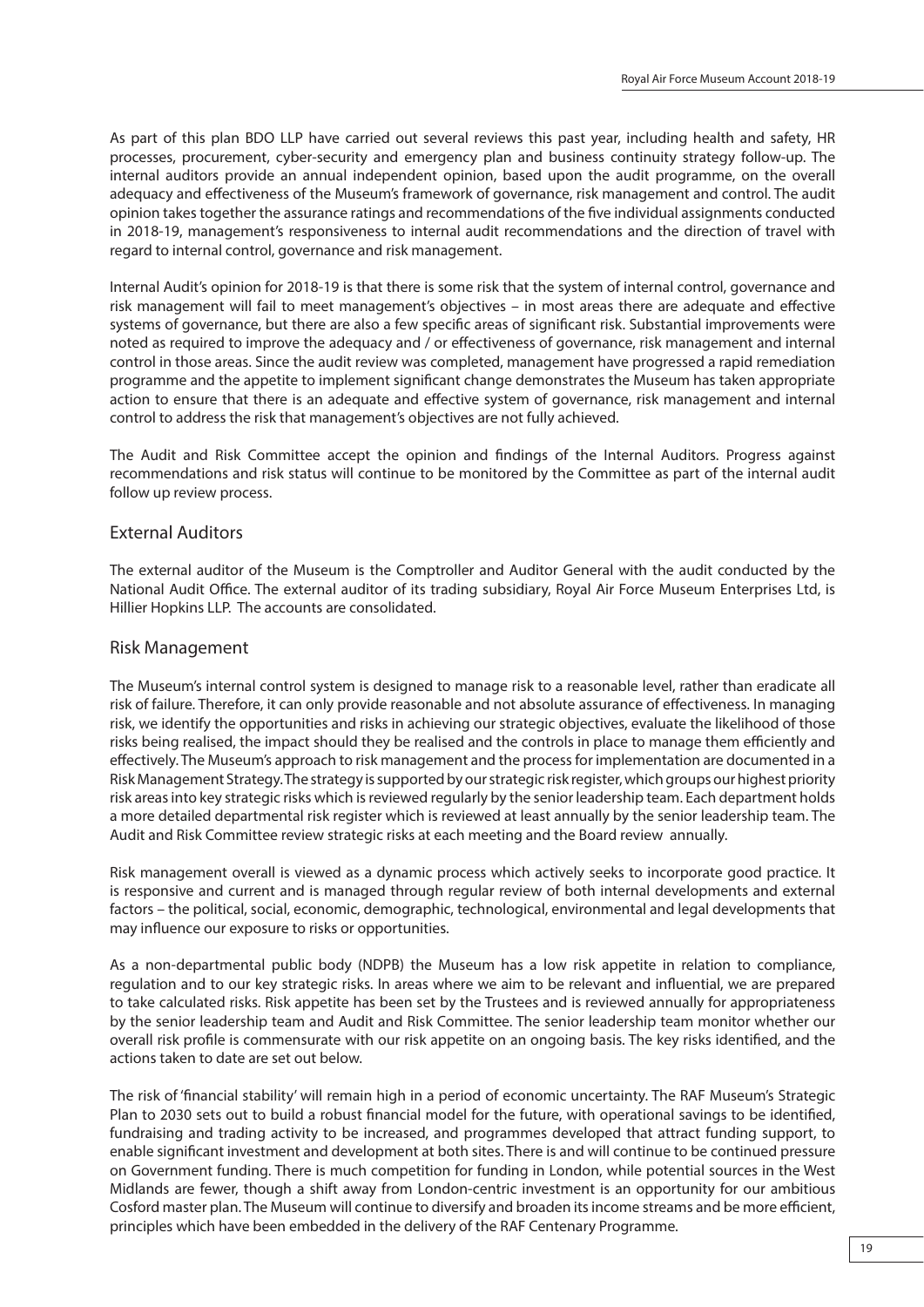For both sites, there is a shift due to the passing of the wartime and National Service generations, to a public with little experience of the RAF, which requires different interpretation and communication methods. The Museum's users also have changing expectations in the ways they want to access content, both as physical and virtual users. The RAF Centenary Programme aims to ensure that the Museum remains relevant to visitors through innovative exhibitions and programming, as well as enhancing its digital capacity and interpretation to engage new visitors with the RAF story. The RAF has touched millions of lives around the world throughout its first 100 years as part of a global community. In the UK alone we estimate that 20 million people have direct family connections to the RAF with many more engaged through industry or as beneficiaries of RAF activity.

The Collections Review supports both care of the collection and development and delivery of exhibition programming. An important strand of this review is delivery of digitisation of the archives, opening access to audiences while ensuring collection care is maintained – this will require considerable investment which is the reason for the risk of 'failure to adequately care for collections' remaining at a medium level.

As with financial stability, the risks from major incidents, of any nature, can only be mitigated to a certain amount through capital investment in infrastructure, such as IT to manage data loss risks and, tightening of procedures in response to the potential of a major incident or health and safety failure. Further to considerable progress thus far, one of the key strategic priorities for the Museum and a focus for the next financial year is to continue to invest in building the strong and sustainable basic foundations required to fully achieve the future vision.

#### Assurance Statement by the Audit & Risk Committee

The Audit and Risk Committee are reasonably confident that the reliability, integrity, quality and comprehensiveness of the assurances provided by the RAF Museum's internal and external auditors, and by management, are presently sufficient to support the Board and Accounting Officer in their decision making and in the fulfilment of their accountability obligations. Internal control issues have been identified during the course of the past year by the RAF Museum's executive team and independent internal audit review. The work to address these issues is underway as an immediate priority and is being monitored by the Audit and Risk Committee. The Audit and Risk Committee will continue to draw to the Board's and Accounting Officer's attention any matters of concern.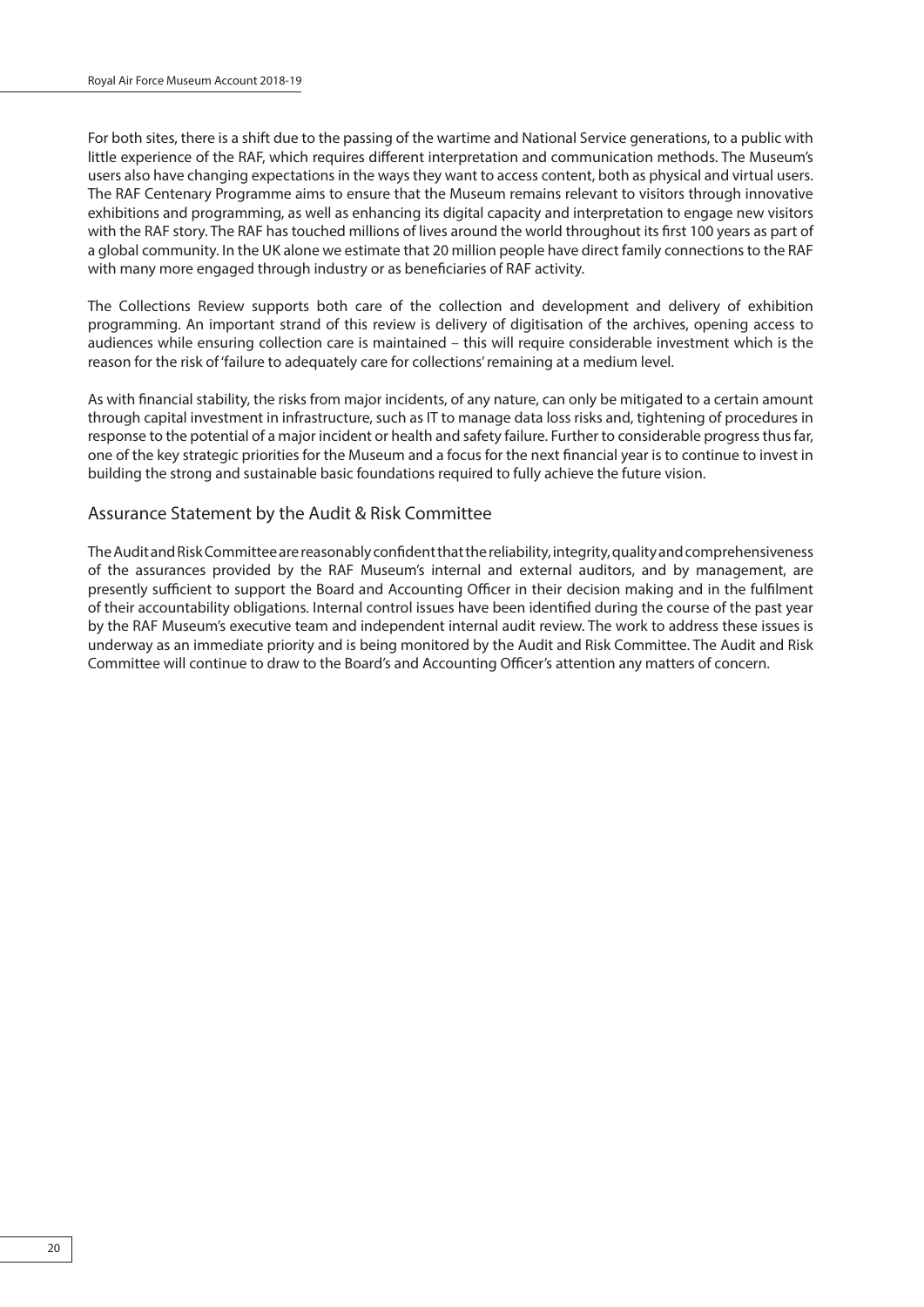## Statement of the Board of Trustees' and Chief Executive **Officer's Responsibilities**

Under Section 30(3) of the National Heritage Act 1983 and law applicable to charities in England and Wales, the Board of Trustees is required to prepare financial statements for each financial year which give a true and fair view of the Royal Air Force Museum's financial activities and of its financial position at the end of the year.

In preparing financial statements giving a true and fair view, the Board of Trustees is required to:

- observe any accounts direction issued by the Secretary of State, including the relevant accounting and disclosure requirements, and apply suitable accounting policies on a consistent basis;
- make judgements and estimates that are reasonable and prudent;
- state whether applicable accounting standards and statements of recommended practice have been followed, subject to any material departures disclosed and explained in the financial statements;
- **Paramerary** prepare the financial statements on a going concern basis, unless it is inappropriate to presume that the charity will continue in operation.

Under the law applicable to charities in England and Wales, the Board of Trustees is responsible for keeping proper accounting records which disclose with reasonable accuracy the financial position of the charity and which enable the Board to ensure that the financial statements comply with applicable law. The Board is also responsible for safeguarding the assets of the charity and hence for taking reasonable steps for the prevention and detection of fraud and other irregularities.

The Permanent Under-Secretary of the Ministry of Defence has appointed the senior full time official, the Chief Executive Officer, as the Accounting Officer for the Royal Air Force Museum. Her relevant responsibilities as Accounting Officer, including her responsibility for the propriety and regularity of expenditure from Grant-in-Aid provided by Parliament and for the keeping of proper records, are set out in the Non-Departmental Public Bodies' Accounting Officer's Memorandum issued by the Treasury and published in Managing Public Money.

The Accounting Officer confirms that the annual report and accounts as a whole are fair, balanced and understandable and that she takes personal responsibility for the annual report and accounts and the judgments required for determining that they are fair, balanced and understandable.

The Accounting Officer also confirms that, as far as she is aware, there is no relevant audit information of which the Museum's auditors are unaware, and that all steps have been taken to make herself aware of relevant audit information and to make this available to the Museum's auditors.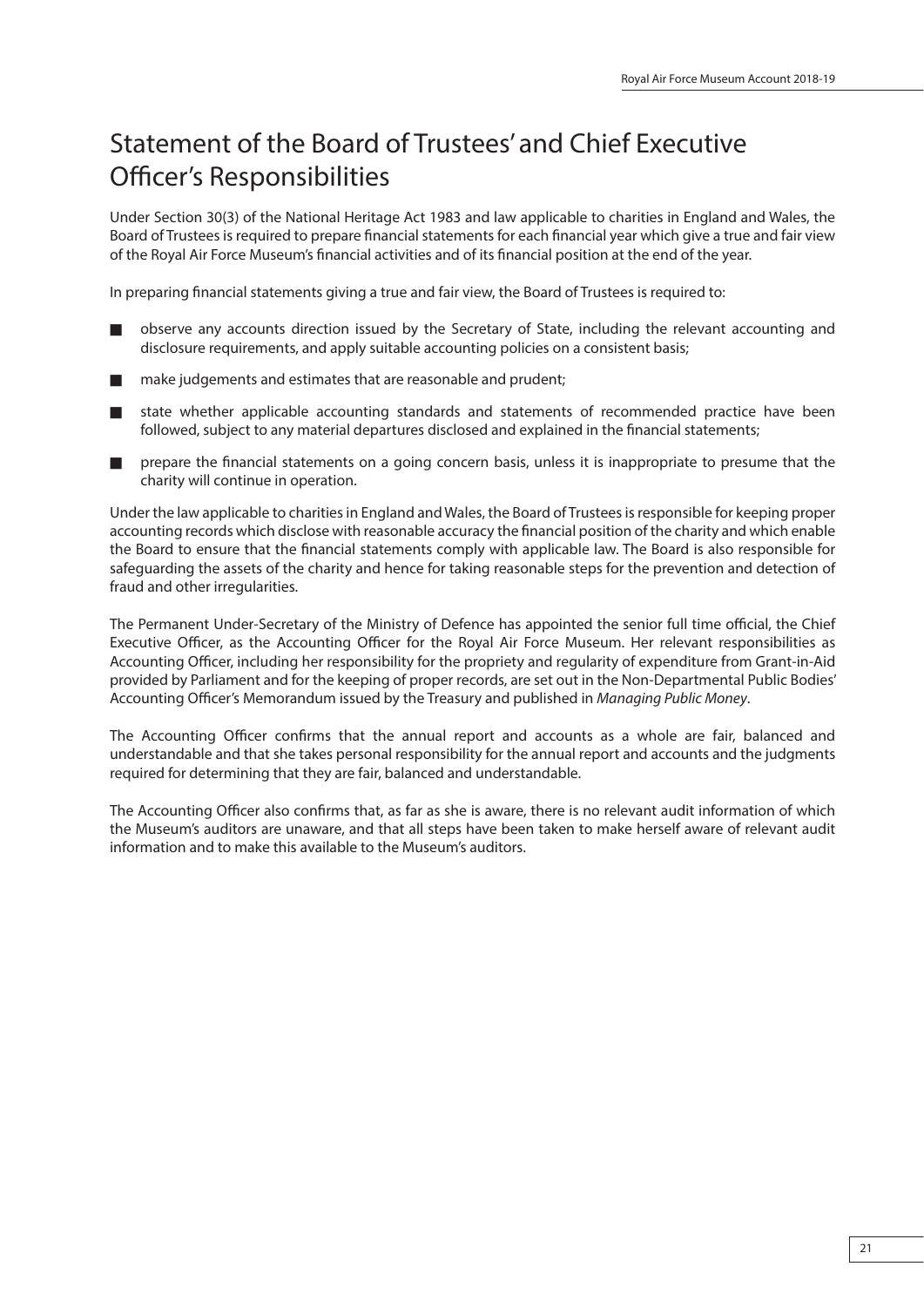## Remuneration and Staff Report

In accordance with the Financial Reporting Manual the RAF Museum has prepared this report containing certain information about directors' remuneration. 'Directors' is interpreted to mean persons in senior positions having authority or responsibility for directing or controlling the major activities of the Museum. The figures in the remuneration and staff report are subject to audit.

The total number of employees whose emoluments for the year exceeded £60,000 is given in note 6, together with information on staff numbers and costs.

None of the directors were members of the PCSPS and the Museum did not fund any Civil Service pension contributions for them in 2018-19. The Museum, under the auto-enrolment scheme (NEST) made employer's contribution to the directors' pension at the minimum rate of 4% of their salary (increased to 5% where an employee elects to make an optional 1% increase in their employee contributions above the minimum 1% required). The directors received no other benefits. Performance bonuses paid to directors are non-contractual. All of the directors have contracts of employment carrying a period of notice of three months.

| Single figure of total<br>remuneration                                         | <b>Salary</b><br>2018-19<br>$(2017-18)$<br>£000                     | <b>Performance</b><br><b>Related pay</b><br>and bonuses<br>2018-19<br>$(2017-18)$<br>£000 | <b>Benefits</b><br>in kind<br>(to nearest<br>£100)<br>2018-19<br>$(2017-18)$ | <b>Pension</b><br><b>Benefits</b><br>2018-19<br>$(2017-18)$<br>£000 | <b>Total</b><br>2018-19<br>£000             | <b>Total</b><br>2017-18<br>£000                       |
|--------------------------------------------------------------------------------|---------------------------------------------------------------------|-------------------------------------------------------------------------------------------|------------------------------------------------------------------------------|---------------------------------------------------------------------|---------------------------------------------|-------------------------------------------------------|
| Maggie Appleton MBE<br>CEO                                                     | 100-105<br>$(100-105)$                                              | $0-5(-)$                                                                                  | $-(-)$                                                                       | $-(-)$                                                              | 105-110                                     | 100-105                                               |
| Marguerite Jenkin<br>Director of Finance and<br>Resources                      | 80-85 (50-55<br>full year<br>equivalent<br>$75 - 80$                | $0-5(-)$                                                                                  | $-(-)$                                                                       | $-(-)$                                                              | 80-85                                       | $50 - 55$<br>full year<br>equivalent<br>75-80         |
| Karen Whitting<br>Director of Content<br>and Programmes                        | 80-85<br>$(70-75)$                                                  | $0-5(-)$                                                                                  | $-(-)$                                                                       | $-(-)$                                                              | 80-85                                       | 70-75                                                 |
| <b>Barry Smith</b><br>Director of Visitor and<br><b>Commercial Development</b> | 80-85<br>$(10-15)$<br>full year<br>equivalent<br>$80 - 85$          | $0-5(-)$                                                                                  | $-(-)$                                                                       | $-(-)$                                                              | 80-85                                       | $10 - 15$<br>full year<br>equivalent<br>80-85         |
| Pension benefits                                                               | Real<br>increase<br>in pension<br>and lump<br>sum at<br>pension age | <b>Accrued</b><br>pension at<br>pension age<br>at 31/03/18<br>and related<br>lump sum     | <b>CETV</b> at<br>31/03/19                                                   | <b>CETV</b> at                                                      | Real<br>31/03/18 increase in<br><b>CETV</b> | <b>Employer</b><br>contribution<br>to Nest<br>pension |
|                                                                                | £000                                                                | £000                                                                                      | £000                                                                         | £000                                                                | £000                                        | <b>Nearest</b><br>£100                                |
| Maggie Appleton MBE<br>CEO.                                                    | N/A                                                                 | N/A                                                                                       | N/A                                                                          | N/A                                                                 | N/A                                         | 5,300                                                 |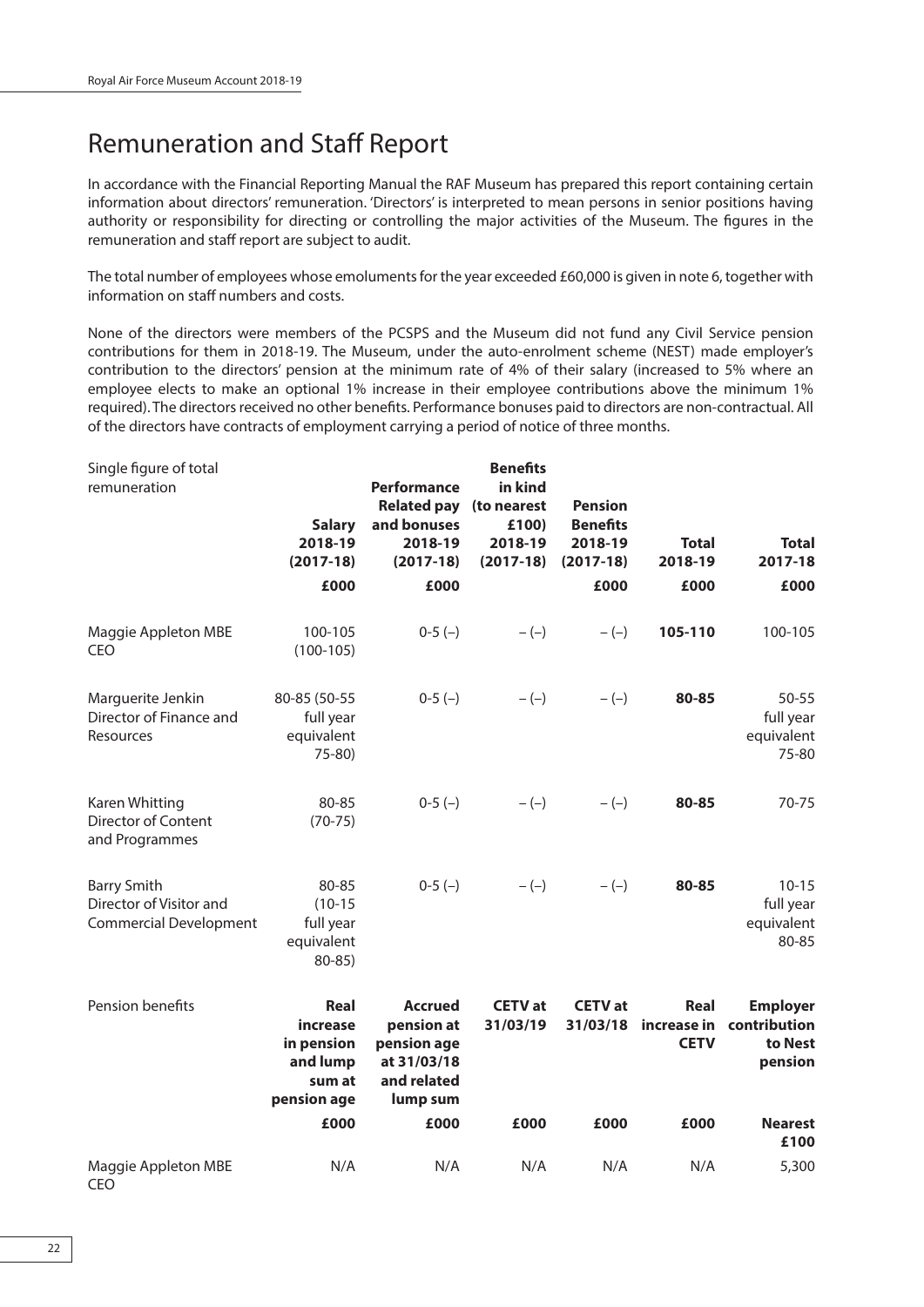| Marguerite Jenkin<br>Director of Finance<br>and Resources                      | N/A | N/A | N/A | N/A | N/A | 4,100 |
|--------------------------------------------------------------------------------|-----|-----|-----|-----|-----|-------|
| Karen Whitting<br>Director of Content<br>and Programmes                        | N/A | N/A | N/A | N/A | N/A | 4,100 |
| <b>Barry Smith</b><br>Director of Visitor and<br><b>Commercial Development</b> | N/A | N/A | N/A | N/A | N/A | 3,300 |

The remuneration ratio in the Museum is 4.53 (2018: 4.41) - this represents the banded mid-point pay of the highest paid director as a multiple of the median pay award (the median salary is £23,712 (2018: £23,247). Any performance awards are made under the Museum appraisal-linked system which applies to all staff . The directors are all full-time employees employed on standard terms and conditions.

The Board of Trustees comprised eleven members at 31 March 2019, including two co-opted trustees, none of whom were full time employees of the Museum and they were reimbursed with £3,968 in expenses (2018: £3,037). Four Trustees claimed expenses (2018: two).

### Sickness absence

The Royal Air Force Museum employed 191 (2018: 193) members of staff as at 31 March 2019. Periods of sickness absence are recorded in full days. The average number of days of sickness absence was 1.50 days per person (2018: 2.68). Long term absences have been excluded. This paragraph is not subject to audit.

### Pension Costs and Benefits

The Museum's accounting policy in relation to Pensions is provided at Note 1 to the Financial Statements. From May 2014 the Museum has automatically enrolled all employees into a National Employment Savings Trust (NEST) pension scheme unless the employees choose to opt out. The NEST pension scheme is a defined contribution pension scheme that was created as part of the government's workplace pensions reform under the Pensions Act 2008. The assets of the scheme are held separately from those of the Museum and the Museum is unable to identify our share of the liability, employer's contributions are charged to the Statement of Financial Activities as they occur.

Pension benefits for a small number of longer serving staff are provided through the Civil Service pension arrangements. The Principal Civil Service Pension Scheme (PCSPS) is an unfunded multi-employer defined benefit scheme but the RAF Museum is unable to identify its share of the underlying assets and liabilities. A full actuarial valuation was carried out as at 31 March 2012. Details can be found in the resource account of the Cabinet Office: Civil Superannuation (www.civilservice.gov.uk/pensions).

For 2018-19 employer's contributions of £85,640 were payable (2018: £93,379) through the PCSPS. The applicable rates for the PCSPS are shown below:

| Gross Salary      | Rate % |
|-------------------|--------|
| 77,001 and over   | 24.5   |
| $45,501 - 77,000$ | 22.1   |
| $23,001 - 45,500$ | 20.9   |
| Up to 23,000      | 20.0   |

The contribution rates reflect benefits as they are accrued, not when costs are actually incurred, and reflect past experience of the scheme. Pension benefits are provided through the Civil Service pension arrangements in place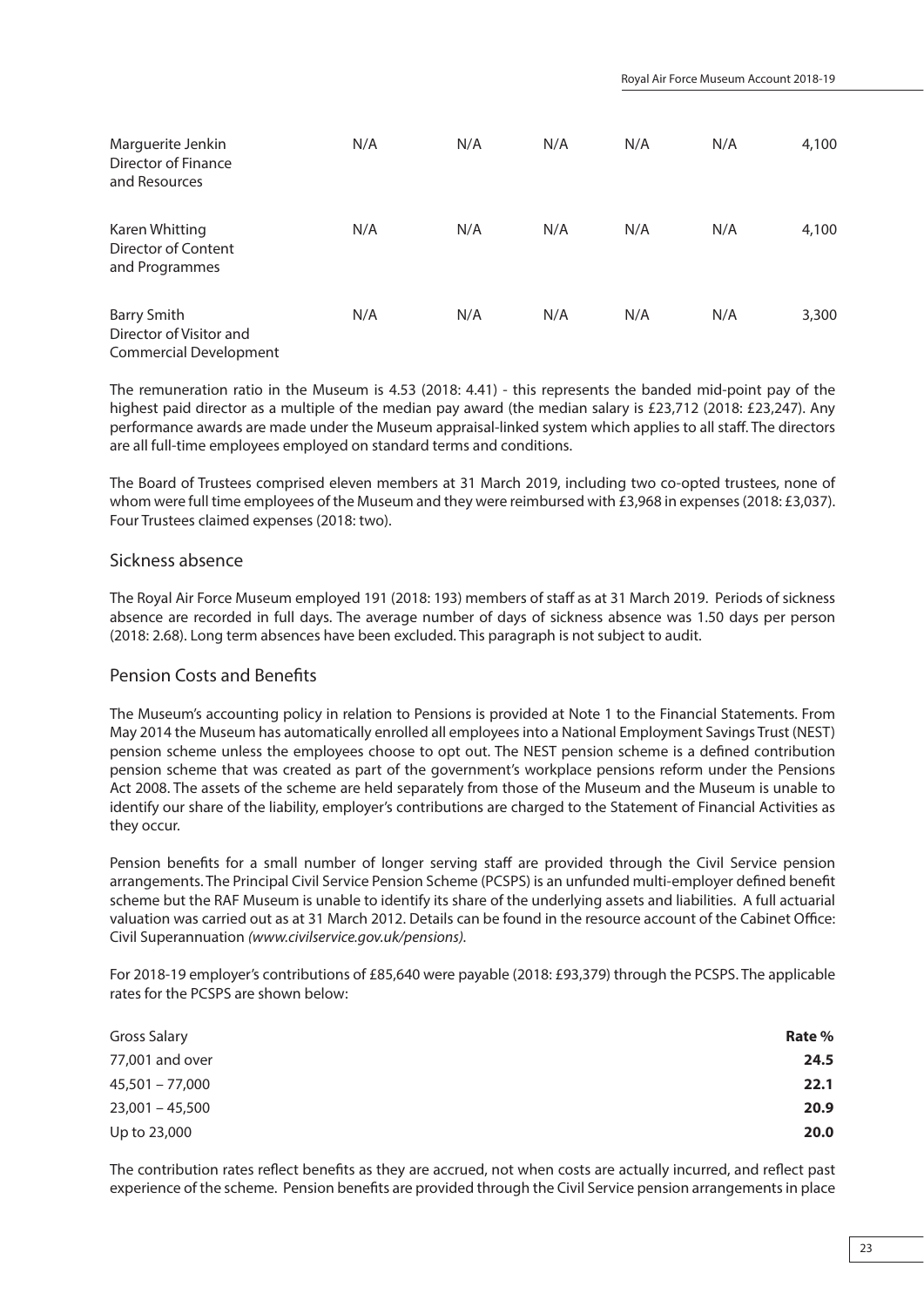prior to 30 July 2007, with the unfunded cost of benefits met by monies voted by Parliament each year. Further details about the Civil Service pension arrangements can be found at the website: www.civilservice.gov.uk/pensions.

The real increase in Cash Equivalent Transfer Value (CETV) reflects the increase in CETV that is funded by the employer. It does not include the increase in accrued pension due to inflation, contributions paid by the employee (including the value of any benefits transferred from another pension scheme or arrangement) and uses common market valuation factors for the start and end of the period.

A CETV is the actuarially assessed capitalised value of the pension scheme benefits accrued by a member at a particular point in time. The benefits valued are the member's accrued benefits and any contingent spouse's pension payable from the scheme. A CETV is a payment made by a pension scheme or arrangement to secure pension benefits in another pension scheme or arrangement when the member leaves a scheme and chooses to transfer the benefits accrued in their former scheme. The pension figures shown relate to the benefits that the individual has accrued as a consequence of their total membership of the pension scheme, not just their service in a senior capacity to which disclosure applies.

The figures include the value of any pension benefit in another scheme or arrangement which the member has transferred to the Civil Service pension arrangements. They also include any additional pension benefi t accrued to the member as a result of their buying additional pension benefits at their own cost. CETVs are worked out in accordance with The Occupational Pension Schemes (Transfer Values) (Amendment) Regulations 2008 and do not take account of any actual or potential reduction to benefits resulting from Lifetime Allowance Tax which may be due when pension benefits are taken.

### Reporting of civil service and other compensation schemes – exit packages

| <b>Exit package cost band</b> | <b>Number of</b><br>compulsory redundancies | Number of other<br>departures agreed | <b>Total number of exit</b><br>packages by cost band |
|-------------------------------|---------------------------------------------|--------------------------------------|------------------------------------------------------|
| $<$ £10,000                   | 2(2)                                        | $-(-)$                               | 2(2)                                                 |
| £10,000-£25,000               | $-(-)$                                      | $-(-)$                               | $-(-)$                                               |
| £25,000-£50,000               | $-(-)$                                      | 1(1)                                 | 1(1)                                                 |
| £50,000-£75,000               | $-(-)$                                      | $-(-)$                               | $-(-)$                                               |
| Total number of exit packages | 2(2)                                        | 1(1)                                 | 3(3)                                                 |
| Total resource cost/ £        | 5,611 (2,934)                               | 48,042 (30,000)                      | 53,653 (32,934)                                      |

(Comparative data for the prior financial year is shown in brackets)

Redundancy and other departure costs have, where appropriate, been paid in accordance with the provisions of the Civil Service Compensation Scheme, a statutory scheme made under the Superannuation Act 1972. Exit costs are accounted for in full in the year of departure. Where the department has agreed early retirements, the additional costs are met by the department and not by the Civil Service pension scheme. Ill-health retirement costs are met by pension scheme and are not included in the table.

## Other Staff Costs

Further details relating to the Museum's other staff costs can be found in Note 6 to the financial statements.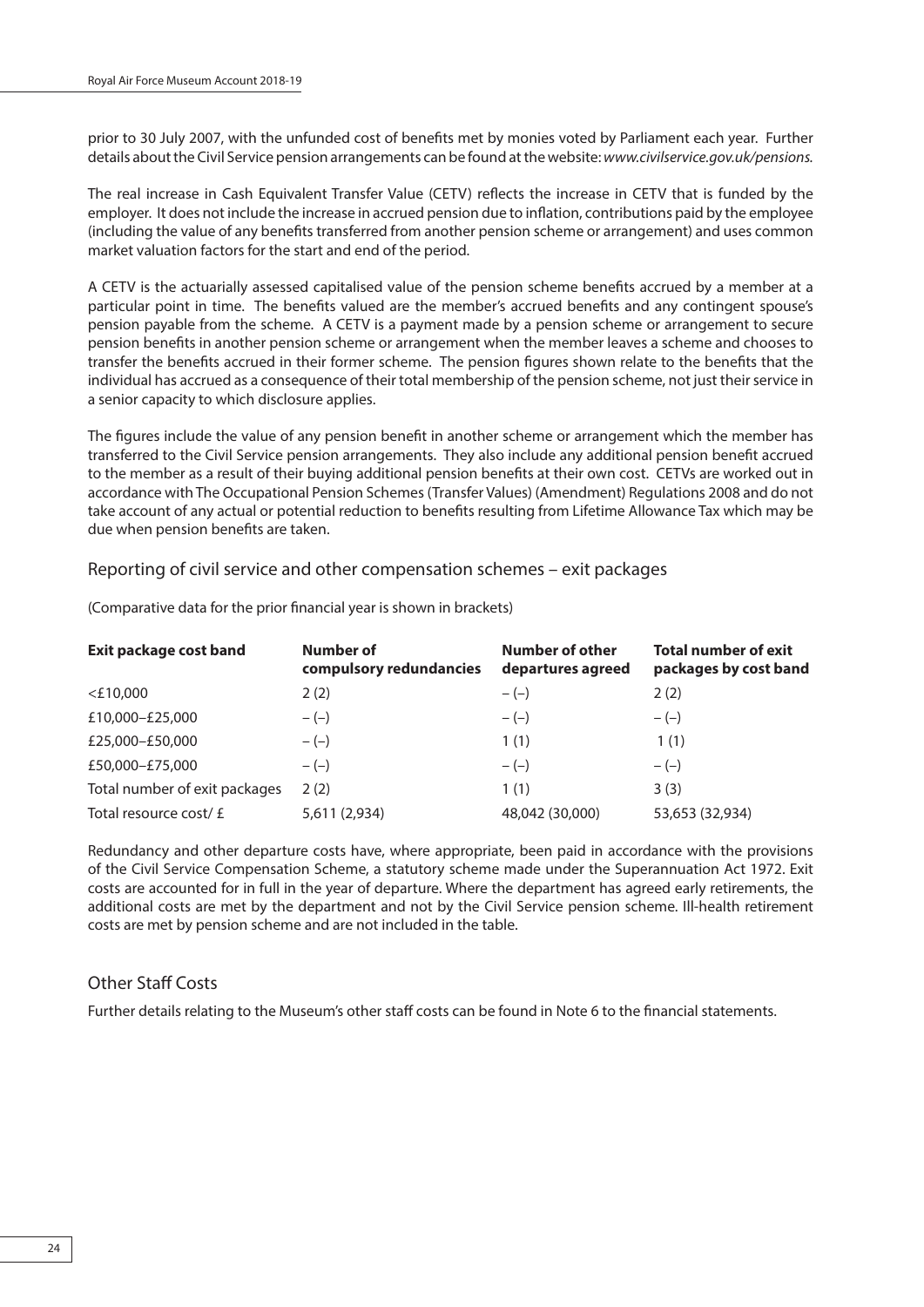## Trade Union Facility Time

## This is not subject to audit

## **Table 1**

|                                                                                     | <b>Full-time equivalent</b> |         |  |
|-------------------------------------------------------------------------------------|-----------------------------|---------|--|
| Number of employees who were relevant union officials<br>during the relevant period | 2018-19                     | 2017-18 |  |
|                                                                                     | 17                          |         |  |

## **Table 2**

|                    | <b>Number of employees</b> |         |  |  |
|--------------------|----------------------------|---------|--|--|
| Percentage of time | 2018-19                    | 2017-18 |  |  |
| $\mathbf 0$        |                            |         |  |  |
| 1-50%              | $\mathcal{P}$              |         |  |  |
| 51%-99%            |                            |         |  |  |
| 100%               |                            |         |  |  |

## **Table 3**

|                                                         |            | <b>Figures</b> |
|---------------------------------------------------------|------------|----------------|
|                                                         | 2018-19    | 2017-18        |
| Total cost of facility time                             | £1,275     | £1,203         |
| Total pay bill                                          | £5,305,000 | £5,089,000     |
| Percentage of the total pay bill spent on facility time | 0%         | 0%             |

#### **Table 4**

|                                                           |         | Percent |
|-----------------------------------------------------------|---------|---------|
|                                                           | 2018-19 | 2017-18 |
| Time spent on paid trade union activities as a percentage | $1\%$   | $1\%$   |
| of total paid facility time                               |         |         |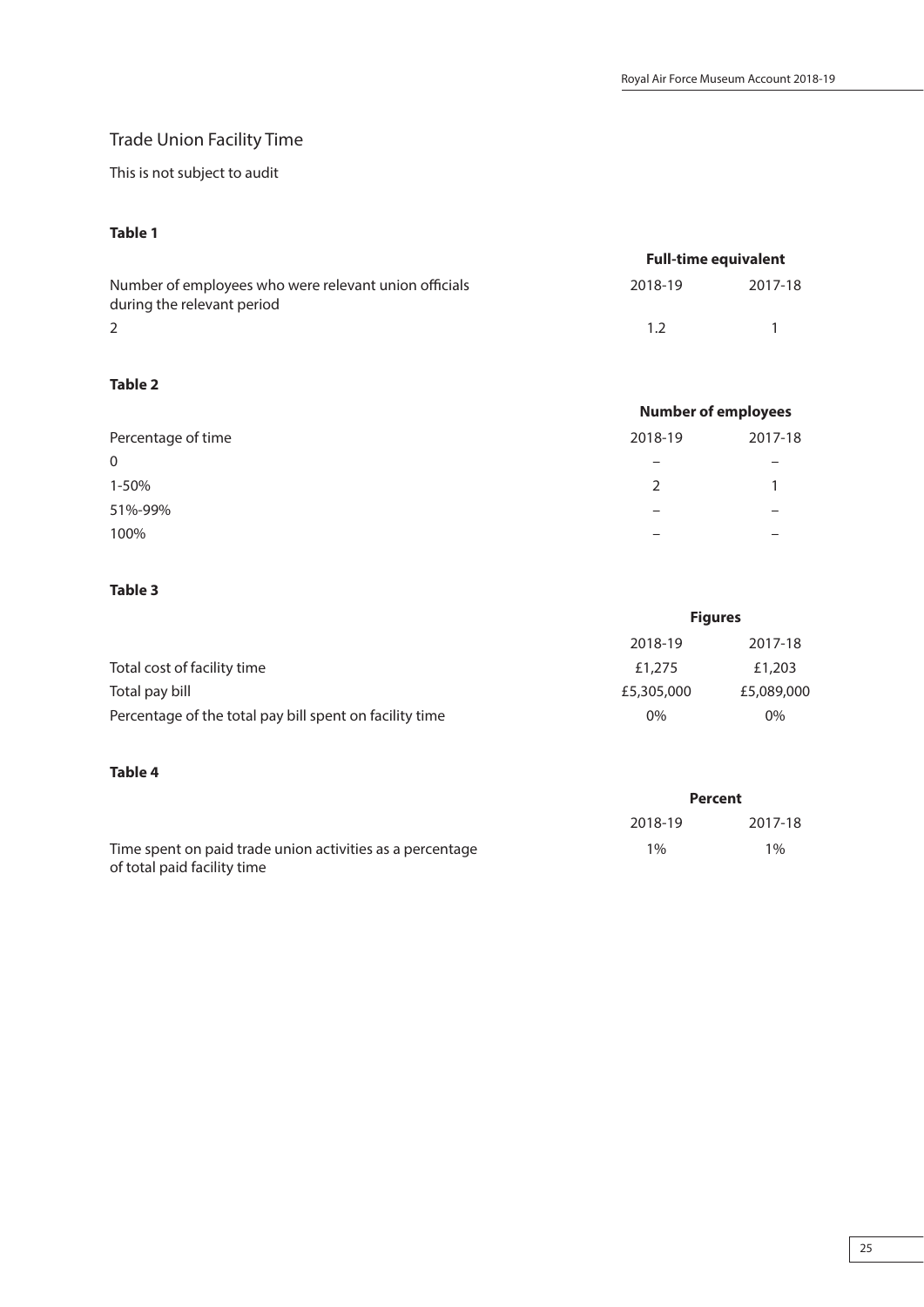## Parliamentary accountability and audit report

All expenditure is regular and has been applied as intended by donors and the Museum's sponsor body. There are no contingent liabilities, gifts, fees, charges or losses and special payments requiring further disclosure that have not been reported elsewhere in these financial statements. This paragraph is subject to audit.



Expenditure trend over the past five financial years is shown below:

The increase in expenditure over the past five years is a result of both cost inflation and the additional projects the Museum has embarked upon to improve our visitor experience, such as First World War in the Air exhibition and the wider RAF Centenary Programme. These projects have been funded from self-generated income, donations and sponsorship.

ACM Sir Andrew Pulford KCB CBE ADC Maggie Appleton MBE on behalf of the Board of Trustees **Royal Air Force Museum** 8 July 2019 8 July 2019

Chair Chair Chair Chair Chief Executive Officer and Accounting Officer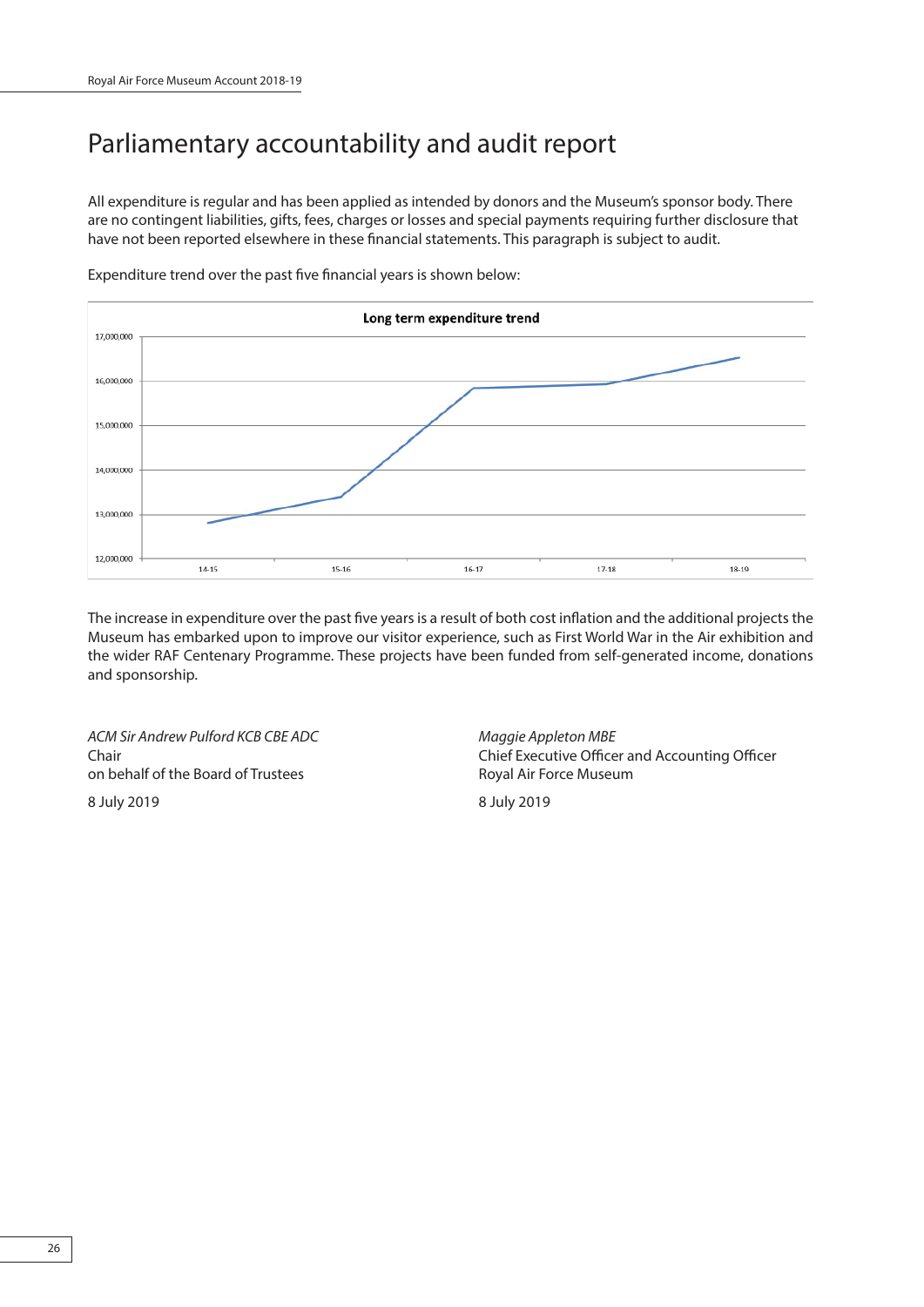## The Certificate and Report of the Comptroller and Auditor General to the Houses of Parliament

## Opinion on financial statements

I certify that I have audited the financial statements of Royal Air Force Museum for the year ended 31 March 2019 under the Government Resources and Accounts Act 2000. The financial statements comprise: the Consolidated Statement of Financial Activities, the Group and Charity Balance Sheets, the Consolidated Cash Flow Statement and the related notes. The financial reporting framework that has been applied in their preparation is applicable law and United Kingdom Accounting Standards (United Kingdom Generally Accepted Accounting Practice) as adopted by the European Union. I have also audited the information in the Remuneration and Staff Report, and the Parliamentary accountability and audit report disclosures that are described in that report as having been audited.

### **In my opinion:**

- the financial statements give a true and fair view of the state of the group's and of Royal Air Force Museum's affairs as at 31 March 2019 and of its incoming resources and application of resources for the year then ended; and
- the financial statements have been properly prepared in accordance with the Charities Act 2011 and Secretary of State directions issued thereunder.

## Opinion on regularity

In my opinion, in all material respects the expenditure and income recorded in the financial statements have been applied to the purposes intended by Parliament and the financial transactions recorded in the financial statements conform to the authorities which govern them.

### **Basis of opinions**

I conducted my audit in accordance with International Standards on Auditing (ISAs) (UK) and Practice Note 10 'Audit of Financial Statements of Public Sector Entities in the United Kingdom'. My responsibilities under those standards are further described in the Auditor's responsibilities for the audit of the financial statements section of my certificate. Those standards require me and my staff to comply with the Financial Reporting Council's Revised Ethical Standard 2016. I am independent of the Royal Air Force Museum in accordance with the ethical requirements that are relevant to my audit and the financial statements in the UK. My staff and I have fulfilled our other ethical responsibilities in accordance with these requirements. I believe that the audit evidence I have obtained is sufficient and appropriate to provide a basis for my opinion.

#### **Conclusions relating to going concern**

I am required to conclude on the appropriateness of management's use of the going concern basis of accounting and, based on the audit evidence obtained, whether a material uncertainty exists related to events or conditions that may cast significant doubt on the group's and the Royal Air Force Museum's ability to continue as a going concern for a period of at least twelve months from the date of approval of the financial statements. If I conclude that a material uncertainty exists, I am required to draw attention in my auditor's report to the related disclosures in the financial statements or, if such disclosures are inadequate, to modify my opinion. My conclusions are based on the audit evidence obtained up to the date of my auditor's report. However, future events or conditions may cause the entity to cease to continue as a going concern. I have nothing to report in these respects.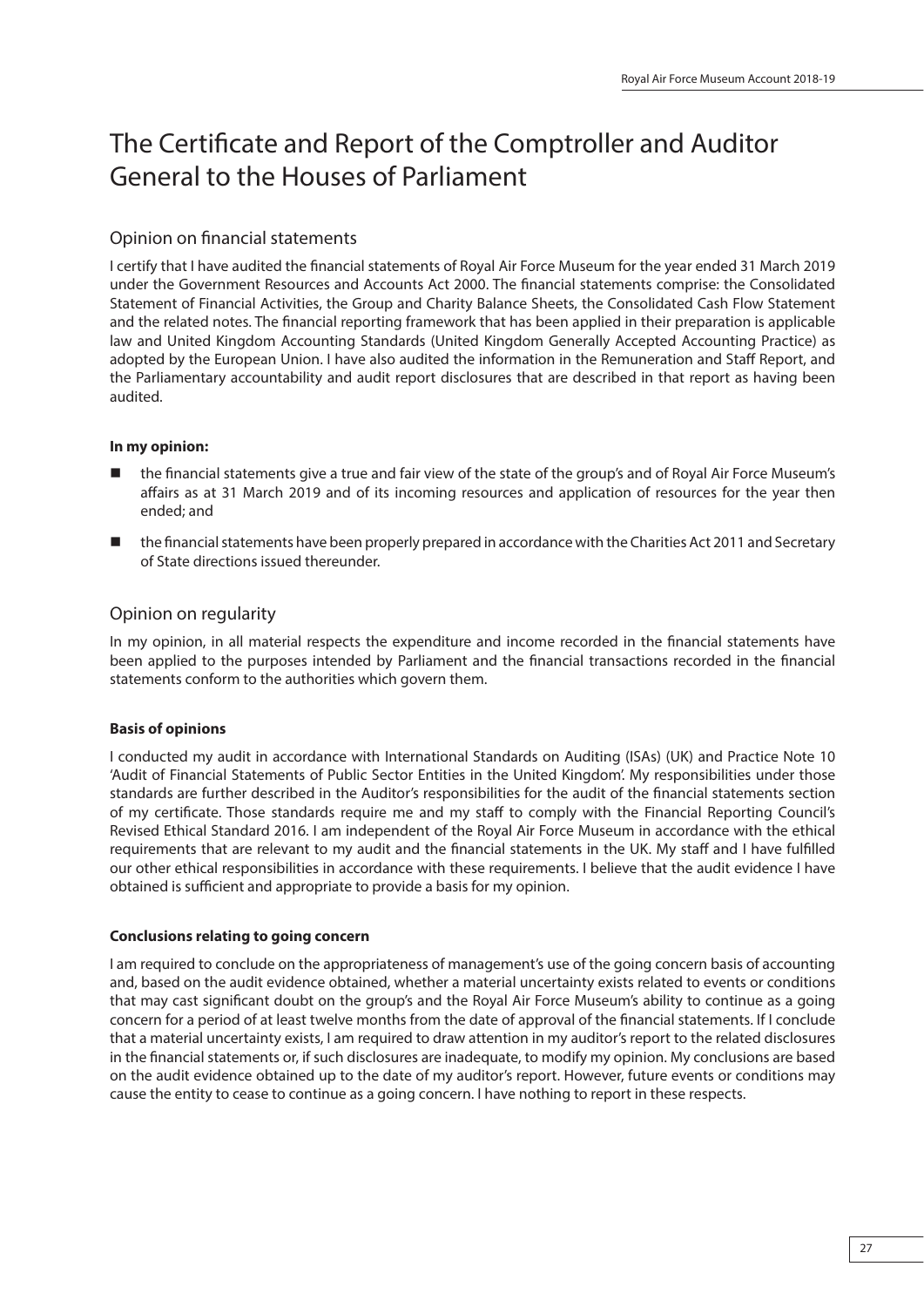## Respective responsibilities of the Board of Trustees and Chief Executive Officer

As explained more fully in the Statement of Board of Trustees' and Chief Executive Officer's Responsibilities, the Trustees and the Chief Executive Officer are responsible for the preparation of the financial statements and for being satisfied that they give a true and fair view.

### Auditor's responsibilities for the audit of the financial statements

My responsibility is to audit, certify and report on the financial statements in accordance with the Government Resources and Accounts Act 2000.

An audit involves obtaining evidence about the amounts and disclosures in the financial statements sufficient to give reasonable assurance that the financial statements are free from material misstatement, whether caused by fraud or error. Reasonable assurance is a high level of assurance, but is not a guarantee that an audit conducted in accordance with ISAs (UK) will always detect a material misstatement when it exists. Misstatements can arise from fraud or error and are considered material if, individually or in the aggregate, they could reasonably be expected to influence the economic decisions of users taken on the basis of these financial statements.

As part of an audit in accordance with ISAs (UK), I exercise professional judgment and maintain professional scepticism throughout the audit. I also:

- identify and assess the risks of material misstatement of the financial statements, whether due to fraud or error, design and perform audit procedures responsive to those risks, and obtain audit evidence that is sufficient and appropriate to provide a basis for my opinion. The risk of not detecting a material misstatement resulting from fraud is higher than for one resulting from error, as fraud may involve collusion, forgery, intentional omissions, misrepresentations, or the override of internal control.
- obtain an understanding of internal control relevant to the audit in order to design audit procedures that are appropriate in the circumstances, but not for the purpose of expressing an opinion on the effectiveness of the group's and the Royal Air Force Museum's internal control.
- evaluate the appropriateness of accounting policies used and the reasonableness of accounting estimates and related disclosures made by management.
- $\blacksquare$  conclude on the appropriateness of management's use of the going concern basis of accounting and, based on the audit evidence obtained, whether a material uncertainty exists related to events or conditions that may cast significant doubt on the group's and the Royal Air Force Museum's ability to continue as a going concern. If I conclude that a material uncertainty exists, I am required to draw attention in my auditor's report to the related disclosures in the financial statements or, if such disclosures are inadequate, to modify my opinion. My conclusions are based on the audit evidence obtained up to the date of my auditor's report. However, future events or conditions may cause the entity to cease to continue as a going concern.
- evaluate the overall presentation, structure and content of the financial statements, including the disclosures, and whether the consolidated financial statements represent the underlying transactions and events in a manner that achieves fair presentation.
- obtain sufficient appropriate audit evidence regarding the financial information of the entities or business activities within the Group to express an opinion on the consolidated financial statements. I am responsible for the direction, supervision and performance of the group audit. I remain solely responsible for my audit opinion.

I communicate with those charged with governance regarding, among other matters, the planned scope and timing of the audit and significant audit findings, including any significant deficiencies in internal control that I identify during my audit.

In addition, I am required to obtain evidence sufficient to give reasonable assurance that the income and expenditure reported in the financial statements have been applied to the purposes intended by Parliament and the financial transactions conform to the authorities which govern them.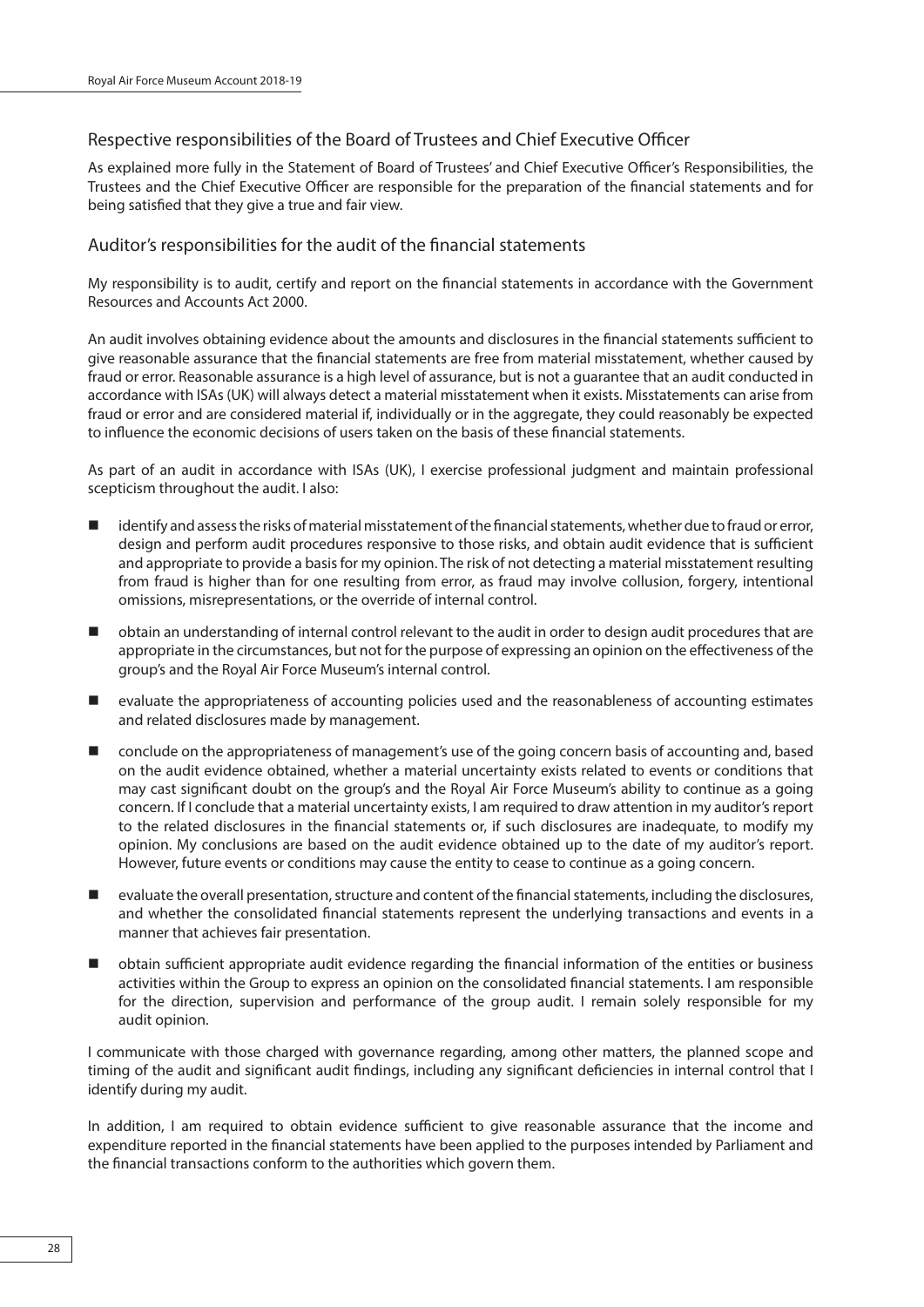## Other Information

The Board of Trustees' and Chief Executive Officer are responsible for the other information. The other information comprises information included in the Annual Report, other than the financial statements and my auditor's report thereon. My opinion on the financial statements does not cover the other information and I do not express any form of assurance conclusion thereon. In connection with my audit of the financial statements, my responsibility is to read the other information and, in doing so, consider whether the other information is materially inconsistent with the financial statements or my knowledge obtained in the audit or otherwise appears to be materially misstated. If, based on the work I have performed, I conclude that there is a material misstatement of this other information, I am required to report that fact. I have nothing to report in this regard.

### Opinion on other matters

#### **In my opinion:**

- the part of the Remuneration and Staff Report, and the Parliamentary accountability and audit report disclosures to be audited have been properly prepared in accordance with Secretary of State directions made under the Charities Act 2011; and
- in the light of the knowledge and understanding of the group and the parent and its environment obtained in the course of the audit, I have not identified any material misstatements in the Annual Report; and
- the information given in the Annual Report which we provide a positive consistency opinion on for the financial year for which the financial statements are prepared is consistent with the financial statements.

### Matters on which I report by exception

I have nothing to report in respect of the following matters which I report to you if, in my opinion:

- adequate accounting records have not been kept or returns adequate for my audit have not been received from branches not visited by my staff; or
- $\blacksquare$  the financial statements and the part of the Remuneration and Staff Report to be audited are not in agreement with the accounting records and returns; or
- I have not received all of the information and explanations I require for my audit; or
- the Corporate Governance Statement does not reflect compliance with HM Treasury's quidance.

#### Report

I have no observations to make on these financial statements.

Gareth Davies **National Audit Office** Careth Davies

Comptroller and Auditor General 157-197 Buckingham Palace Road **Victoria** and the contract of the contract of the Victoria 9 July 2019 London, SW1W 9SP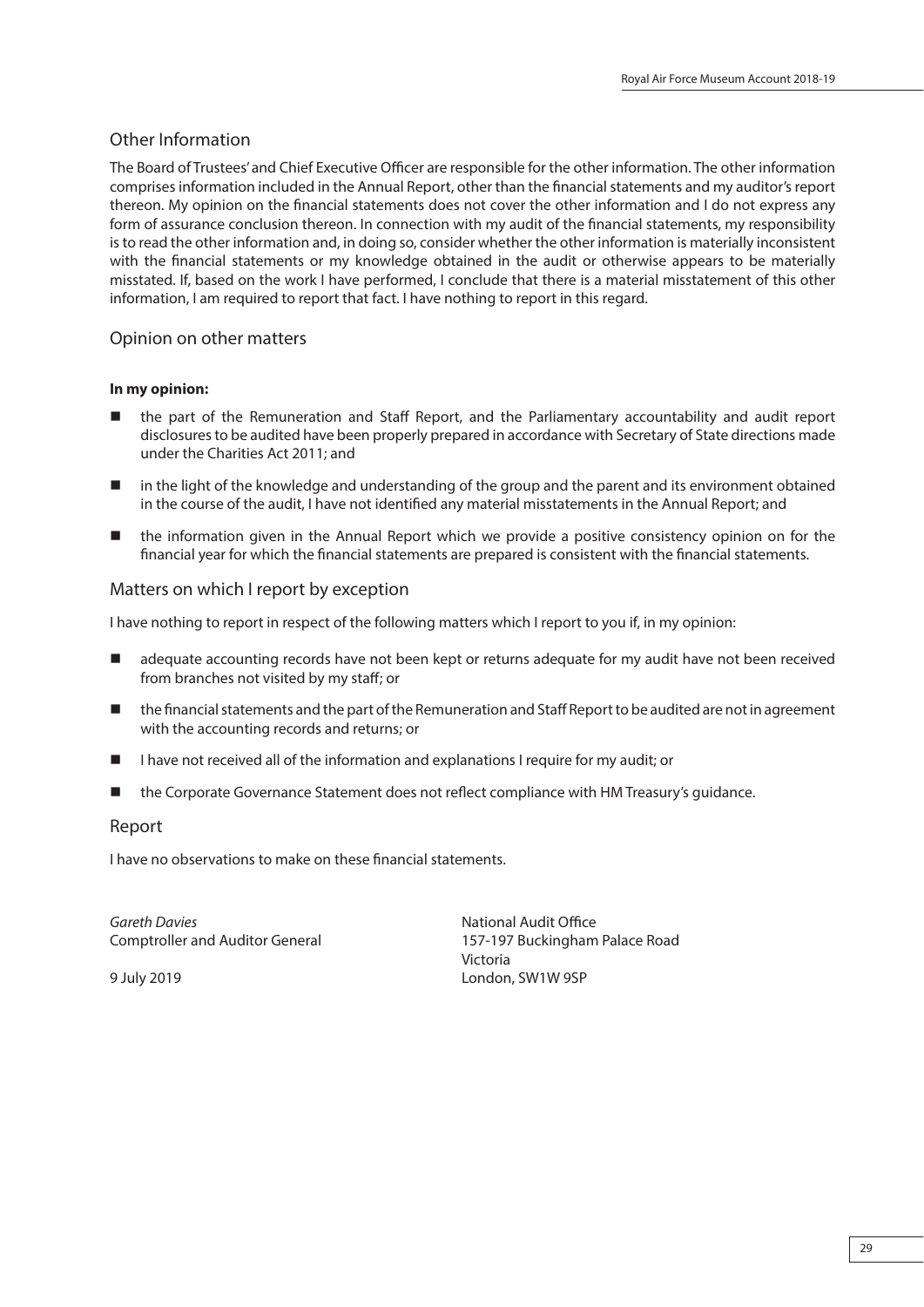## Consolidated Statement of Financial Activities for the year ended 31 March 2019

|                                                        |              | <b>Unrestricted</b>      | <b>Restricted</b>        | <b>Total</b>             | Unrestricted             | Restricted               | Total   |
|--------------------------------------------------------|--------------|--------------------------|--------------------------|--------------------------|--------------------------|--------------------------|---------|
|                                                        |              | <b>Funds</b>             | <b>Funds</b>             | <b>Funds</b>             | Funds                    | Funds                    | Funds   |
|                                                        | <b>Notes</b> | 2019                     | 2019                     | 2019                     | 2018                     | 2018                     | 2018    |
|                                                        |              | £'000                    | £'000                    | £'000                    | £'000                    | £'000                    | £'000   |
| <b>Income from</b>                                     |              |                          |                          |                          |                          |                          |         |
| <b>Donations and legacies</b>                          |              |                          |                          |                          |                          |                          |         |
| Grant in aid                                           |              | 9,273                    |                          | 9,273                    | 9,139                    |                          | 9,139   |
| <b>Grants and donations</b>                            | 3            | 281                      | 3,618                    | 3,899                    | 191                      | 9,098                    | 9,289   |
| <b>Charitable activities</b>                           |              | 102                      |                          | 102                      | 72                       |                          | 72      |
| <b>Other trading activities</b>                        |              |                          |                          |                          |                          |                          |         |
| Trading income                                         | 4b           | 3,037                    | 117                      | 3,154                    | 2,388                    | 77                       | 2,465   |
| Fundraising events                                     |              | 138                      | 10                       | 148                      | 63                       | 27                       | 90      |
| Sponsorships                                           |              |                          | 410                      | 410                      |                          | 538                      | 538     |
| Share of RAF100 Appeal gain                            | 4b           |                          | 83                       | 83                       |                          | 105                      | 105     |
| <b>Investments</b>                                     |              | 9                        | 18                       | 27                       | $\overline{2}$           | 10                       | 12      |
| Other                                                  |              | 466                      | $\qquad \qquad -$        | 466                      | 611                      | 1                        | 612     |
| <b>Total income</b>                                    |              | 13,306                   | 4,256                    | 17,562                   | 12,466                   | 9,856                    | 22,322  |
| <b>Expenditure on</b>                                  |              |                          |                          |                          |                          |                          |         |
| <b>Raising funds</b>                                   |              |                          |                          |                          |                          |                          |         |
| Fundraising                                            | 5            | 867                      |                          | 867                      | 550                      |                          | 550     |
| Trading                                                | 4b           | 2,796                    |                          | 2,796                    | 2,349                    | $\overline{\phantom{0}}$ | 2,349   |
| <b>Charitable activities</b>                           |              |                          |                          |                          |                          |                          |         |
| Interpret the RAF story                                | 5            | 8,256                    | 1,525                    | 9,781                    | 8,365                    | 1,226                    | 9,591   |
| Focus the collection                                   | 5            | 1,968                    | ÷                        | 1,968                    | 2,185                    | $\qquad \qquad -$        | 2,185   |
| Invest in the Museum                                   | 5            | 990                      | 133                      | 1,123                    | 1,257                    | -                        | 1,257   |
| <b>Total expenditure</b>                               |              | 14,877                   | 1,658                    | 16,535                   | 14,706                   | 1,226                    | 15,932  |
| Net gains/(losses) on investments                      |              | $\overline{\phantom{0}}$ | $\overline{\phantom{0}}$ | $\overline{\phantom{0}}$ | $\overline{\phantom{0}}$ | $\overline{\phantom{0}}$ |         |
| Net income (expenditure)                               |              | (1,571)                  | 2,598                    | 1,027                    | (2,240)                  | 8,630                    | 6,390   |
| Transfers between funds                                | 15           | 5,938                    | (5,938)                  |                          | 12,306                   | (12, 306)                |         |
| Other recognised gains and losses                      |              |                          |                          |                          |                          |                          |         |
| Gains/(losses) on revaluation                          | 7a           |                          |                          |                          |                          |                          |         |
| of fixed assests                                       |              | 1,239                    |                          | 1,239                    | 15,466                   |                          | 15,466  |
| <b>Net movement in funds</b>                           |              | 5,606                    | (3, 340)                 | 2,266                    | 25,532                   | (3,676)                  | 21,856  |
| <b>Reconciliation of funds</b>                         |              |                          |                          |                          |                          |                          |         |
| <b>Total funds brought forward</b><br>at 1 April 2018  |              | 107,611                  | 11,278                   | 118,889                  | 82,079                   | 14,954                   | 97,033  |
| <b>Total funds carried forward</b><br>at 31 March 2019 |              | 113,217                  | 7,938                    | 121,155                  | 107,611                  | 11,278                   | 118,889 |
|                                                        |              |                          |                          |                          |                          |                          |         |

All of the Group's activities are classed as continuing. All recognised gains and losses are included above. The notes on pages 33 to 50 form part of these financial statements.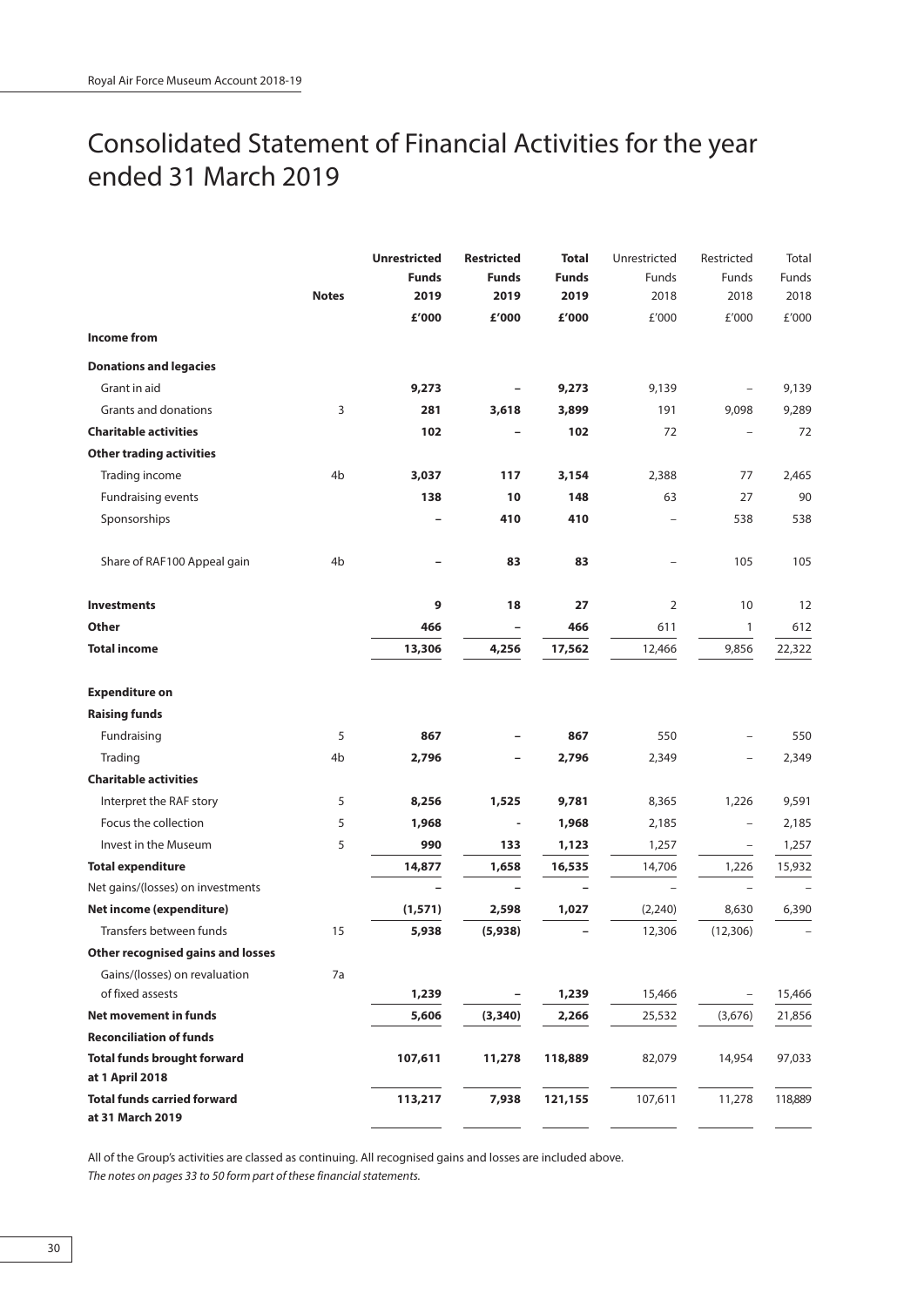## Consolidated and Charity Balance Sheet as at 31 March 2019

|                                                            | <b>Notes</b> | Group<br>2019           | Group<br>2018  | <b>Charity</b><br>2019  | Charity<br>2018 |
|------------------------------------------------------------|--------------|-------------------------|----------------|-------------------------|-----------------|
|                                                            |              | £'000                   | £'000          | £'000                   | £'000           |
| <b>Fixed assets</b>                                        |              |                         |                |                         |                 |
| Tangible assets                                            | 7a           | 92,843                  | 91,009         | 92,843                  | 91,009          |
| <b>Heritage Assets</b>                                     | 7b           | 21,625                  | 21,125         | 21,625                  | 21,125          |
| Investments                                                | 4a           |                         |                | 100                     | 100             |
| Investment in RAF100 Appeal                                | 4b           | 678                     | 595            | 678                     | 595             |
| <b>Total Fixed Assets</b>                                  |              | 115,146                 | 112,729        | 115,246                 | 112,829         |
| <b>Current assets</b>                                      |              |                         |                |                         |                 |
| <b>Stock</b>                                               | 8            | 212                     | 163            |                         |                 |
| Debtors                                                    | 9            | 1,081                   | 1,937          | 1,768                   | 2,283           |
| Investments                                                | 10           | $\overline{\mathbf{2}}$ | $\overline{2}$ | $\overline{\mathbf{2}}$ | $\overline{2}$  |
| Cash at bank and in hand                                   | 11           | 7,212                   | 9,079          | 6,357                   | 8,533           |
| <b>Total Current Assets</b>                                |              | 8,507                   | 11,181         | 8,127                   | 10,818          |
| <b>Liabilities</b>                                         |              |                         |                |                         |                 |
| Creditors: Amounts falling due<br>within one year          | 12           | 2,013                   | 4,516          | 1,733                   | 4,253           |
| <b>Net Current Assets</b>                                  |              | 6,494                   | 6,665          | 6,394                   | 6,565           |
| Creditors: Amounts falling due after<br>more than one year | 12           | 485                     | 505            | 485                     | 505             |
| <b>Net Assets/Liabilities</b>                              |              | 121,155                 | 118,889        | 121,155                 | 118,889         |
| The funds of the charity                                   |              |                         |                |                         |                 |
| Unrestricted funds                                         | 15           | 113,217                 | 107,611        | 113,147                 | 107,456         |
| Restricted funds                                           | 15           | 7,938                   | 11,278         | 8,008                   | 11,433          |
|                                                            |              | 121,155                 | 118,889        | 121,155                 | 118,889         |

The notes on pages 33 to 50 form part of these financial statements.

Approved by the Board of Trustees 8 July 2019 and signed on its behalf by:

Air Chief Marshal Sir Andrew Pulford KCB CBE ADC Ms M Appleton MBE Chair Chair Chair Chair Chair Chair Chair Chair Chair Chair Chair Chair Chair Chair Chair Chair Chair Chair Chair Chair Chair Chair Chair Chair Chair Chair Chair Chair Chair Chair Chair Chair Chair Chair Chair Chair Chair on behalf of Trustees **Royal Air Force Musem**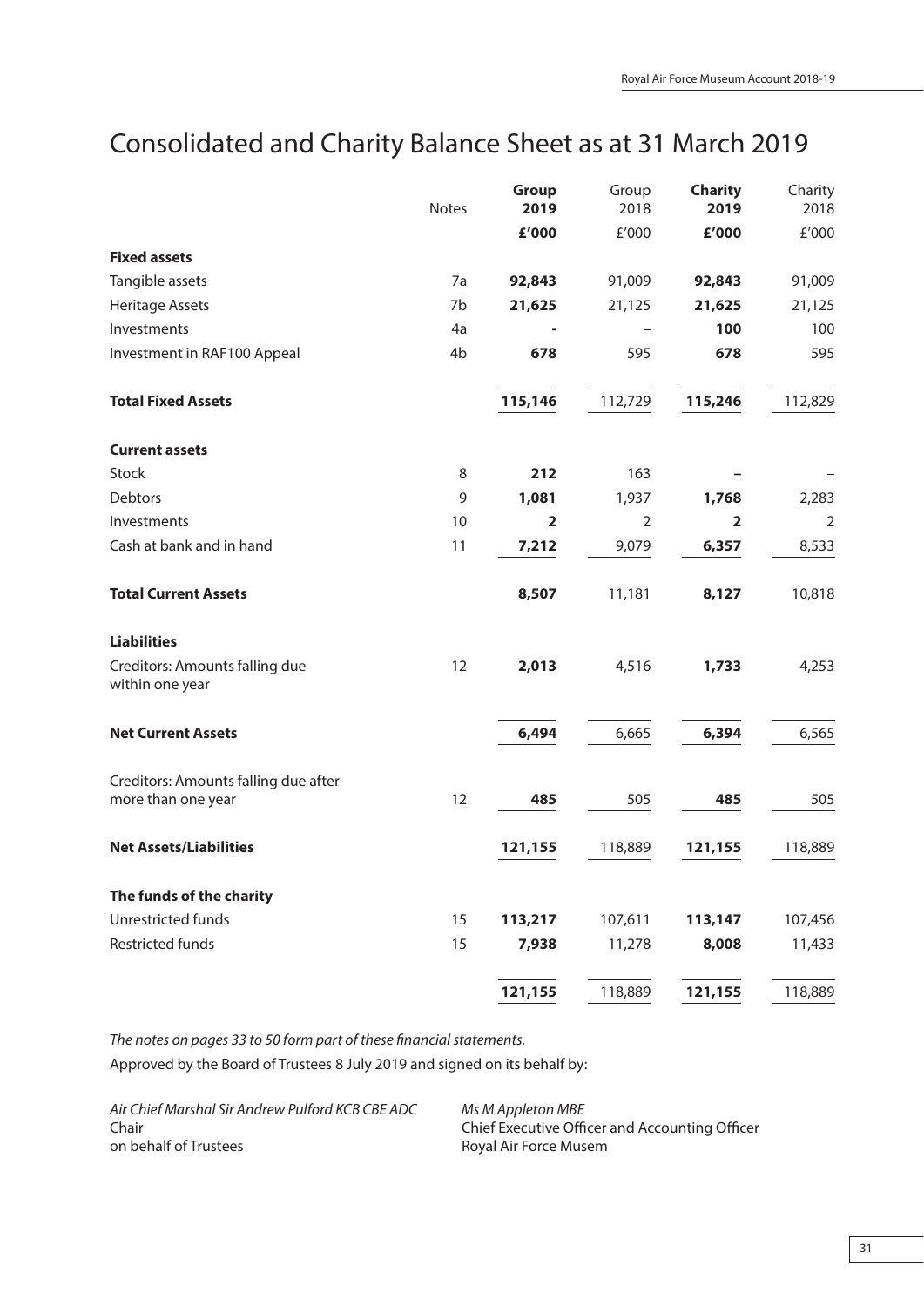## Consolidated Cash Flow Statement for the year ended 31 March 2019

Reconciliation of net incoming resources to net cash flow from operating activities

|                                             | 2019<br>£'000 | 2018<br>£'000 |
|---------------------------------------------|---------------|---------------|
| <b>Net Incoming Resources</b>               | 1,027         | 6,390         |
| Interest receivable                         | (27)          | (12)          |
| Interest payable                            |               | 36            |
| Depreciation of tangible assets             | 3,025         | (2, 354)      |
| (Profit)/loss on disposal of assets         |               | 779           |
| <b>Donnated Assets</b>                      | (538)         |               |
| (Gain)/Loss on investment                   | (83)          | (105)         |
| (Increase) / decrease in stocks             | (49)          | (4)           |
| (Increase) / decrease in debtors            | 856           | 2,355         |
| (Decrease) / increase in creditors          | (2, 523)      | 2,647         |
| Net cash provided by operating activities   | 1,688         | 14,440        |
|                                             |               |               |
| <b>Cash flows from investing activities</b> |               |               |
| Bank interest received                      | 27            | 12            |
| Finance charges paid                        |               | (36)          |
| Cash inflows from new borrowing             |               | 3,500         |
| Repayment of borrowing                      |               | (4,060)       |
| Purchase of tangible fixed assets           | (3, 582)      | (12,668)      |
| Investment in Joint Venture                 |               | 25            |
| Net cash used in investing activities       | (3, 555)      | (13, 227)     |
| <b>Change in cash and cash equivalents</b>  | (1, 867)      | 1,213         |
| Cash and cash equivalents at 1 April 2018   | 9,079         | 7,866         |
| Cash and cash equivalents at 31 March 2019  | 7,212         | 9,079         |

The notes on pages 33 to 50 form part of these financial statements.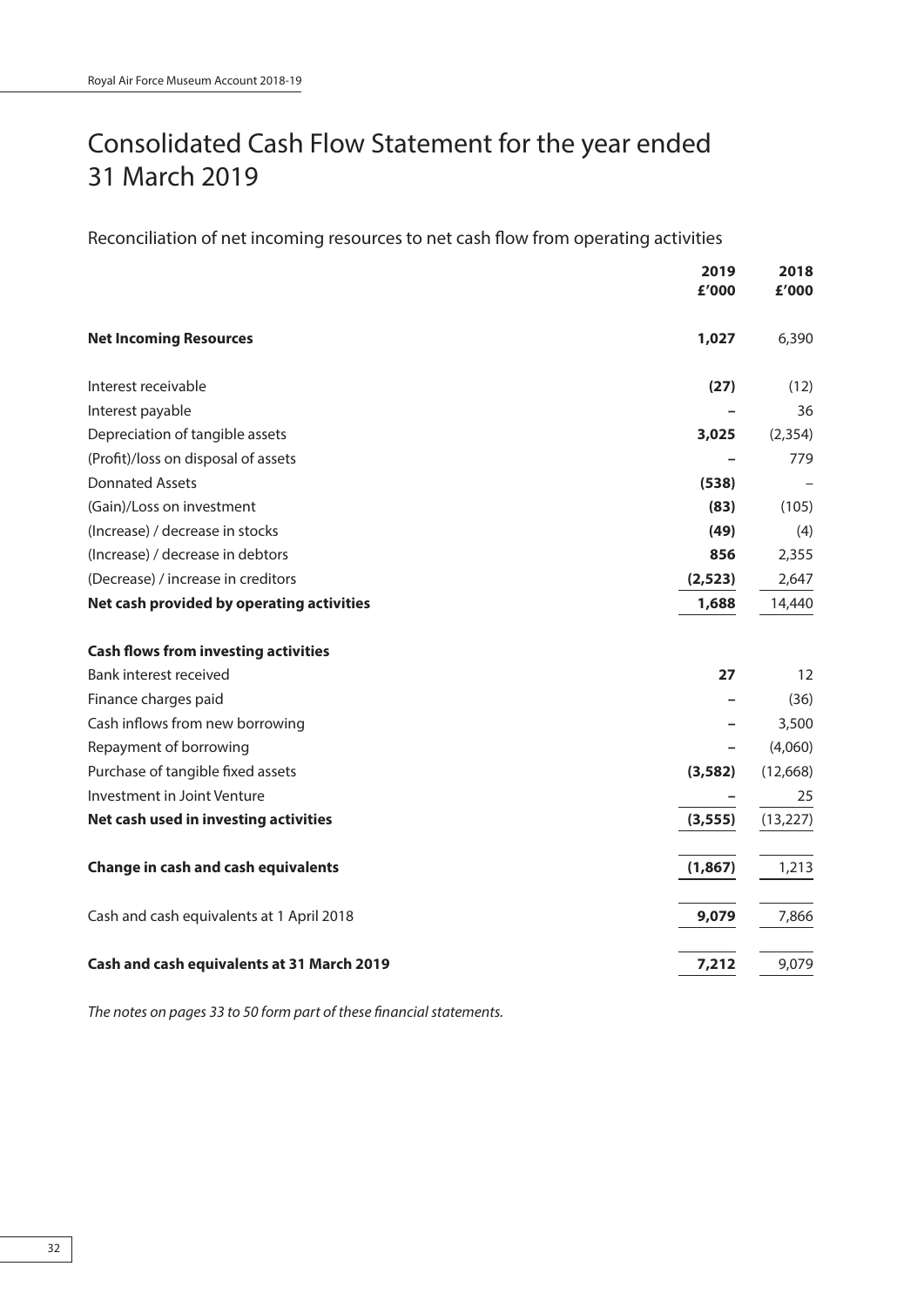## Notes to the Financial Statements for the year ended 31 March 2019

#### **1 Accounting Policies**

#### Basis of Accounting

The financial statements have been prepared in accordance with applicable accounting standards, under the historical cost convention as modified by the revaluation of fixed assets.

The financial statements comply with the Statement of Recommended Practice: Accounting and Reporting by Charities (SORP 2015) and with the Accounts Direction issued by HM Treasury (pages 30 to 32).

#### Basis of consolidation

Consolidated financial statements have been prepared for the year ended 31 March 2019 in respect of the charity and its wholly owned subsidiaries, Royal Air Force Museum Enterprises Ltd and The Royal Air Force Museum Investments Limited, using the acquisition method of accounting. Intra group transactions and profits are eliminated fully on consolidation.

The Royal Air Force Museum Investments Limited was formed to hold the real property assets of the charity on behalf of the Trustees. In March 2005, the Cosford and Stafford leasehold property was transferred to this company from the charity, followed by the London (Hendon) freehold property in January 2008.

#### Going concern

The Trustees have presented the accounts on a going concern basis. This assumes that the Museum is able to meet its liabilities as they fall due for the forseeable future and that current and future funding will be adequate for the charity's needs. We have considered a period of twelve months from the date of approval of the financial statements in accordance with accounting conventions. In coming to their conclusion the Trustees have considered monthly forecast levels of income and expenditure and underlying assumptions. The over-riding assumption is that the funding from the Ministry of Defence continues at a similar level for the foreseeable future. Having carefully considered the forecasts and assumptions the Trustees are are content to present the accounts on a going concern basis.

#### Income

Grant in Aid is recognised in the year to which it relates. Grants and donations are recognised once the Museum can demonstrate that SORP 2015 recognition criteria of measurement, entitlement and probability have been met. Earned income is accounted for as it is receivable. Donations in kind are recognised at their fair value, with an equivalent charge made to resources expended. Sponsorships are recognised in line with the sponsorship period. Gains and losses on investments are recognised in the period in which they arise.

Income from commercial activities is included in the year in which the related goods or services are provided.

#### Expenditure

Resources expended are included in the statement of financial activities on an accruals basis, inclusive of any irrecoverable VAT. Expenditure is classified in the Statement of Financial Activities under the principle categories of raising funds and charitable activities.

Resources expended comprise direct expenditure including direct staff costs attributable to the activity. Where costs cannot be directly attributed, they are allocated to activities according to the method described in note 5.

#### Termination payments

Termination payments are payable when employment is terminated before the normal retirement date or end of employment contract. In line with the FReM, they are recognised when the employment ends.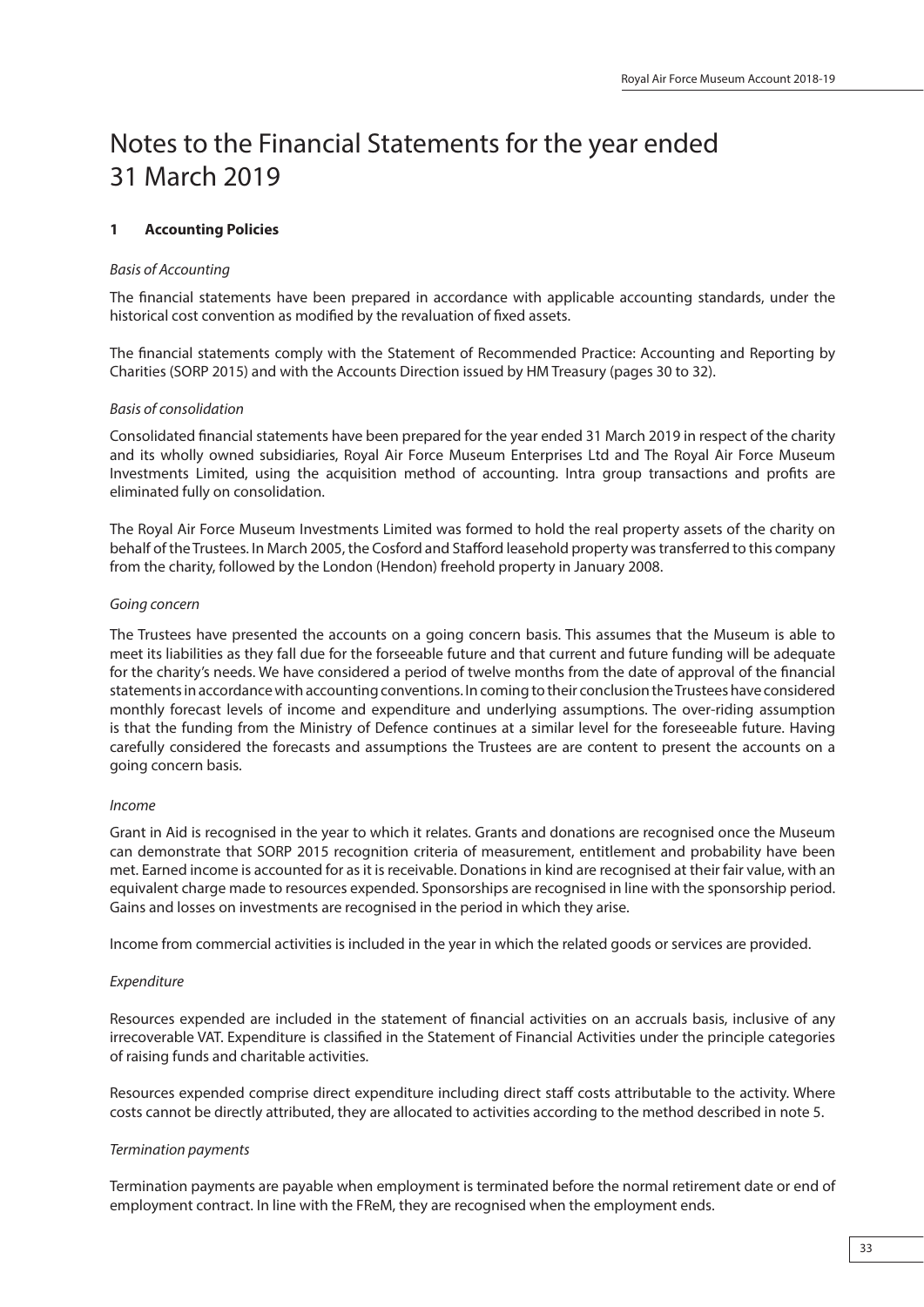#### Fund accounting

Unrestricted funds (including designated funds) are donations or other incoming resources received or generated for the charity's general purposes. The general fund comprises the accumulated surpluses of unrestricted incoming resources, which are available for use in furtherance of the general objectives of the charity. The fixed asset fund represents the value of the charity's fixed assets. The revaluation reserve represents the increase in value of the charity's assets through either indexation or professional revaluation.

Designated funds are a particular form of unrestricted funds consisting of amounts which have been allocated or designated for specific purposes by the Trustees. The use of designated funds remains at the discretion of the Trustees.

Restricted funds are to be used for specified purposes as laid down by the donor. Expenditure which meets these criteria is identified to the fund, together with a fair allocation of overhead costs.

#### Tangible fixed assets

The charity's tangible fixed assets are capitalised at historic cost on acquisition and revalued annually using the most appropriate indices calculated by Defence Economics for the relevant class of asset. Fixed assets with a cost of less than £2,500 are not capitalised. Any gains or losses on revaluation are reported as unrealised until an asset is disposed. The freehold and leasehold properties comprising the RAF Museum Estate are independently valued every five years. The most recent such valuation was undertaken as at 31 March 2018. Further detail is provided in Note 7a. On 1 April 2016 the Museum took ownership of assets held by Royal Air Force Museum Enterprises Ltd. The Museum levies a charge on RAFMEL for the use of these assets.

Depreciation is provided straight line at rates calculated to write off the value of each asset over its expected useful life, as follows:

| Freehold buildings               | over 30 to 50 years |
|----------------------------------|---------------------|
| Leasehold property               | over the lease term |
| <b>Permanent Exhibitions</b>     | 5 to 10 years       |
| Fixtures, fittings and equipment | 3 to 5 years        |
| Plant and machinery              | 5 years             |
| Simulator                        | 15 years            |
| Motor vehicles                   | 4 years             |

Assets in the course of construction are not depreciated or revalued until brought into use.

#### Impairment

The RAF Museum assesses whether there is any indication of impairment for all fixed assets at the balance sheet date. A fixed asset is considered to be impaired if the recoverable amount of the asset has fallen below its carrying amount on the balance sheet, as a result of damage, deterioration or poor performance.

If any indication of impairment exists, the Museum shall estimate the recoverable amount of the asset, determined as the higher of its fair value less costs to sell the asset and its value in use. The method of estimation used shall be that deemed most suitable for the type of asset.

Where there is objective evidence that an impairment loss exists, an impairment charge will be made to the Revaluation Reserve to reduce the carrying value of the asset to the estimated recoverable amount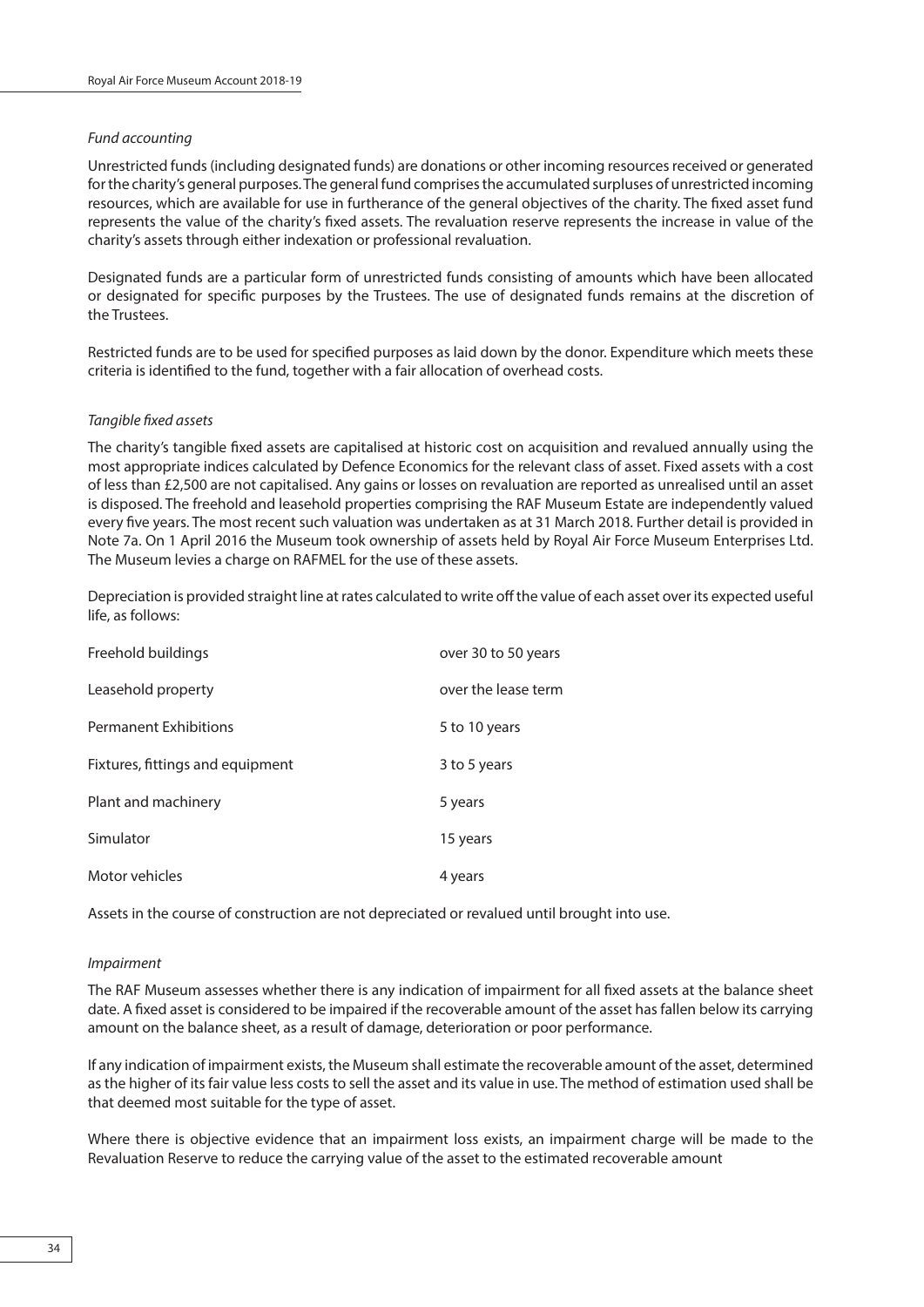#### Exhibition costs

Long term exhibition equipment is capitalised as a fixed asset under fixtures and fittings. Temporary exhibition costs are written off as resources expended in the year they are incurred.

#### Heritage assets

The Museum has a number of very strict policies on Heritage Asset acquisition, preservation and maintenance and disposals. The full list can be obtained from the RAF Museum Website, following the link: www.rafmuseum.org.uk/london/policy-performance/collections.cfm

The Museum has been consistently reviewing and recording all the heritage assets on its database for several years now and the collection can be divided between the accessioned collection (catalogued and entered on the database), and the un-accessioned collection (not yet recorded).

Heritage assets valued over the capitalisation threshold which have been accessioned in to the collection on or after 1 April 2001 have been capitalised but not revalued or depreciated. Heritage assets are accounted for as a distinct category of fixed asset with indefinite life and are therefore not depreciated.

If available, valuation is based on acquisition costs increased by restoration costs (if applicable).

The Museum's response to the introduction of FRS 30 was to deploy internal resources to the task of valuation in respect of those exhibits which were added to the collection before 2001, and which represent a materially significant part of the collection.

Given the diverse nature of the collection, the unique nature of some items and also taking into account changing market conditions, the resulting valuations represent indicative estimates. The valuations of the most significant items from pre-2001 period were added to the total value of all exhibits as at 31 March 2001. The exhibits will not be re-valued in future periods; however impairment reviews will be annually carried out by the Museum.

For donated assets, in most cases valuations are based on internal estimates determined by the relevant curator's experience and judgement, as an accurate figure is very difficult to establish. In some cases (e.g. a significant painting), a dealer may be sometimes consulted for advice.

#### Investments

Investments held as fixed assets are stated at cost less provision for permanent diminution in value. Those held as current assets are stated at their market value. Term deposits of less than one year are classified as investments within current assets.

Investments in joint ventures are accounted for using the equity method, with the carrying amount measured as the Museum's initial investment plus its share of the joint venture's profit or loss.

Dividends are recognised on the Statement of Financial Activities when received.

#### Leased assets and obligations

Assets held under finance leases, where the lease terms give rights approximating to ownership, are capitalised with an equivalent liability recognised under creditors due within one and after one year as appropriate. Rentals payable under operating leases are charged to resources expended as they are incurred.

#### Stock

Stock is valued at the lower of cost and net realisable value. Specific provision is made for obsolete and slowmoving items.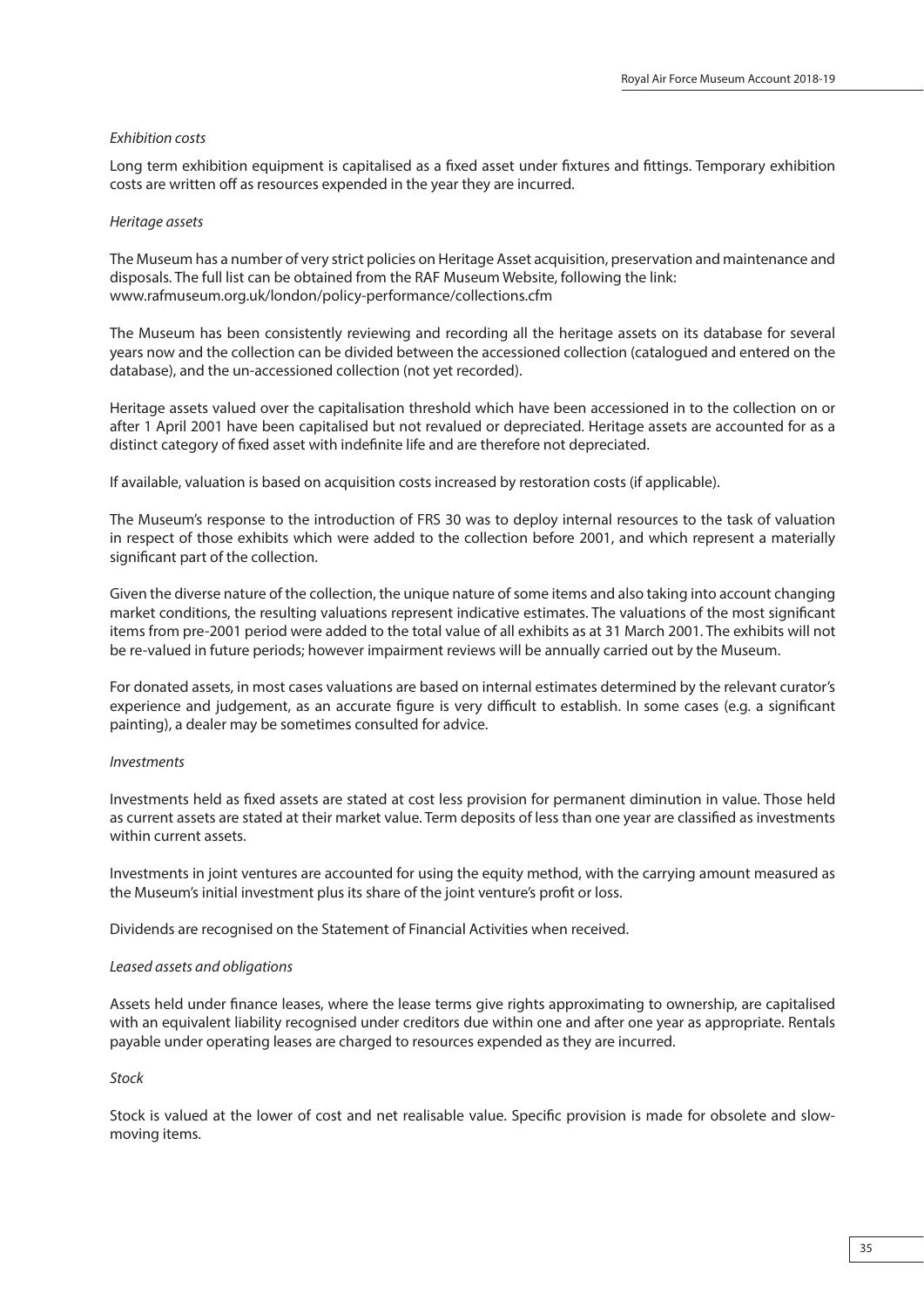#### Financial instruments

The Museum's financial assets and liabilities consist of cash and cash equivalents, short term investments, trade debtors, trade creditors and accrued expenses. The fair value of these items approximates their carrying value due to their short-term value. Unless otherwise noted, the Museum is not exposed to significant interest, foreign exchange or credit risks arising from these instruments.

#### Pensions

From May 2014 the Museum has automatically enrolled all employees into a National Employment Savings Trust (NEST) pension scheme unless the employees choose to opt out. The NEST pension scheme is a defined contribution pension scheme that was created as part of the government's workplace pensions reform under the Pensions Act 2008. The assets of the scheme are held separately from those of the Museum is unable to identify our share of the liability, employer's contributions are charged to the Statement of Financial Activities as they occur.

Pension benefits for a small number of longer serving staff are provided through the Civil Service pension arrangements. The assets of the scheme are held separately from those of the charity. From 1 April 2015 a new pension scheme for civil servants was introduced – the Civil Servants and Others Pension Scheme or alpha, which provides benefits on a career average basis with a normal pension age equal to the member's State Pension Age (or 65 if higher). From that date all newly appointed civil servants and the majority of those already in service joined alpha. Prior to that date, civil servants participated in the Principal Civil Service Pension Scheme (PCSPS). The PCSCS scheme is an unfunded multi-employer defined benefit scheme but the RAFM is unable to identify its share of the underlying assets and liabilities. A full actuarial valuation is carried out periodically. Details can be found in the resource accounts for these schemes, which are published and laid before the House of Commons. The PCSPS has four sections: 3 providing benefits on a final salary basis (classic, premium or classic plus) with a normal pension age of 60; and one providing benefits on a whole career basis (nuvos) with a normal pension age of 65.

These statutory arrangements are unfunded with the cost of benefits met by monies voted by Parliament each year. Pensions payable under classic, premium, classic plus, nuvos and alpha are increased annually in line with Pensions Increase legislation. Existing members of the PCSPS who were within 10 years of their normal pension age on 1 April 2012 remained in the PCSPS after 1 April 2015. Those who were between 10 years and 13 years and 5 months from their normal pension age on 1 April 2012 will switch into alpha sometime between 1 June 2015 and 1 February 2022. All members who switch to alpha have their PCSPS benefits 'banked', with those with earlier benefits in one of the final salary sections of the PCSPS having those benefits based on their final salary when they leave alpha. (The pension figures quoted for officials show pension earned in PCSPS or alpha – as appropriate. Where the official has benefits in both the PCSPS and alpha the figure quoted is the combined value of their benefits in the two schemes.) Members joining from October 2002 may opt for either the appropriate defined benefit arrangement or a 'money purchase' stakeholder pension with an employer contribution (partnership pension account).

Employee contributions are salary-related and range between 4.6% and 8.05% of pensionable earnings.. Benefits in classic accrue at the rate of 1/80th of final pensionable earnings for each year of service. In addition, a lump sum equivalent to three years initial pension is payable on retirement. For premium, benefits accrue at the rate of 1/60th of final pensionable earnings for each year of service. Unlike classic, there is no automatic lump sum. Classic plus is essentially a hybrid with benefits for service before 1 October 2002 calculated broadly as per classic and benefits for service from October 2002 worked out as in premium. In nuvos a member builds up a pension based on his pensionable earnings during their period of scheme membership. At the end of the scheme year (31 March) the member's earned pension account is credited with 2.3% of their pensionable earnings in that scheme year and the accrued pension is uprated in line with Pensions Increase legislation. Benefits in alpha build up in a similar way to nuvos, except that the accrual rate in 2.32%. In all cases members may opt to give up (commute) pension for a lump sum up to the limits set by the Finance Act 2004.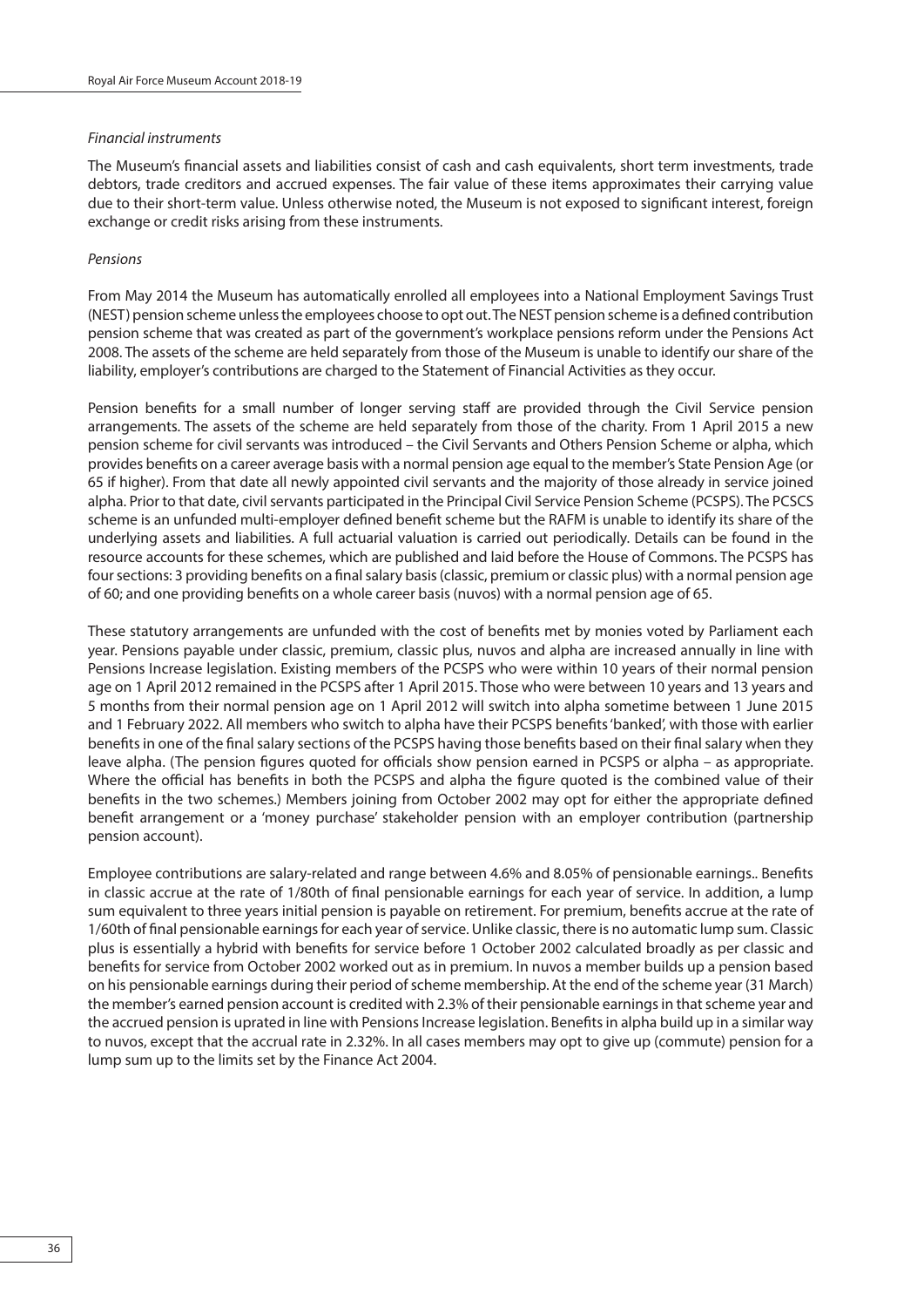The partnership pension account is a stakeholder pension arrangement. The employer makes a basic contribution of between 3% and 12.5% up to 30 September 2015 and 8% and 14.75% from 1 October 2015 (depending on the age of the member) into a stakeholder pension product chosen by the employee from a panel of providers. The employee does not have to contribute, but where they do make contributions, the employer will match these up to a limit of 3% of pensionable salary (in addition to the employer's basic contribution). Employers also contribute a further 0.8% of pensionable salary up to 30 September 2015 and 0.5% of pensionable salary from 1 October 2015 to cover the cost of centrally-provided risk benefit cover (death in service and ill health retirement).

The accrued pension quoted is the pension the member is entitled to receive when they reach pension age, or immediately on ceasing to be an active member of the scheme if they are already at or over pension age. Pension age is 60 for members of classic, premium and classic plus, 65 for members of nuvos, and the higher of 65 or State Pension Age for members of alpha. (The pension figures quoted for officials show pension earned in PCSPS or alpha – as appropriate. Where the official has benefits in both the PCSPS and alpha the figure quoted is the combined value of their benefits in the two schemes, but note that part of that pension may be payable from different ages.)

Further details about the Civil Service pension arrangements can be found at the website.: www.civilservicepensionscheme.org.uk.

### **2 Taxation**

All of the charity's income is applied for charitable purposes and therefore the charity is exempt from Corporation Tax. The Corporation Tax liability of the trading subsidiary for the year ended 31st March 2019 was £nil (2018: £nil).

#### **3 Grants and donations**

|                                                          | <b>Unrestricted</b><br><b>Funds</b><br>2019 | <b>Restricted</b><br><b>Funds</b><br>2019 | <b>Total Funds</b><br>2019 | <b>Unrestricted</b><br><b>Funds</b><br>2018 | <b>Restricted</b><br><b>Funds</b><br>2018 | <b>Total Funds</b><br>2018 |
|----------------------------------------------------------|---------------------------------------------|-------------------------------------------|----------------------------|---------------------------------------------|-------------------------------------------|----------------------------|
|                                                          | £'000                                       | £'000                                     | £'000                      | £'000                                       | £'000                                     | £'000                      |
| <b>Donated Heritage Assets</b>                           |                                             | 490                                       | 490                        |                                             | 46                                        | 46                         |
| NLHF for First World War in<br>the Air                   |                                             | 45                                        | 45                         |                                             | 79                                        | 79                         |
| <b>NLHF</b> for Centenary<br>Programme                   |                                             | 3,022                                     | 3,022                      |                                             | 2,521                                     | 2,521                      |
| State of Kuwait for<br>Centenary Programme               |                                             |                                           |                            |                                             | 4,880                                     | 4,880                      |
| <b>Other Donations for</b><br>Centenary Programme        |                                             | 1                                         | 1                          |                                             | 1,185                                     | 1,185                      |
| <b>Other Donations for First</b><br>World War in the Air |                                             |                                           |                            |                                             | 48                                        | 48                         |
| <b>Cosford Air Show Donation</b>                         |                                             |                                           |                            |                                             | 7                                         | $\overline{7}$             |
| <b>STAAR Programme</b>                                   |                                             |                                           |                            |                                             | 247                                       | 247                        |
| Gifts in Kind                                            | 47                                          |                                           | 47                         |                                             |                                           |                            |
| RAFMAF Learning Fund                                     |                                             | 35                                        | 35                         |                                             |                                           |                            |
| Other                                                    | 234                                         | 25                                        | 259                        | 191                                         | 85                                        | 276                        |
|                                                          | 281                                         | 3,618                                     | 3,899                      | 191                                         | 9,098                                     | 9,289                      |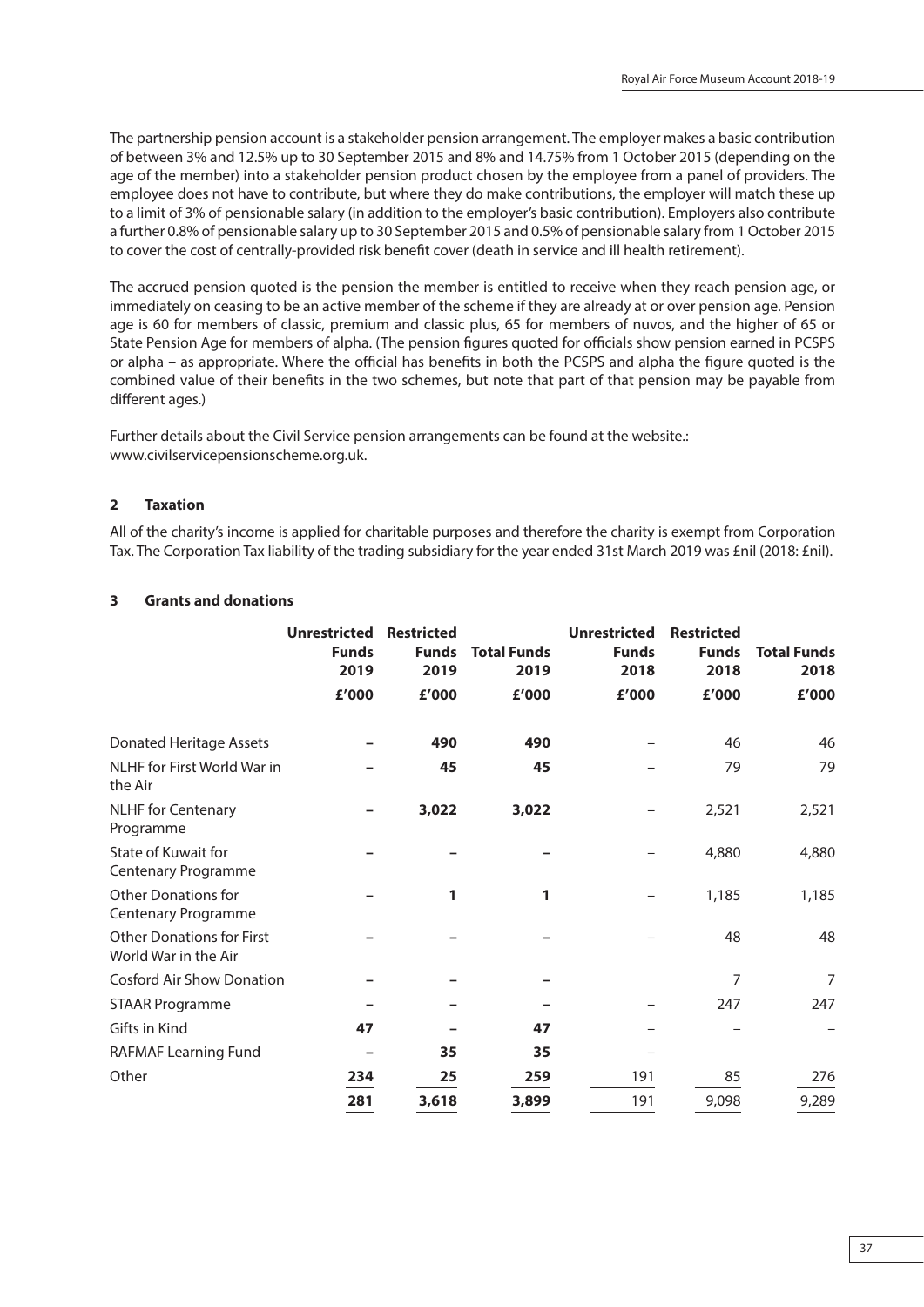#### **4a Investment in subsidiary undertakings and joint ventures**

Of the investment of £100,002 (2017: £100,002), £100,000 represents the charity's interest in 100% of the issued share capital of Royal Air Force Museum Enterprises Limited (company number 1511481) which is incorporated in England and Wales and operates souvenir shops and other trading activities at Hendon and Cosford. The company's aggregate capital and reserves were as follows:

|                                                    | 2019     | 2018     |
|----------------------------------------------------|----------|----------|
|                                                    | £'000    | £'000    |
| The assets and liabilities of the subsidiary were: |          |          |
| Current assets                                     | 1,574    | 1,219    |
| Creditors: amounts falling due within one year     | (1, 474) | (1, 119) |
|                                                    | 100      | 100      |
|                                                    | 2019     | 2018     |
|                                                    | £'000    | £'000    |
| At 1 April, 2018                                   | 100      | 100      |
| Profit/(Loss) retained in subsidiary               |          |          |
| At 31 March, 2019                                  | 100      | 100      |

A summary of the Company's trading results is shown overleaf. Audited accounts will be filed with the Registrar of Companies.

The remaining £2 represents the charity's interest on 100% of the issued share capital of The Royal Air Force Investments Limited (company number 4026995), which is incorporated in England and Wales and holds the real property assets of the charity for administrative purposes.

The Directors of RAF Museum Enterprises Limited have assessed that the subsidiary is a going concern and the Trustees are content, therefore, that the investment in the subsidiary retains its value.

The Museum is a partner in a Joint Venture, RAF100 Appeal (charity number 1167398, company number 9977273), as one of five investor organisations. RAF 100 Appeal is a charitable company established to raise funds during the RAF's centenary year. RAF100 Appeal is accounted for using the equity method, with the value of the Museum's stake being measured as its initial investment plus our equal share of RAF100 Appeal's net gain or loss for the period.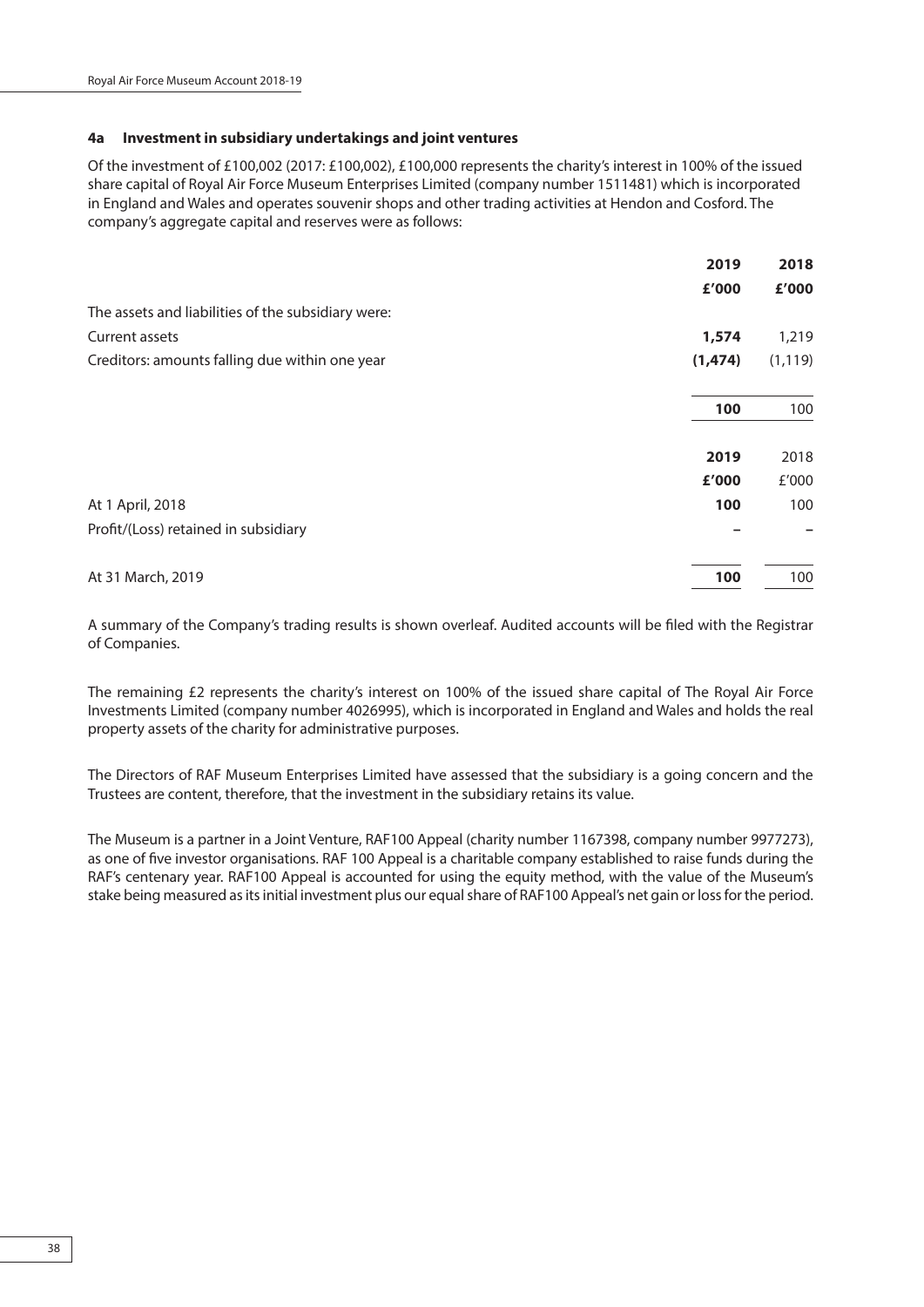#### **4b Income from subsidiaries and joint ventures**

| <b>RAF100 Appeal</b>     | <b>RAF Museum share</b> |                |       |       |  |  |
|--------------------------|-------------------------|----------------|-------|-------|--|--|
|                          | 2019                    | 2018           | 2019  | 2018  |  |  |
|                          | £'000                   | £'000          | £'000 | £'000 |  |  |
| <b>Income</b>            |                         |                |       |       |  |  |
| Donations                | 655                     | 26             | 131   | 5     |  |  |
| Sponsorship              | 59                      | 1,995          | 12    | 399   |  |  |
| Publications             | 4                       | 30             | 1     | 6     |  |  |
| Interest                 |                         | $\overline{4}$ |       | 1     |  |  |
| Other                    | 459                     | 38             | 91    | 8     |  |  |
| <b>Total</b>             | 1,177                   | 2,093          | 235   | 419   |  |  |
| <b>Expenditure</b>       |                         |                |       |       |  |  |
| <b>Raising Funds</b>     | 611                     | 170            | 122   | 34    |  |  |
| Charitable activities    | 151                     | 1,399          | 30    | 280   |  |  |
| <b>Total</b>             | 762                     | 1,569          | 152   | 314   |  |  |
| Net income/(expenditure) | 415                     | 524            | 83    | 105   |  |  |

As at 31 March 2019, the Museums share of the RAF100 Appeal's assets was £682,000 (2018: £,000). The Museum owed the joint venture £216,000 as at 31 March 2019 (2018: £77,000) and the joint venture had not entered into any capital commitments as at 31 March 2019 (2018: £nil).

| <b>Royal Air Force Museum Enterprises Limited</b>    | 2019    | 2018    |
|------------------------------------------------------|---------|---------|
|                                                      | £'000   | £'000   |
| <b>Turnover</b>                                      | 3,154   | 6,759   |
| Cost of sales, administrative expenses and taxation. | (2,796) | (6,644) |
|                                                      | 358     | 115     |
| Interest receivable                                  |         |         |
| <b>Net Profit/(Loss)</b>                             | 359     | 115     |
| Gift Aid to RAF Museum                               | (359)   | (115)   |
| <b>Surplus (Deficit) in subsidiary</b>               |         |         |

The difference between the trading income and expenditure on the SoFa in the prior year and as disclosed above is attributable to intragroup eliminations.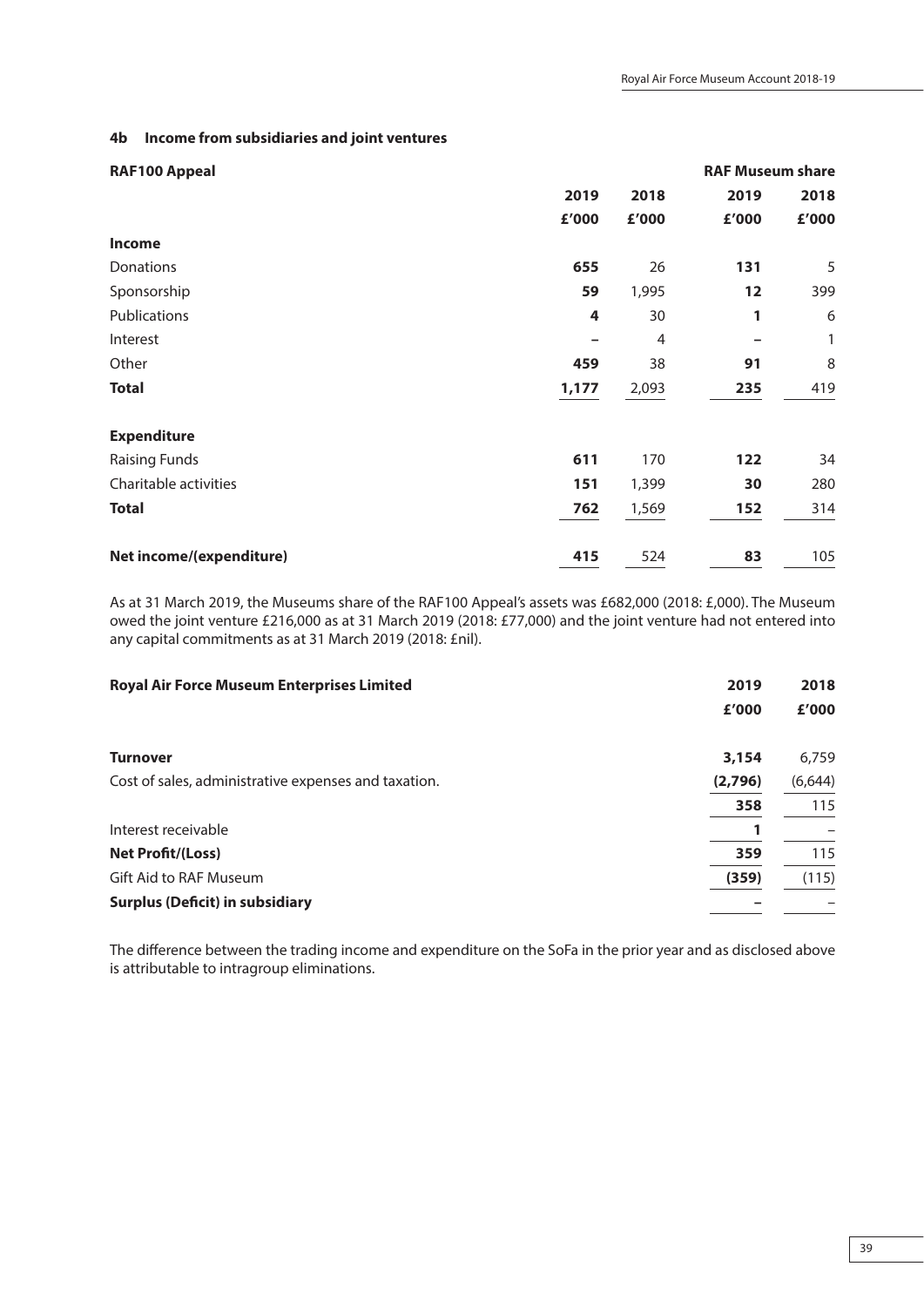#### **5 Resources expended**

As required by the charity SORP, expenditure is analysed between that directly attributable to activities and support costs. These support costs are allocated to activities based on the criteria outlined below.

|                         | <b>Direct</b><br>costs | <b>Support</b><br>costs | <b>Depreciation</b> | <b>Total</b><br>2019 | <b>Total</b><br>2018 |
|-------------------------|------------------------|-------------------------|---------------------|----------------------|----------------------|
|                         | £'000                  | £'000                   | £'000               | £'000                | £'000                |
| Fundraising             | 776                    | 89                      | $\overline{2}$      | 867                  | 550                  |
| <b>Trading</b>          | 2,796                  | -                       | -                   | 2,796                | 2,349                |
| Interpret the RAF story | 6,346                  | 1,065                   | 2,370               | 9,781                | 9,591                |
| Focus the collection    | 1,154                  | 189                     | 625                 | 1,968                | 2,185                |
| Invest in the museum    | 1,029                  | 94                      |                     | 1,123                | 1,257                |
| <b>Total</b>            | 12,101                 | 1,437                   | 2,997               | 16,535               | 15,932               |

|                | <b>Fundraising</b> | Trading                  | <b>Interpret</b><br>the RAF<br>story | <b>Focus the</b><br>collection | <b>Invest</b><br>in the<br>museum | <b>Total</b><br>2019 | <b>Total</b><br>2018 | <b>Allocation</b><br>method |
|----------------|--------------------|--------------------------|--------------------------------------|--------------------------------|-----------------------------------|----------------------|----------------------|-----------------------------|
|                | £'000              | £'000                    | £'000                                | £'000                          | £'000                             | £'000                | £'000                |                             |
| Finance        | 13                 |                          | 106                                  | 19                             | 17                                | 155                  | 132                  | Expenditure                 |
| IT             | 14                 | -                        | 310                                  | 45                             | $\overline{\phantom{0}}$          | 369                  | 195                  | Number of staff             |
| <b>HR</b>      | 4                  | -                        | 88                                   | 13                             | $\overline{\phantom{0}}$          | 105                  | 101                  | Number of staff             |
| <b>Estates</b> | 0                  | $\overline{\phantom{0}}$ | 84                                   | 25                             | -                                 | 109                  | 150                  | Floor space                 |
| Administration | 25                 | $\qquad \qquad -$        | 208                                  | 38                             | 34                                | 305                  | 482                  | Expenditure                 |
| Governance     | 33                 | $\overline{\phantom{0}}$ | 269                                  | 49                             | 43                                | 394                  | 449                  | Expenditure                 |
|                | 89                 | $\overline{\phantom{0}}$ | 1,065                                | 189                            | 94                                | 1,437                | 1,509                |                             |

The National Audit Office audit fee of £25,000 (2018: £23,500) is included within governance costs.

## **6 Staff costs and numbers**

|                        | 2019  | 2018  |
|------------------------|-------|-------|
|                        | £'000 | £'000 |
| Salaries and wages     | 4,579 | 4,451 |
| Temporary agency staff | 22    | 10    |
| Social security costs  | 441   | 417   |
| Pension costs          | 263   | 211   |
|                        | 5,305 | 5,089 |

The above costs exclude the trading subsidiary.

The average number of employees in the Museum during the year was 191 (2018: 193). FTE equivalent was 174 (2018: 178).

Employees whose emoluments amounted to over £60,000.

|                   | 2019 | 2018           |
|-------------------|------|----------------|
| 70,001 - 80,000   |      | $\overline{1}$ |
| 100,001 - 110,000 |      | $1 \quad 1$    |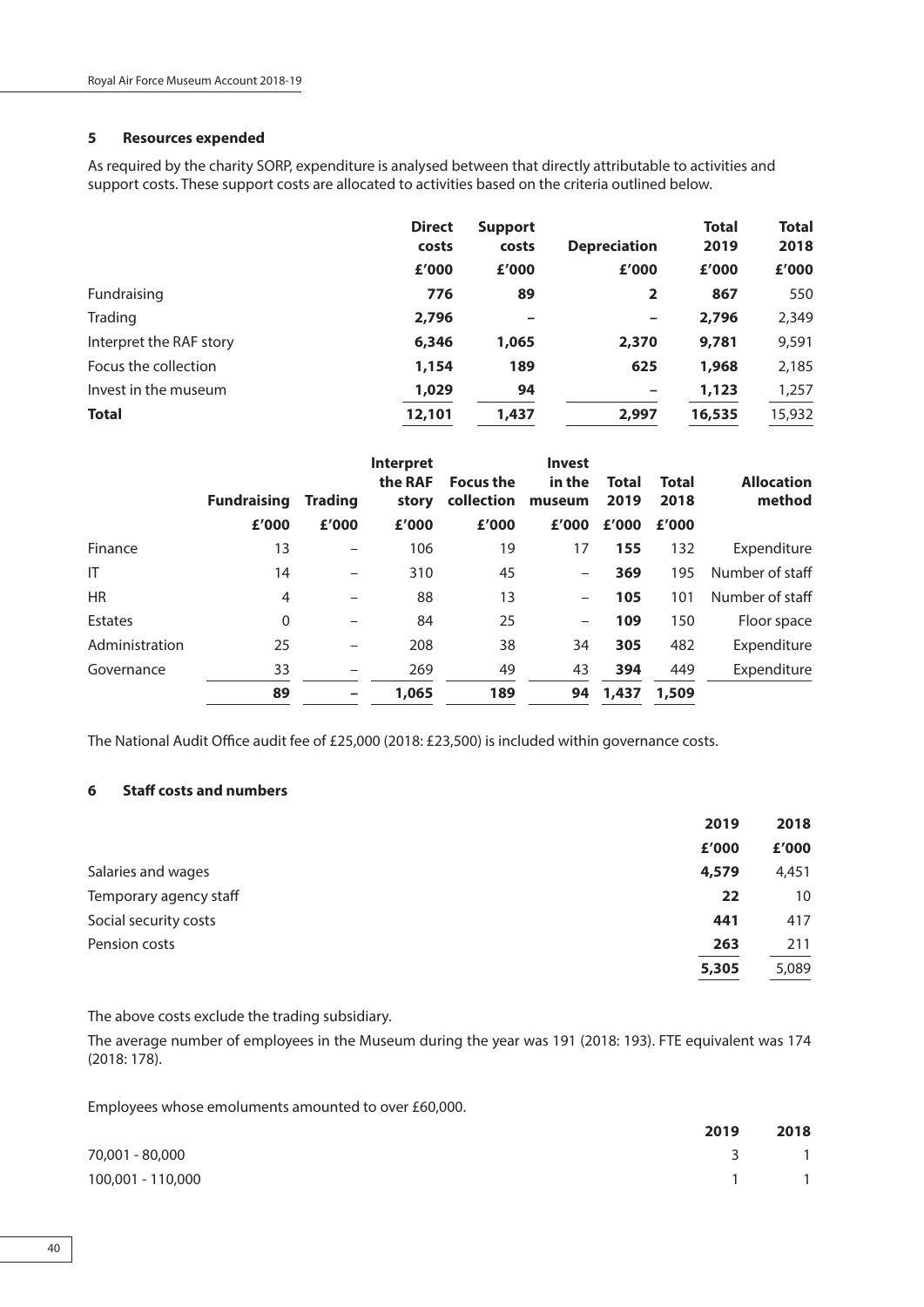#### **7a Tangible fi xed assets – group and charity**

|                          |          |        |                                     | Fixtures,      | Plant, |                                                                   |               |                |
|--------------------------|----------|--------|-------------------------------------|----------------|--------|-------------------------------------------------------------------|---------------|----------------|
|                          |          |        | <b>Freehold Leasehold Permanent</b> |                |        | Fittings & Machinery Assets under Heritage                        |               |                |
|                          | property |        |                                     |                |        | <b>Property Exhibitions Equipment &amp; Vehicles Construction</b> | <b>Assets</b> | <b>Total</b>   |
|                          | £'000    | £'000  | £'000                               | £'000          | £'000  | £'000                                                             | £'000         | £'000          |
| <b>Cost or valuation</b> |          |        |                                     |                |        |                                                                   |               |                |
| At 1 April 2018          | 71,086   | 16,203 | 750                                 | 1,451          | 520    | 3,172                                                             | 21,125        | 114,307        |
| <b>Additions</b>         | 718      | 3      | 1,444                               | 1,223          | 90     | 141                                                               | 500           | 4,119          |
| <b>Transfers</b>         |          |        | 2,612                               | 498            | 62     | (3, 172)                                                          |               |                |
| <b>Disposals</b>         |          |        | $\overline{\phantom{0}}$            | -              | -      |                                                                   |               |                |
| Revaluations             | 1,066    | 167    | 10                                  | 5              | 2      |                                                                   |               | 1,250          |
| At 31 March 2019         | 72,870   | 16,373 | 4,816                               | 3,177          | 674    | 141                                                               |               | 21,625 119,676 |
| <b>Depreciation</b>      |          |        |                                     |                |        |                                                                   |               |                |
| At 1 April 2018          |          |        | 494                                 | 1,198          | 480    |                                                                   |               | 2,172          |
| Charged in the year      | 1,433    | 792    | 441                                 | 332            | 27     |                                                                   |               | 3,025          |
| <b>Disposals</b>         |          |        |                                     |                |        |                                                                   |               |                |
| Revaluations             |          |        | 6                                   | $\overline{4}$ | 1      |                                                                   | -             | 11             |
| At 31 March 2019         | 1,433    | 792    | 941                                 | 1,534          | 508    |                                                                   | -             | 5,208          |
| <b>Net Book Value</b>    |          |        |                                     |                |        |                                                                   |               |                |
| At 31 March 2019         | 71,437   | 15,581 | 3,875                               | 1,643          | 166    | 141                                                               |               | 21,625 114,468 |
| At 1 April 2018          | 71,086   | 16,203 | 256                                 | 253            | 40     | 3,172                                                             |               | 21,125 112,134 |

On 1 April 2016, ownership of fixed assets held in Royal Air Force Museum Enterprises Limited transferred to the Museum. The Museum charges RAFMEL a fee for the use of these assets.

The freehold and leasehold properties comprising the RAF Museum Estate were valued as at 31 March 2018 by an external valuer, Gerald Eve LLP, a regulated firm of Chartered Surveyors. The valuation was prepared in accordance with the requirements of the RICS Valuation – Global Standard 2017 and the national standards and guidance set out in RICS Valuation – Professional Standards UK January 2014 (revised 2015), and Financial Reporting Standard (FRS) 102. The valuation of the non-specialised properties was undertaken on a Fair Value basis, on the assumption of continuation of the existing use. Specialised properties were valued by reference to Depreciated Replacement Cost (DRC).

On the 21 January 2008 the title of the deeds to the Museum's freehold property was transferred from the charity to a subsidiary, The Royal Air Force Museum Investments Limited.

On 16 March 2005, the ownership of the leasehold property at Cosford, was transferred from the charity, to a subsidiary company, The Royal Air Force Museum Investments Limited. However, while the legal ownership remains with the company, in substance the RAF Museum retains the risks and rewards associated with these assets. In accordance with FRS 102 the RAF Museum has recognised these assets in the balance sheet.

The Museum have introduced a new category of tangible fixed assets for 2018-19: permanent exhibitions, to reflect the new exhibitions opened in 2018-19. Fixtures and Fittings of NBV £256k (GBV £750k) were transferred into Permanent Exhibitions as at 1st April 2018 as these balances were better aligned with this new category.

There are no Tangible Fixed Assets held under Finance Leases in the Royal Air Force Museum Group.

The valuation of the Trenchard Archive has been provided by Arts Council England and represents the tax settled value of the donation in line with agreed Acceptance in Lieu methodology.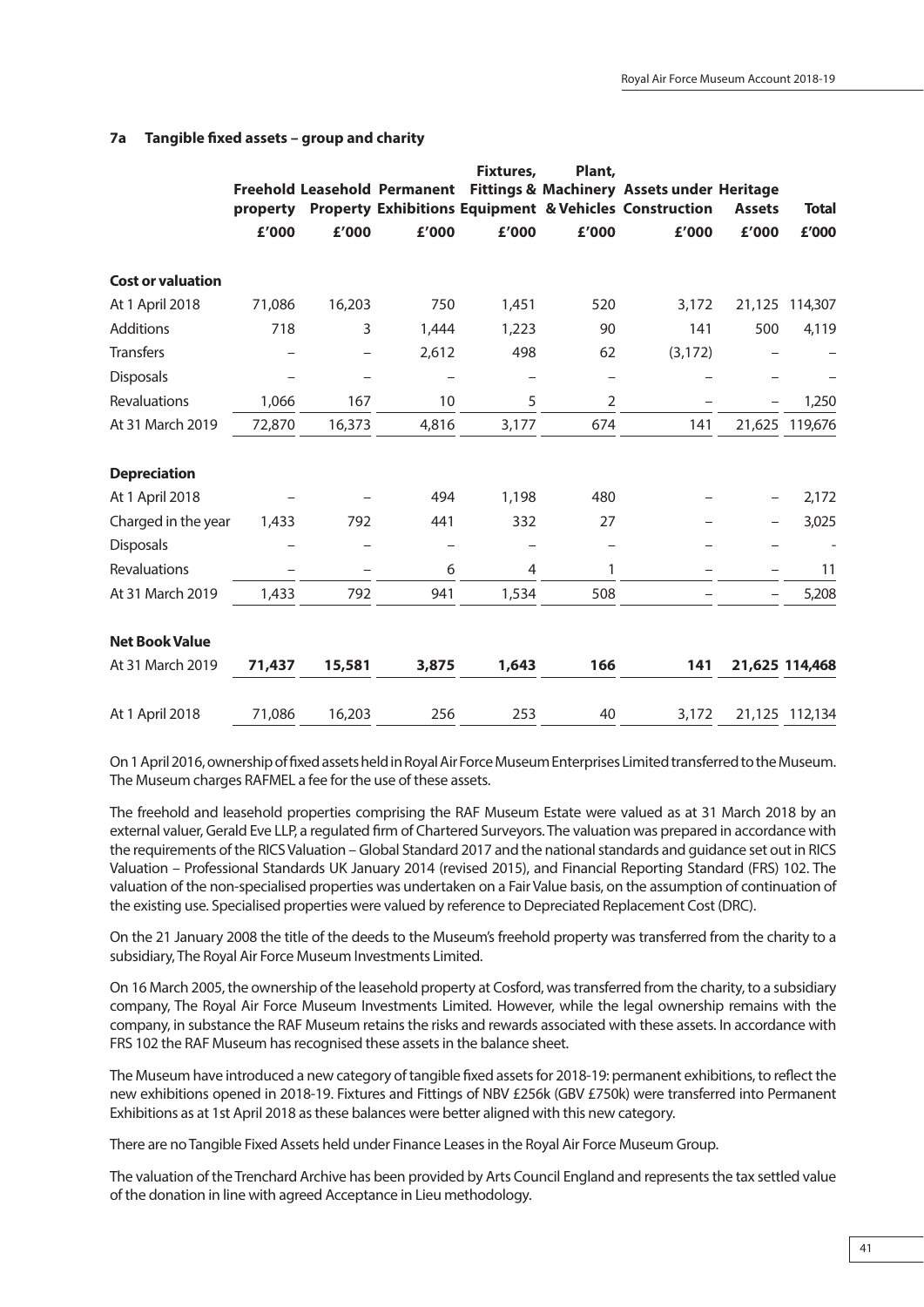#### **7b Heritage assets**

The number of Heritage Assets which the Museum acquires through donations means that the total book value of Heritage Assets is a mixture of cost (for purchased exhibits) and valuation (for donated exhibits). At 31st March 2019 the book value comprised:

|                                            | 2019   | 2018   |
|--------------------------------------------|--------|--------|
|                                            | £'000  | £'000  |
| Heritage Assets recorded at Cost           | 2.523  | 2.513  |
| Heritage Assets recorded at Valuation      | 19,102 | 18,612 |
| <b>Total book value of Heritage Assets</b> | 21,625 | 21,125 |

A summary of the nature and scope of the collection is as follows

|                                    | 2019   | 2018   |
|------------------------------------|--------|--------|
|                                    | £'000  | £'000  |
| <b>Aircraft and Aircraft Parts</b> | 17,777 | 17,777 |
| Medals and Commemorative items     | 1,549  | 1,549  |
| Artwork                            | 1,027  | 1,017  |
| Archives                           | 729    | 239    |
| <b>Vehicles and Marine Craft</b>   | 319    | 319    |
| Models                             | 84     | 84     |
| Other                              | 140    | 140    |
| <b>Total</b>                       | 21,625 | 21,125 |

Summary of Heritage Asset Acquisitions and Disposals over the last five years

| <b>Year ended</b>                 | 31.03.2015 | 31.03.2016 | 31.03.2017 | 31.03.2018 | 31.03.2019 |
|-----------------------------------|------------|------------|------------|------------|------------|
|                                   | £'000      | £'000      | £'000      | £'000      | £'000      |
| Book Value Brought Forward        | 21,005     | 21,061     | 21,202     | 21,156     | 21,125     |
| <b>Add Acquisitions</b>           |            |            |            |            |            |
| Purchased at cost                 | 16         | 205        | -          | 8          | 10         |
| Donated at valuation              | 40         | 8          | 25         | 46         | 490        |
| <b>Total Acquisitions</b>         | 56         | 213        | 25         | 54         | 500        |
| <b>Revaluations</b>               |            |            |            |            |            |
| <b>Disposals</b>                  |            | (72)       | (71)       | (85)       |            |
| <b>Book Value Carried Forward</b> | 21,061     | 21,202     | 21,156     | 21,125     | 21,625     |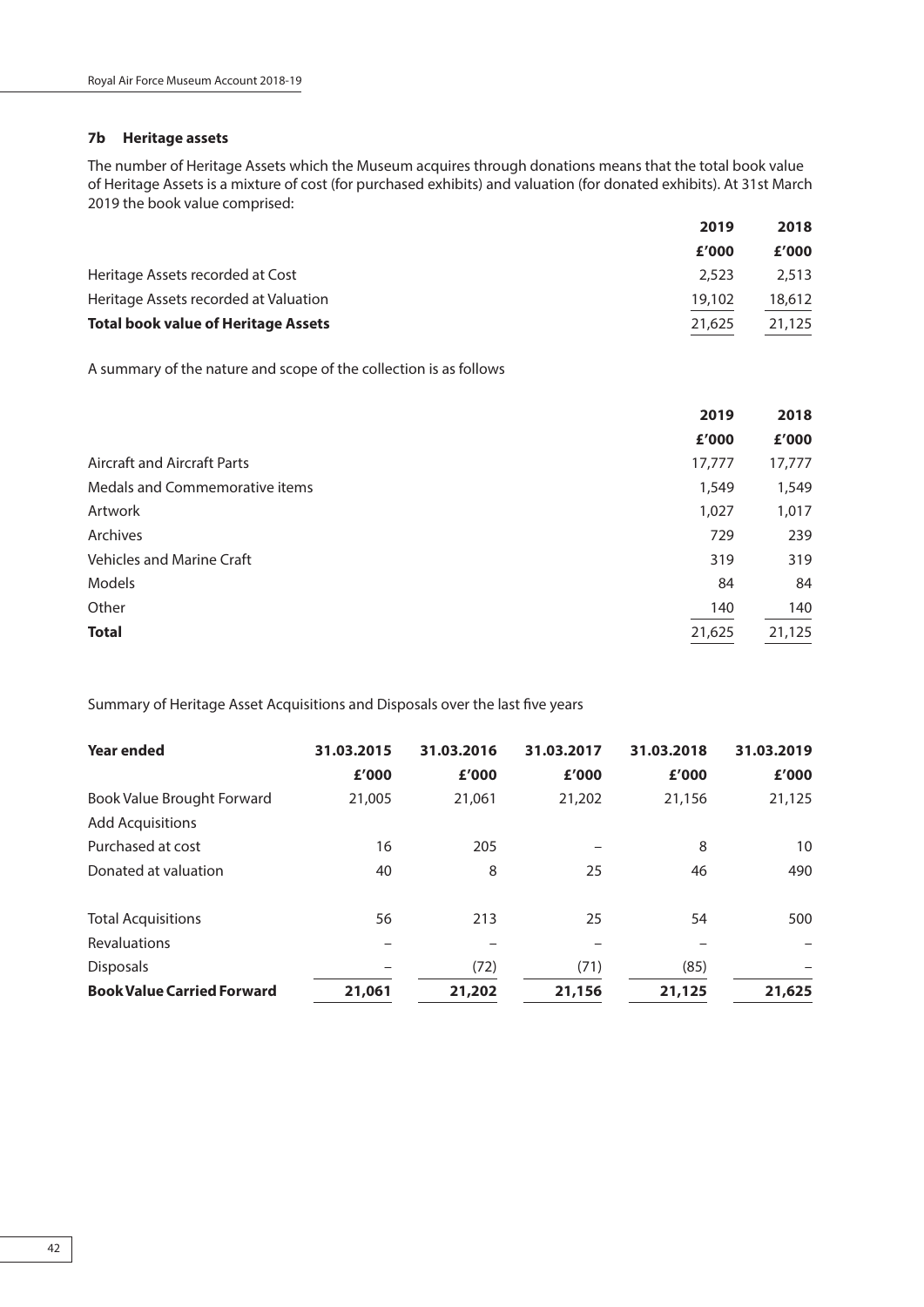**8 Stock**

|                  | Group |       | <b>Charity</b>           |                   |  |
|------------------|-------|-------|--------------------------|-------------------|--|
|                  | 2019  | 2018  | 2019                     | 2018              |  |
|                  | £'000 | £'000 | £'000                    | £'000             |  |
| Goods for resale | 212   | 163   | $\overline{\phantom{a}}$ | $\qquad \qquad -$ |  |

#### **9 Debtors**

|                                         | <b>Group</b> |       | <b>Charity</b> |       |
|-----------------------------------------|--------------|-------|----------------|-------|
|                                         | 2019         | 2018  | 2019           | 2018  |
|                                         | £'000        | £'000 | £'000          | £'000 |
| Trade debtors                           | 302          | 120   | 206            | 47    |
| Amounts due from subsidiary undertaking |              |       | 800            | 704   |
| Other debtors                           | 449          | 1,531 | 163            | 1,248 |
| Prepayments and accrued income          | 330          | 286   | 240            | 169   |
| Gift Aid from the subsidiary            |              |       | 359            | 115   |
|                                         | 1,081        | 1,937 | 1,768          | 2,283 |

#### **10 Investments – group and charity**

|                                      | 2019  | 2018          |
|--------------------------------------|-------|---------------|
|                                      | £'000 | £'000         |
| Quoted investments:                  |       |               |
| Market value on 1 April 2018         | 2     | 2             |
| Additions                            |       |               |
| <b>Disposals</b>                     |       |               |
| Realised gain on disposal            |       |               |
| Unrealised investment (losses)/gains |       |               |
| Market value at 31 March 2019        |       | $\mathcal{L}$ |
| Historical cost at 31 March 2019     |       |               |

## **11 Cash at bank and in hand**

| <b>Group</b> |       | <b>Charity</b> |       |
|--------------|-------|----------------|-------|
| 2019         | 2018  | 2019           | 2018  |
| £'000        | £'000 | £'000          | £'000 |
| 7,197        | 9,064 | 6,351          | 8,525 |
| 15           | 15    | 6              | 8     |
| 7,212        | 9,079 | 6,357          | 8,533 |
|              |       |                |       |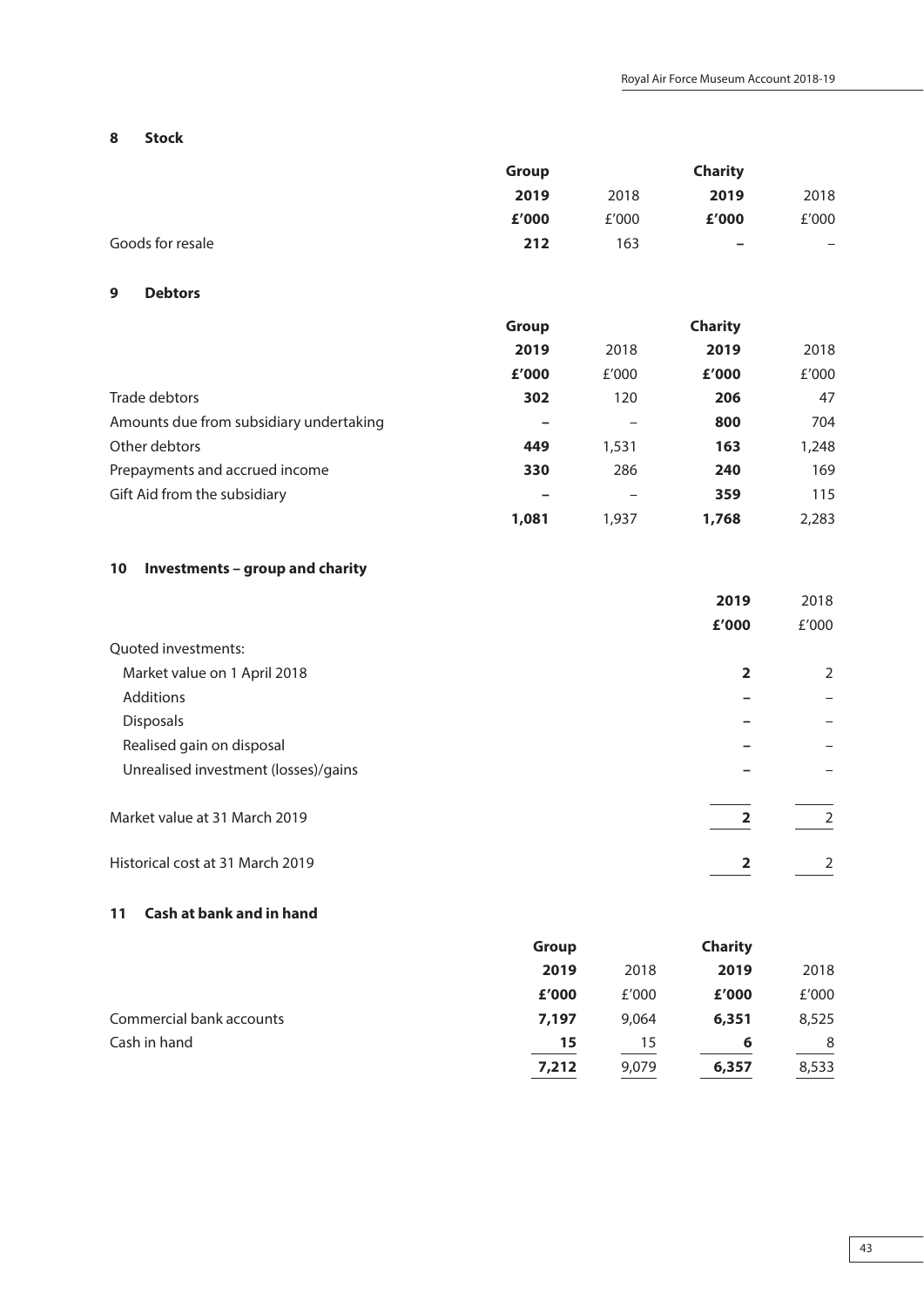## **12 Creditors**

|                                     | Group |       | <b>Charity</b> |       |
|-------------------------------------|-------|-------|----------------|-------|
|                                     | 2019  | 2018  | 2019           | 2018  |
|                                     | £'000 | £'000 | £'000          | £'000 |
| Amounts falling due within one year |       |       |                |       |
| Trade creditors                     | 1,066 | 2,457 | 969            | 2,375 |
| Taxation and social security        | 117   | 115   | 106            | 105   |
| Other creditors                     | 21    | 18    | 19             | 17    |
| Accruals and deferred income        | 809   | 1,926 | 639            | 1,756 |
|                                     | 2,013 | 4,516 | 1,733          | 4,253 |
|                                     |       |       |                |       |

## **Amounts falling after more than one year**

| Accruals and deferred income |     | 485 | 505 |
|------------------------------|-----|-----|-----|
|                              | 505 | 485 | 505 |

## **13** Reconciliation of group net cash flow to movement in group net funds

|                                                              | 2019     | 2018  |
|--------------------------------------------------------------|----------|-------|
|                                                              | £'000    | £'000 |
| (Decrease)/increase in cash in period                        | (1, 867) | 1,211 |
| Cash inflow from investment dividends                        |          |       |
| Change in net funds resulting from cash flow                 | (1, 867) | 1,211 |
| Disposal of Liquid Resources                                 |          |       |
| Change in market value of liquid resources (Realised Profit) |          |       |
| Net funds at 1 April 2018                                    | 9,079    | 7,868 |
| Net funds at 31 March 2019                                   | 7,212    | 9,079 |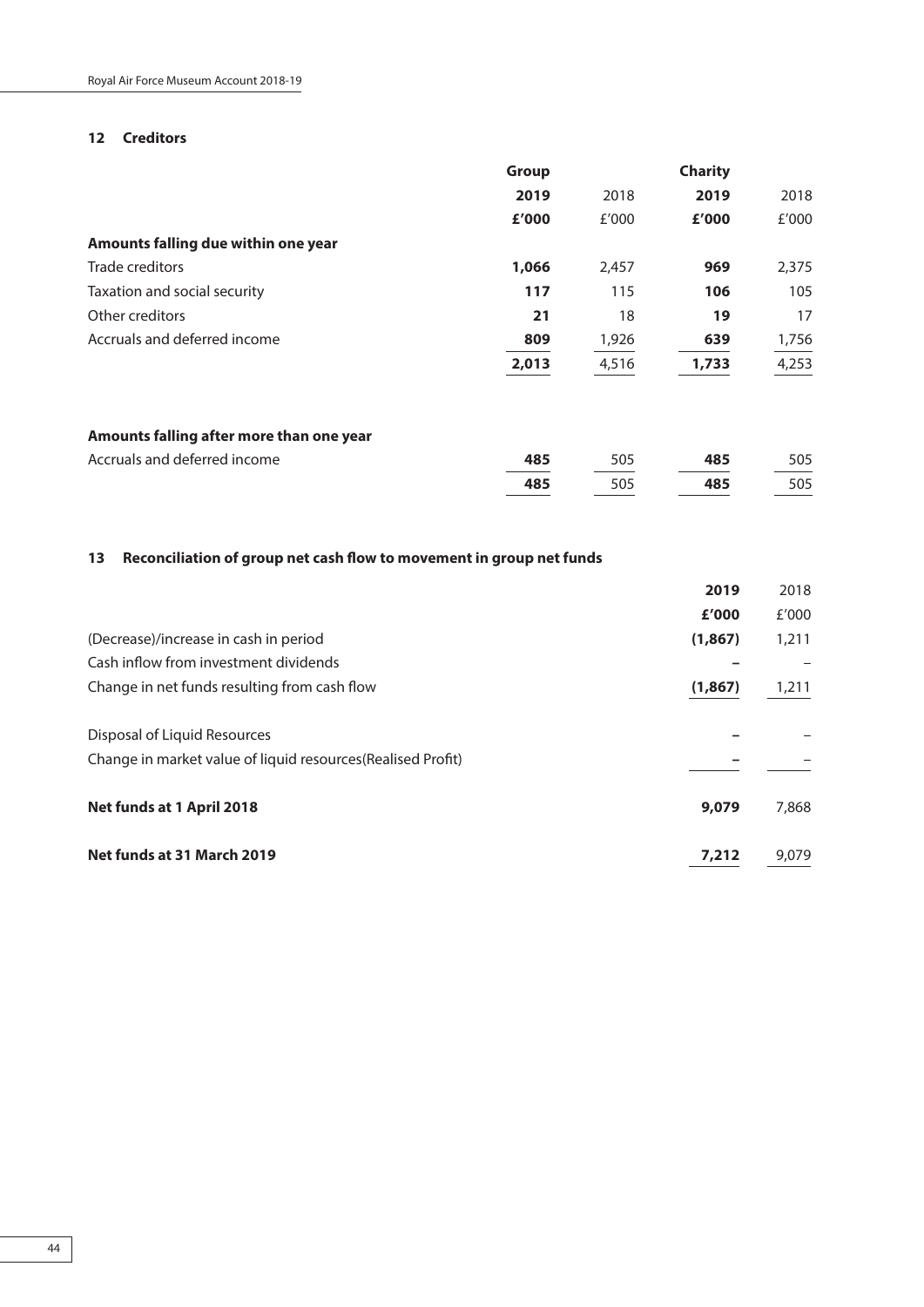## **14 Analysis of group net funds**

|                                        | 1 April 2018 | <b>Cash flow</b> | <b>Other</b><br>changes | 31 March<br>2019 |
|----------------------------------------|--------------|------------------|-------------------------|------------------|
|                                        | £'000        | £'000            | £'000                   | £'000            |
| Cash at bank and in hand (See note 11) | 9,079        | (1, 867)         |                         | 7,212            |
| Current asset investments              | 2            |                  |                         | $\overline{2}$   |
|                                        | 9,081        | (1, 867)         |                         | 7,214            |

## **15 Statement of group funds**

|                                               | <b>Unrestricted</b><br>funds | funds | <b>Restricted Total funds</b><br>2019 | Unrestricted<br>funds | Restricted<br>funds | Total funds<br>2018 |
|-----------------------------------------------|------------------------------|-------|---------------------------------------|-----------------------|---------------------|---------------------|
|                                               | £'000                        | £'000 | £'000                                 | £'000                 | £'000               | £'000               |
| Analysis of group net assets<br>between funds |                              |       |                                       |                       |                     |                     |
| Tangible fixed assets                         | 108,804                      | 5,664 | 114,468                               | 103,879               | 8,255               | 112,134             |
| Investments in joint ventures                 |                              | 678   | 678                                   |                       | 595                 | 595                 |
| Cash at bank and in hand                      | 4,940                        | 2,272 | 7,212                                 | 3,248                 | 5,831               | 9,079               |
| Other net current assets                      | (527)                        | (191) | (718)                                 | 484                   | (2,899)             | (2, 415)            |
| Net non current assets                        |                              | (485) | (485)                                 |                       | (505)               | (505)               |
| <b>Total assets less liabilities</b>          | 113,217                      | 7,938 | 121,155                               | 107,611               | 11,278              | 118,889             |
| <b>Net assets</b>                             | 113,217                      | 7,938 | 121,155                               | 107,611               | 11,278              | 118,889             |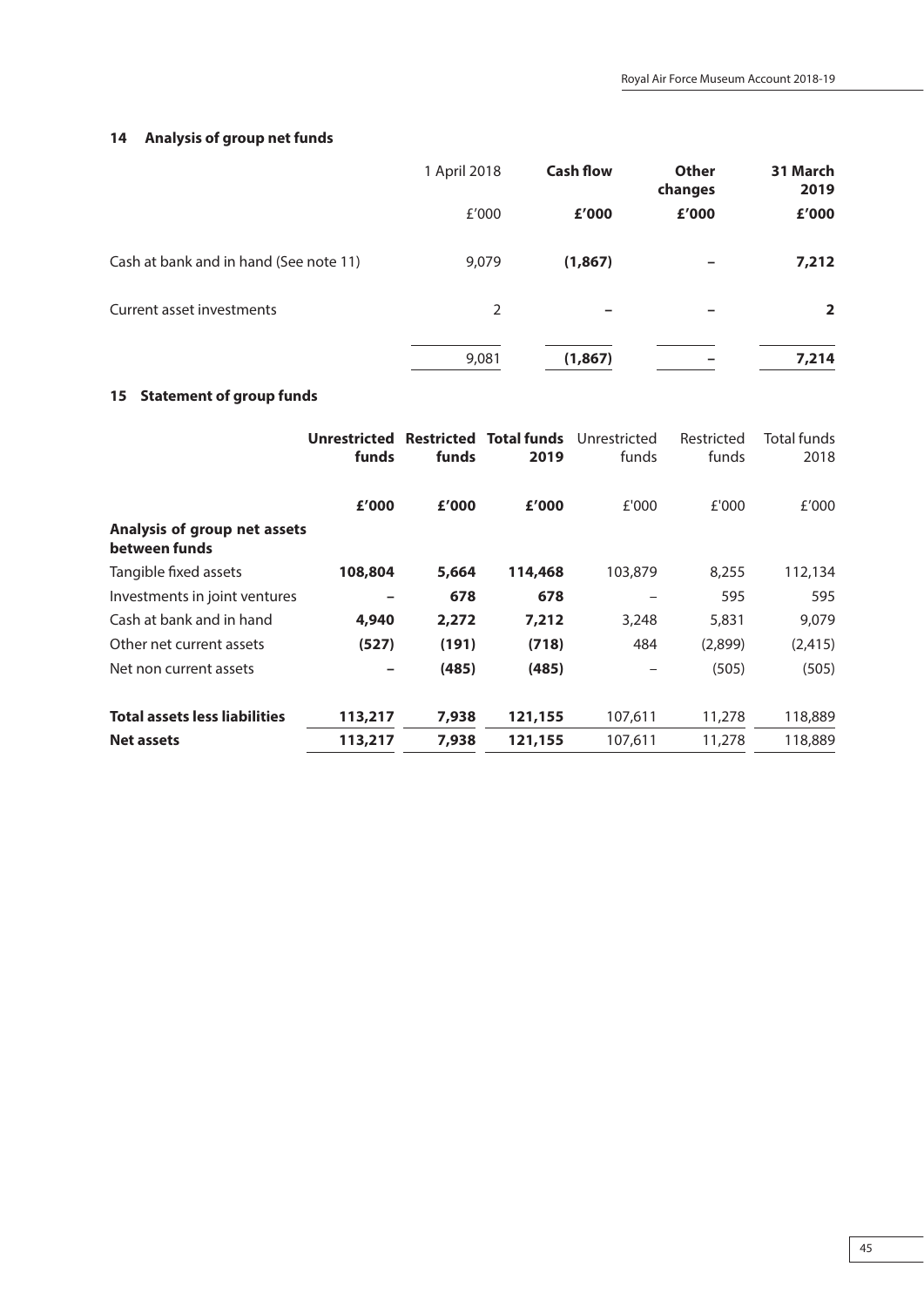## **Analysis of funds**

|                                             | 2018                     | Income                   |                    | <b>Expenditure Revaluation</b> | <b>Transfers</b>         | 2019         |
|---------------------------------------------|--------------------------|--------------------------|--------------------|--------------------------------|--------------------------|--------------|
|                                             | £'000                    | £'000                    | £'000              | £'000                          | £'000                    | £'000        |
| <b>Restricted funds</b>                     |                          |                          |                    |                                |                          |              |
| <b>Fixed assets</b>                         | 8,255                    |                          |                    | $\overline{\phantom{0}}$       | (2, 591)                 | 5,664        |
| RAF Centenary Programme                     | 1,634                    | 3,451                    | (1, 233)           |                                | (2,857)                  | 995          |
| RAF 100 Appeal                              | 595                      | 83                       |                    |                                |                          | 678          |
| <b>Cosford Sprinklers</b>                   | 24                       | $\overline{\phantom{a}}$ |                    |                                | -                        | 24           |
| Watchtower                                  | 315                      | $\overline{\mathbf{2}}$  | (151)              |                                |                          | 166          |
| First World War in the Air                  | $\equiv$                 | 45                       | (45)               |                                |                          |              |
| Cosford Air Show                            | 159                      |                          |                    |                                |                          | 159          |
| Cosford Large Model Aircraft<br>Association | 74                       | 7                        |                    |                                |                          | 81           |
| <b>STAAR</b>                                | 184                      |                          | (90)               |                                |                          | 94           |
| Cosford Wifi                                | 1                        | ۳                        |                    |                                |                          | $\mathbf{1}$ |
| RAF100 Appeal Contribution Fund             | $\overline{\phantom{0}}$ | 139                      | (139)              |                                |                          |              |
| RAFMAF Learning Fund                        | $\overline{\phantom{0}}$ | 35                       |                    |                                |                          | 35           |
| <b>Donated Heritage Assets</b>              |                          | 490                      |                    |                                | (490)                    |              |
| Other                                       | 37                       | 4                        |                    |                                |                          | 41           |
| <b>Total Restricted Funds</b>               | 11,278                   | 4,256                    | (1,658)            |                                | (5,938)                  | 7,938        |
|                                             | 2018                     | <b>Income</b>            | <b>Expenditure</b> | <b>Revaluation</b>             | <b>Transfers</b>         | 2019         |
|                                             | £'000                    | £'000                    | £'000              | £'000                          | £'000                    | £'000        |
| <b>Unrestricted funds</b>                   |                          |                          |                    |                                |                          |              |
| <b>Fixed assets</b>                         | 59,440                   |                          | (3,025)            |                                | 6,710                    | 63,125       |
| Revaluation reserve                         | 44,439                   |                          |                    | 1,239                          | $\overline{\phantom{0}}$ | 45,678       |
| General                                     | 2,720                    | 13,306                   | (11, 852)          |                                | (2, 181)                 | 1,993        |
| <b>Designated funds</b>                     |                          |                          |                    |                                |                          |              |
| Strategy to 2030 Fund                       | 1,012                    |                          |                    |                                | 1,409                    | 2,421        |
| <b>Total Unrestricted Funds</b>             | 107,611                  | 13,306                   | (14, 877)          | 1,239                          | 5,938                    | 113,217      |
| <b>Total Funds</b>                          | 118,889                  | 17,562                   | (16, 535)          | 1,239                          | -                        | 121,155      |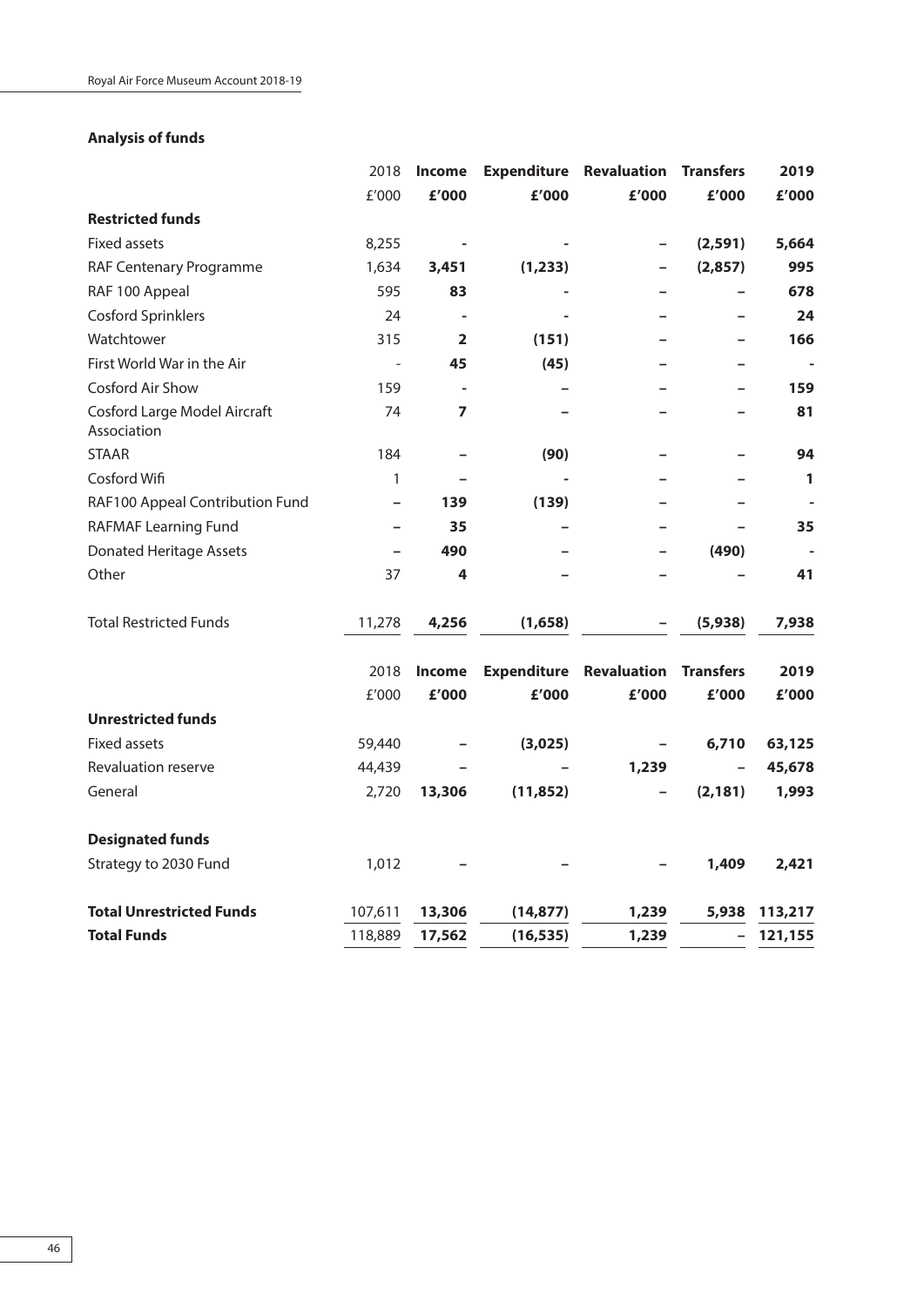#### **Restricted funds**

A significant proportion of these funds represents the capitalised value of restricted and inalienable fixed assets. This also includes the restricted element of the heritage assets.

Restricted income funds consist of a number of funds where the donors have specified the uses to which they may be put.

Cosford sprinklers - a grant from the Ministry of Defence for the installation of a sprinkler system at the Cosford site.

Watchtower - funds from St George Property Developers to cover the running costs of the Grahame White Factory.

First World War in the Air - various grants and donations towards the renovation of the Grahame White Factory and First World War in the Air exhibition.

RAF Centenary Programme - various grants and donations towards delivery of the five-year phased programme of activities and capital works designed to connect people to the RAF story, and reimagine the London site.

Cosford Air Show - donations received relating to the Cosford Air Show which are restricted for use at the Cosford Site.

Cosford Large Model Aircraft Association - donations received relating to the Large Model Aircraft show which are restricted for use at the Cosford site.

STAAR - a grant from Northrup Grumman to fund the Summer Time Advanced Aeronautics Residential (STAAR) STEM programme.

Cosford wifi - a grant from the Aerospace Museum Society to install wifi at the Cosford site.

RAF100 Appeal - represents the Museum's investment in the RAF100 Appeal joint venture.

RAF100 Appeal Contribution Fund - income generated related to RAF100 that the Museum is due to contribute to the RAF100 Appeal.

RAFMAF Learning Fund - grants from RAFMAF to support Access and Learning activities

Donated Heritage Assets - Heritage Assets donated to the Museum in year

The Museum also has several small restricted funds for use on specific short-term projects most of which complete within the space of twelve months.

#### **Unrestricted funds**

A significant proportion of these funds represents the capitalised value of inalienable fixed assets, including unrestricted heritage assets.

General Funds - these are funds not associated with fixed assets that are expendable at the discretion of Trustees.

#### **Unrestricted designated funds**

These are funds that Trustees have set aside for a specific purpose.

Strategy to 2030 Fund - referred to in prior year as the Centenary Legacy Development Fund (and renamed to reflect the new strategic plan) will support delivery of the Museum's key strategic priorities in the future including planning for future capital development at both sites; ensuring the sustainability of the estate; focus on the recording of contemporary stories of RAF men and women; and development of the Museum's collection through new acquisitions.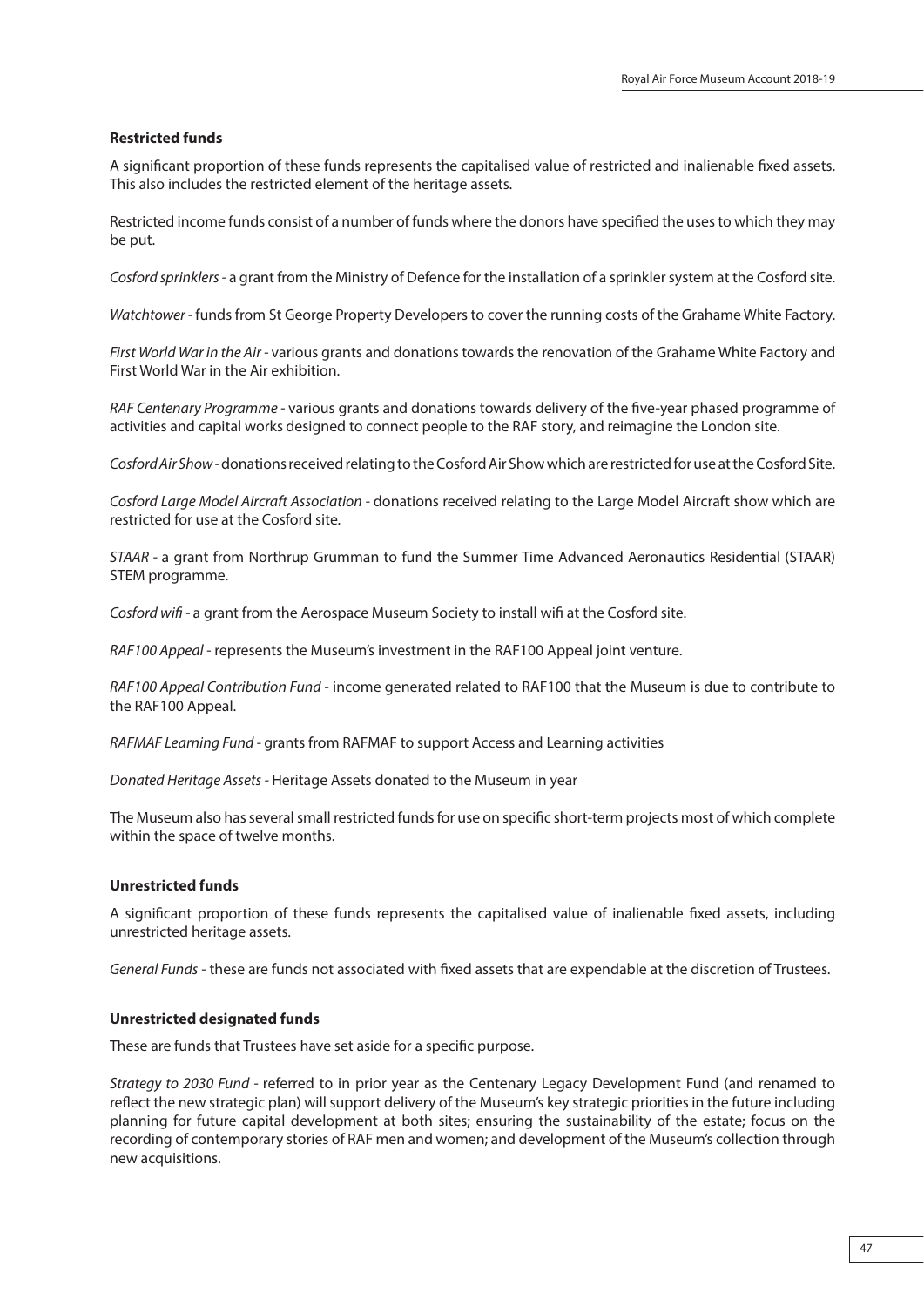#### **Transfers**

Generally, transfers between funds represent the capitalisation of fixed assets.

#### **16 Commitments**

| <b>Group and charity</b> |        |  |
|--------------------------|--------|--|
| 2019                     | 2018   |  |
| £'000                    | £'000  |  |
|                          |        |  |
| 5                        | 20     |  |
| $\overline{2}$           | 46     |  |
|                          |        |  |
| 530                      | 588    |  |
| 2,120                    | 2,352  |  |
| 5,547                    | 7,003  |  |
| 8,204                    | 10,009 |  |
|                          |        |  |

The Museum paid £551,000 under operating lease arrangements in the year to 31 March 2019 (2018: £608,000).

#### Capital Commitments

As at 31 March 2019, the Museum had capital contracts in place totalling £516,000 (2018 £2,163,000).

All contracts related to either the RAF Centenary Programme or related additional projects to support the Strategy to 2030.

#### **17 Related parties**

Related parties with which the Museum had transactions during the year or balances at the year end were as follows:

#### Royal Air Force Museum Enterprises Ltd

The relationship of the Museum to the company is disclosed in Note 4, and the balances due from the company at the year end are disclosed in Note 9.

#### The Royal Air Force Museum Investments Limited

The company was formed to hold, on behalf of the Trustees, the real property assets of the charity and thus minimise the administrative burden whenever a change in Trustees takes place. The leasehold property was transferred to this company from the charity in March 2005 and the freehold property in January 2008.

#### Ministry of Defence

The Royal Air Force Museum is a Non-Departmental Public Body, sponsored by the Ministry of Defence (the MOD). The MOD is regarded as the related party. Grant in Aid funding from the MOD is separately disclosed in the Statement of Financial Activities.

#### RAF100 Appeal

The Royal Air Force Museum is a 20% partner in the RAF100 Appeal joint venture. Maggie Appleton (Chief Executive Officer) is also a Director of RAF 100. The Museum owed the joint venture £216k as at 31 March 2019 (2018: £77,000) for royalties relating to the sale of RAF100 branded merchandise.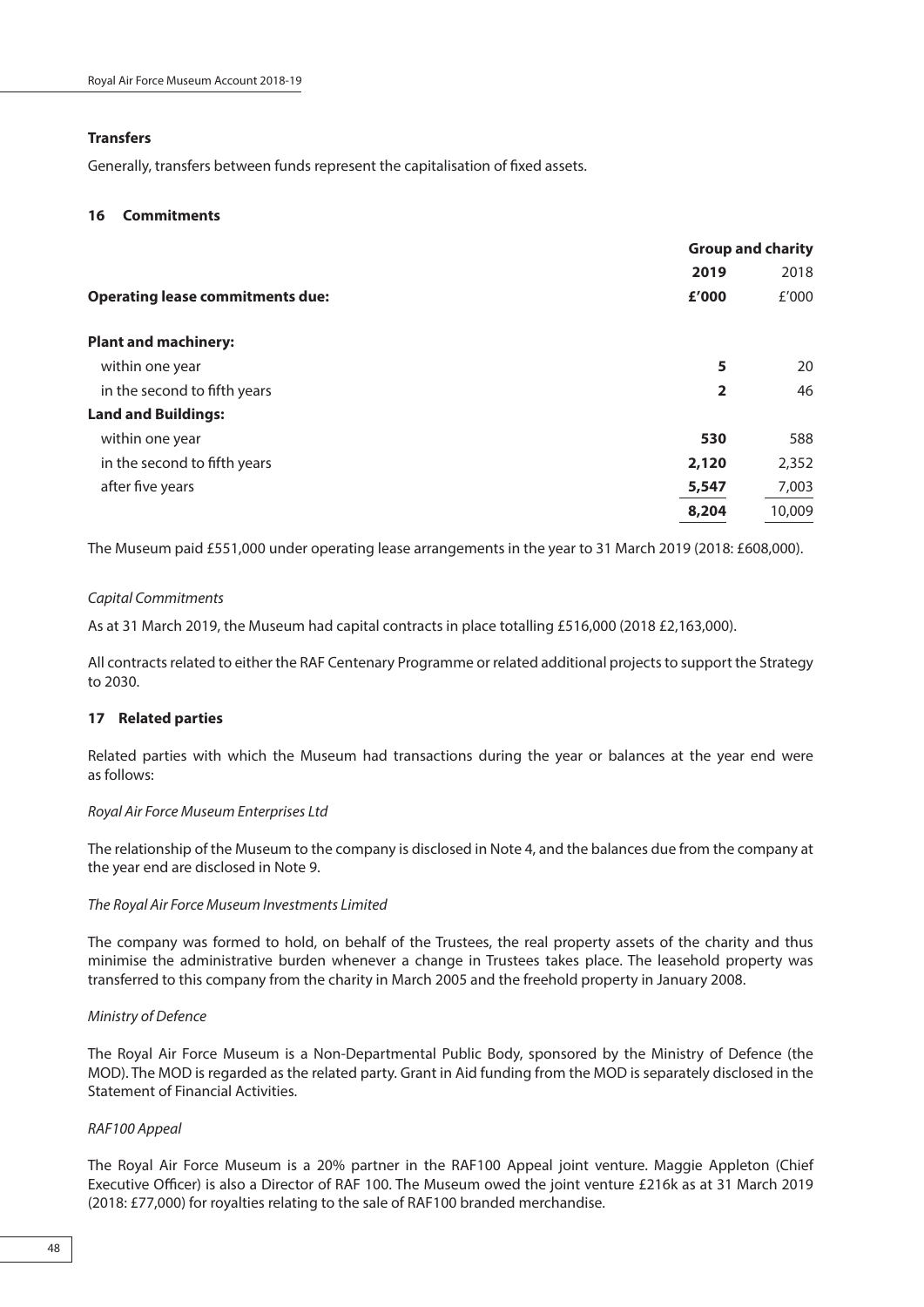#### Colindale Communities Trust

Karen Whitting (Director of Content and Programmes) is a Trustee of Colindale Communities Trust (CCT). The Museum made a £18,000 (2018: £10,000) grant to CCT towards a Community Engagement Officer staff post as part of its Heritage Lottery Fund commitment.

The Trustees' involvement with the RAF Museum Enterprises Ltd and the RAF Museum Investments Ltd is disclosed in the Governance statement on page 9.

#### **18 Contingent liabilities**

There were no contingent liabilities as at 31 March 2019 (2018: Nil)

#### **19 Post balance sheet events**

The annual report and financial statements were authorised for issue by the Accounting Officer on the date that the audit certificate was signed by the Comptroller and Auditor General.

There were no other post balance sheet events.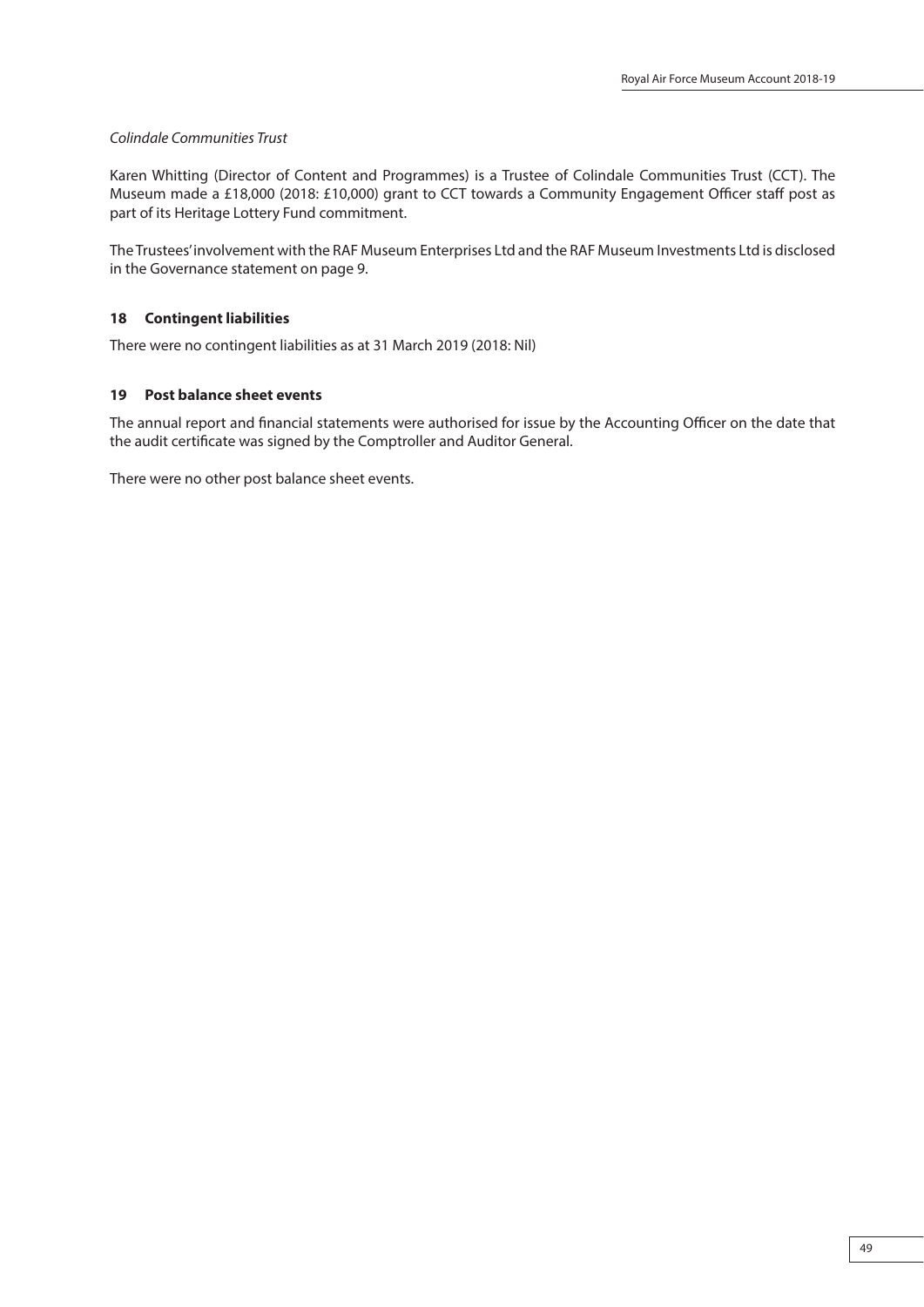## **20** Single entity statement of financial activities for the year ended 31 March 2019

|                                                        | <b>Unrestricted</b> | <b>Restricted</b> | <b>Total</b> | Unrestricted | Restricted | Total   |
|--------------------------------------------------------|---------------------|-------------------|--------------|--------------|------------|---------|
|                                                        | <b>Funds</b>        | <b>Funds</b>      | <b>Funds</b> | Funds        | Funds      | Funds   |
|                                                        | 2019                | 2019              | 2019         | 2018         | 2018       | 2018    |
|                                                        | £                   | £                 | £            | £            | £          | £       |
| <b>Income from</b>                                     |                     |                   |              |              |            |         |
| <b>Donations and legacies</b>                          |                     |                   |              |              |            |         |
| Grant in aid                                           | 9,273               |                   | 9,273        | 9,139        |            | 9,139   |
| Grants and donations                                   | 608                 | 3,650             | 4,258        | 191          | 9,213      | 9,404   |
| <b>Charitable activities</b>                           | 102                 |                   | 102          | 4,687        |            | 4,687   |
| <b>Other trading activities</b>                        |                     |                   |              |              |            |         |
| Fundraising events                                     | 138                 | 10                | 148          | 63           | 27         | 90      |
| Sponsorships                                           |                     | 410               | 410          |              | 538        | 538     |
| <b>Share of RAF100 Appeal gain</b>                     |                     | 83                | 83           |              | 105        | 105     |
| <b>Investments</b>                                     | 9                   | 18                | 27           | 2            | 10         | 12      |
| <b>Other</b>                                           | 946                 |                   | 946          | 716          | 1          | 717     |
| <b>Total income</b>                                    | 11,076              | 4,171             | 15,247       | 14,798       | 9,894      | 24,692  |
| <b>Expenditure on</b>                                  |                     |                   |              |              |            |         |
| <b>Raising funds</b>                                   |                     |                   |              |              |            |         |
| Fundraising                                            | 888                 |                   | 888          | 559          |            | 559     |
| <b>Charitable activities</b>                           |                     |                   |              |              |            |         |
| Interpret the RAF story                                | 8,645               | 1,525             | 10,170       | 13,013       | 1,226      | 14,239  |
| Focus the collection                                   | 2,018               |                   | 2,018        | 2,230        |            | 2,230   |
| Invest in the Museum                                   | 1,011               | 133               | 1,144        | 1,273        |            | 1,273   |
| <b>Total expenditure</b>                               | 12,562              | 1,658             | 14,220       | 17,075       | 1,226      | 18,301  |
|                                                        |                     |                   |              |              |            |         |
| Net gains/(losses) on<br>investments                   |                     |                   |              |              |            |         |
| Net income/(expenditure)                               | (1,486)             | 2,513             | 1,027        | (2, 277)     | 8,668      | 6,391   |
| Transfers between funds                                | 5,938               | (5,938)           |              | 12,306       | (12, 306)  |         |
| <b>Other recognised gains</b><br>and losses            |                     |                   |              |              |            |         |
| Gains/(losses) on revaluation<br>of fixed assests      | 1,239               |                   | 1,239        | 15,466       |            | 15,466  |
| <b>Net movement in funds</b>                           | 5,691               | (3, 425)          | 2,266        | 25,495       | (3,639)    | 21,856  |
| <b>Reconciliation of funds</b>                         |                     |                   |              |              |            |         |
| <b>Total funds brought forward</b>                     |                     |                   |              |              |            |         |
| at 1 April 2018                                        | 107,456             | 11,433            | 118,889      | 81,961       | 15,072     | 97,033  |
| <b>Total funds carried forward at</b><br>31 March 2019 | 113,147             | 8,008             | 121,155      | 107,456      | 11,433     | 118,889 |

All of the Museum's activities are classed as continuing. All recognised gains and losses are included above.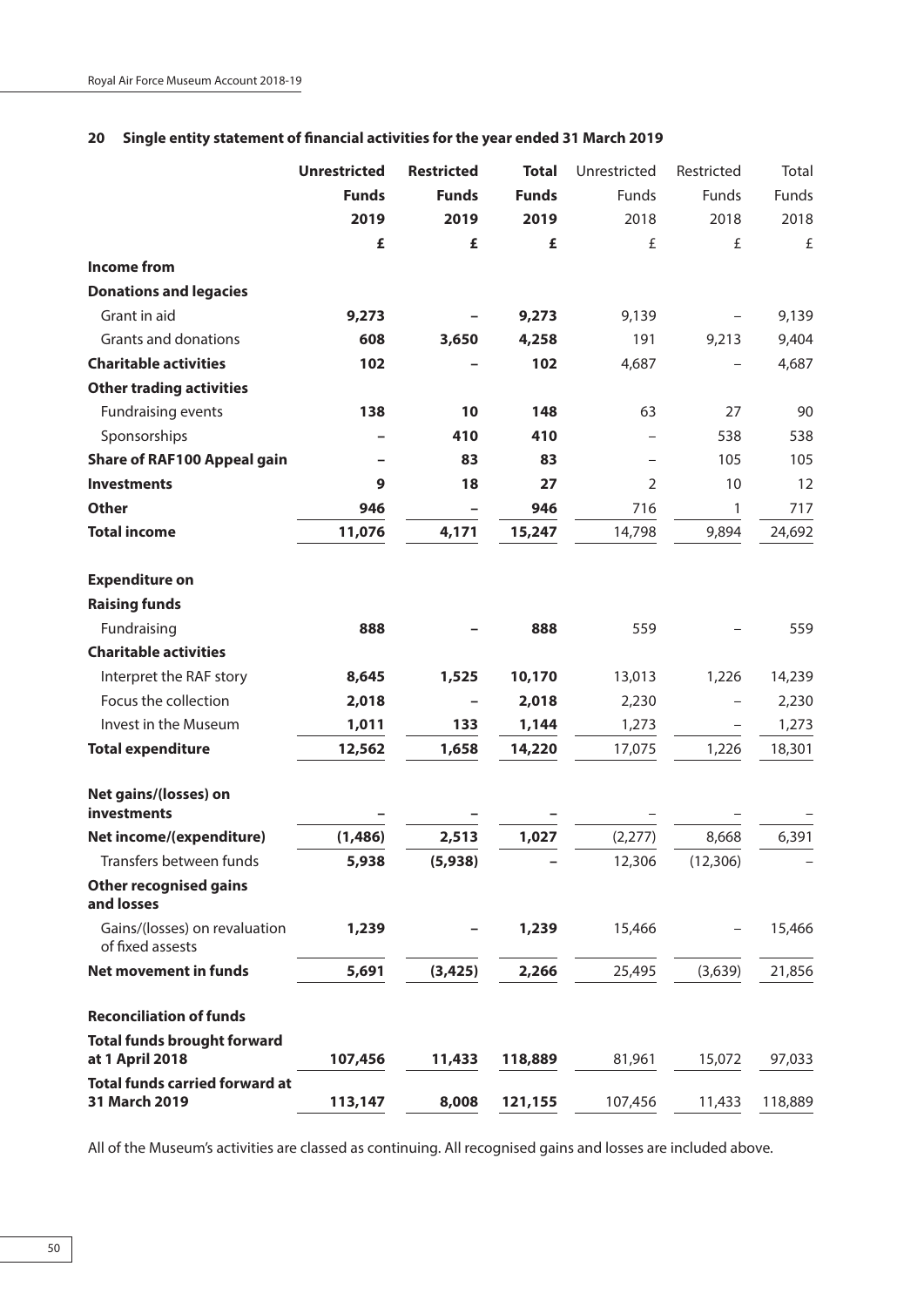For further information about the National Audit Office please contact:

National Audit Office Press Office 157-197 Buckingham Palace Road Victoria London SW1W 9SP Tel: 020 7798 7400 Email: www.nao.org.uk/contact-us

DP Ref: 005194